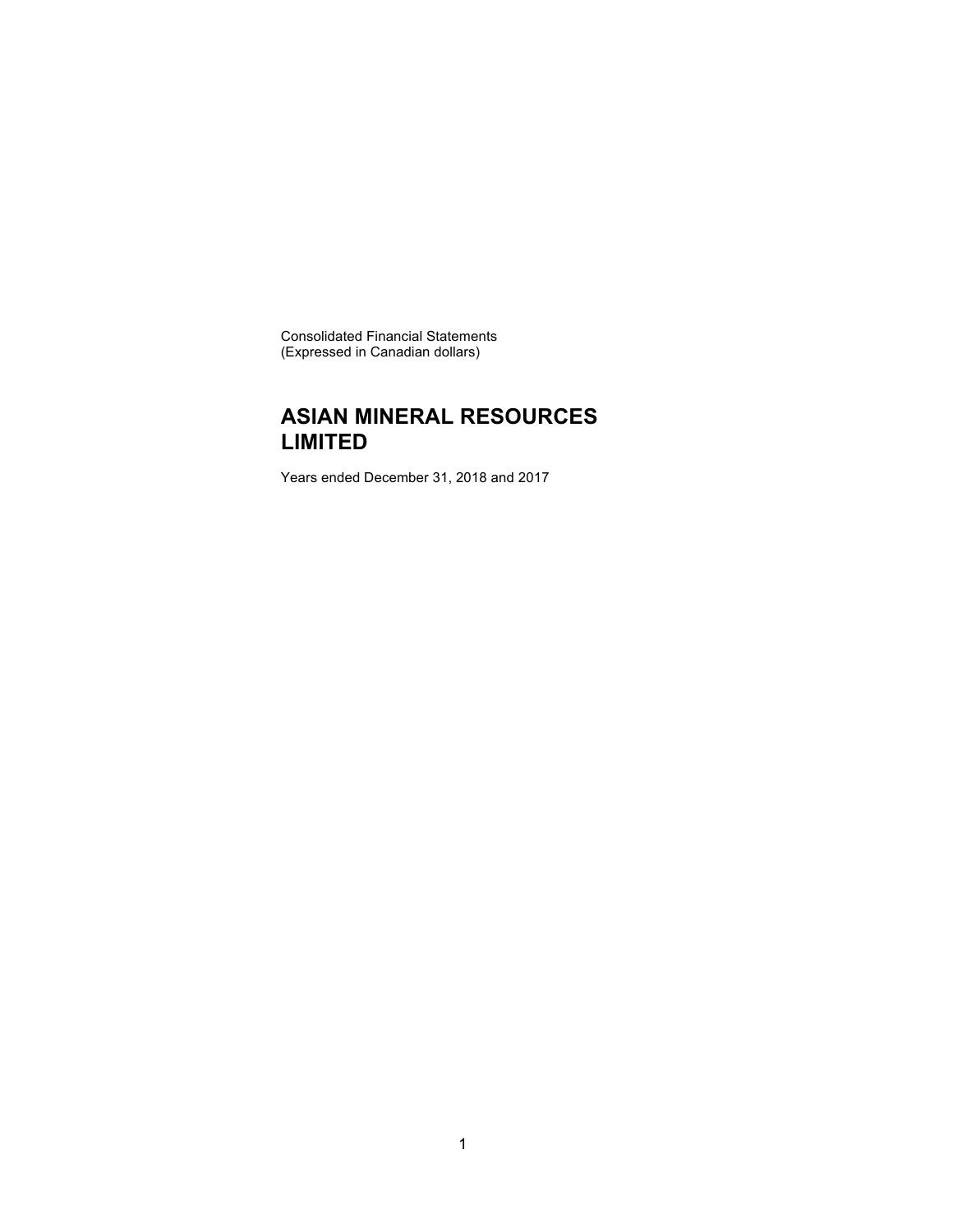

**KPMG LLP Chartered Professional Accountants** PO Box 10426 777 Dunsmuir Street Vancouver BC V7Y 1K3 Canada

Telephone (604) 691-3000<br>Fax (604) 691-3031 Fax (604) 691-3031<br>Internet www.kpmg.ca www.kpmg.ca

### **INDEPENDENT AUDITORS' REPORT**

To the Shareholders of Asian Mineral Resources Limited

### *Opinion*

We have audited the consolidated financial statements of Asian Mineral Resources Limited ("the Company"), which comprise:

- the consolidated balance sheets as at December 31, 2018 and December 31, 2017;
- the consolidated statements of operations and comprehensive income (loss) for the years then ended;
- the consolidated statement of changes in equity for the years then ended;
- the consolidated statements of cash flows for the years then ended; and
- notes to the consolidated statements, including a summary of significant accounting policies (Hereinafter referred to as the "financial statements").

In our opinion, the accompanying financial statements present fairly, in all material respects, the consolidated financial position of the Company as at December 31, 2018 and December 31, 2017, and its consolidated financial performance and consolidated cash flows for the years then ended in accordance with International Financial Reporting Standards.

### *Basis for Opinion*

We conducted our audit in accordance with Canadian generally accepted auditing standards. Our responsibilities under those standards are further described in the "*Auditors' Responsibilities for the Audit of the Financial Statements*" section of our auditors' report.

We are independent of the Company in accordance with the ethical requirements that are relevant to our audit of the financial statements in Canada and we have fulfilled our other ethical responsibilities in accordance with these requirements.

We believe that the audit evidence we have obtained is sufficient and appropriate to provide a basis for our opinion.

### *Material Uncertainty Related to Going Concern*

We draw attention to Note 1 in the financial statements, which indicates that the Company has a working capital deficiency, has no current source of operating cash flow and is seeking to secure future financing to fulfill debt requirements and ongoing administrative expenses. There can be no assurance that the Company's efforts to obtain sufficient financing will be successful.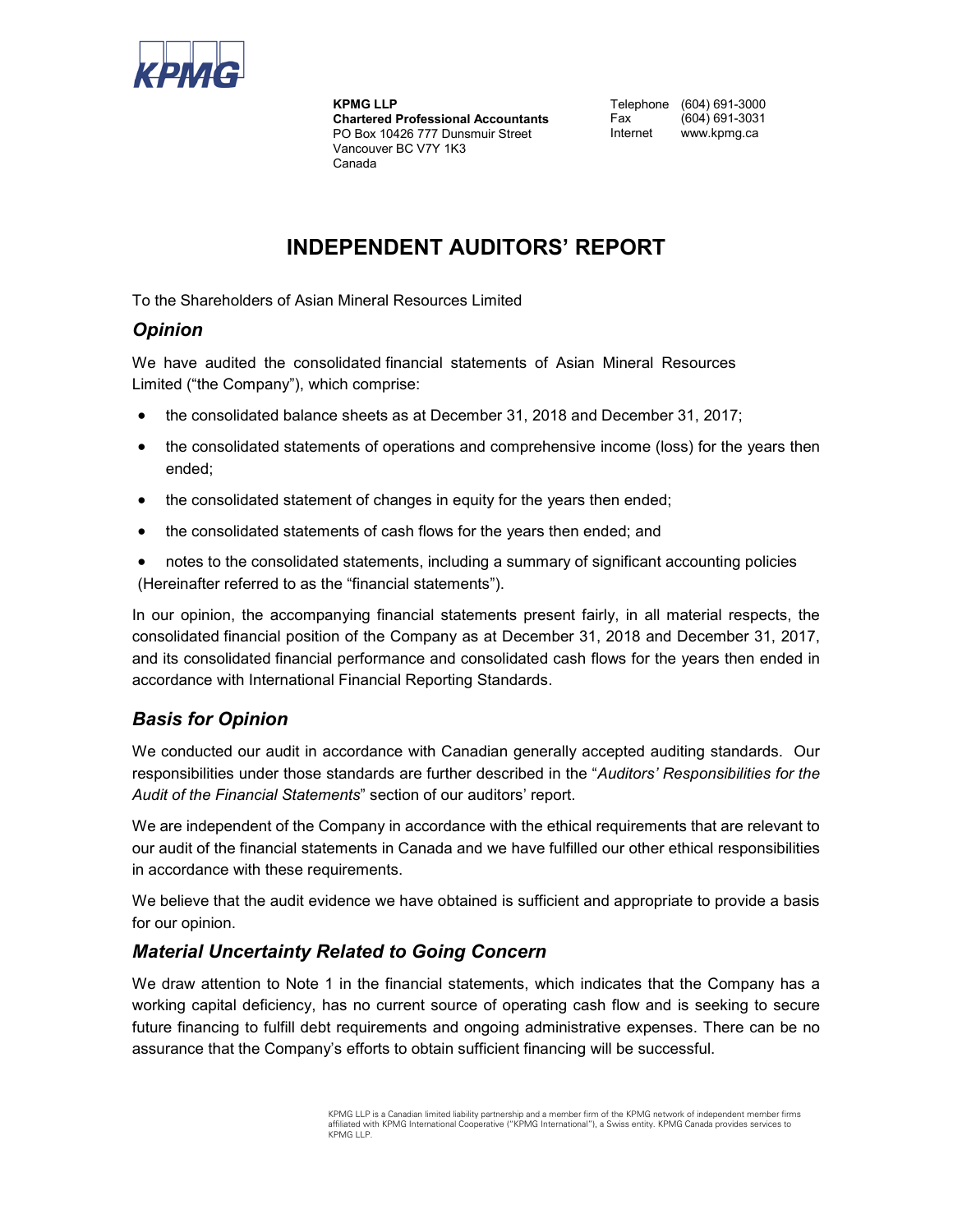

As stated in Note 1 in the financial statements, these events or conditions, along with other matters as set forth in Note 1 in the financial statements, indicate that a material uncertainty exists that casts significant doubt on the Company's ability to continue as a going concern.

Our opinion is not modified in respect of this matter.

### *Other Information*

Management is responsible for the other information. Other information comprises the information included in Management's Discussion and Analysis filed with the relevant Canadian Securities Commissions.

Our opinion on the financial statements does not cover the other information and we do not and will not express any form of assurance conclusion thereon.

In connection with our audit of the financial statements, our responsibility is to read the other information identified above and, in doing so, consider whether the other information is materially inconsistent with the financial statements or our knowledge obtained in the audit or otherwise appears to be materially misstated.

We obtained the information included in Management's Discussion and Analysis filed with the relevant Canadian Securities Commissions as at the date of this auditors' report. If, based on the work we have performed on this other information, we conclude that there is a material misstatement of this other information, we are required to report that fact in the auditors' report. We have nothing to report in this regard.

### *Responsibilities of Management and Those Charged with Governance for the Financial Statements*

Management is responsible for the preparation and fair presentation of the financial statements in accordance with International Financial Reporting Standards, and for such internal control as management determines is necessary to enable the preparation of financial statements that are free from material misstatement, whether due to fraud or error.

In preparing the financial statements, management is responsible for assessing the Company's ability to continue as a going concern, disclosing as applicable, matters related to going concern and using the going concern basis of accounting unless management either intends to liquidate the Company or to cease operations, or has no realistic alternative but to do so.

Those charged with governance are responsible for overseeing the Company's financial reporting process.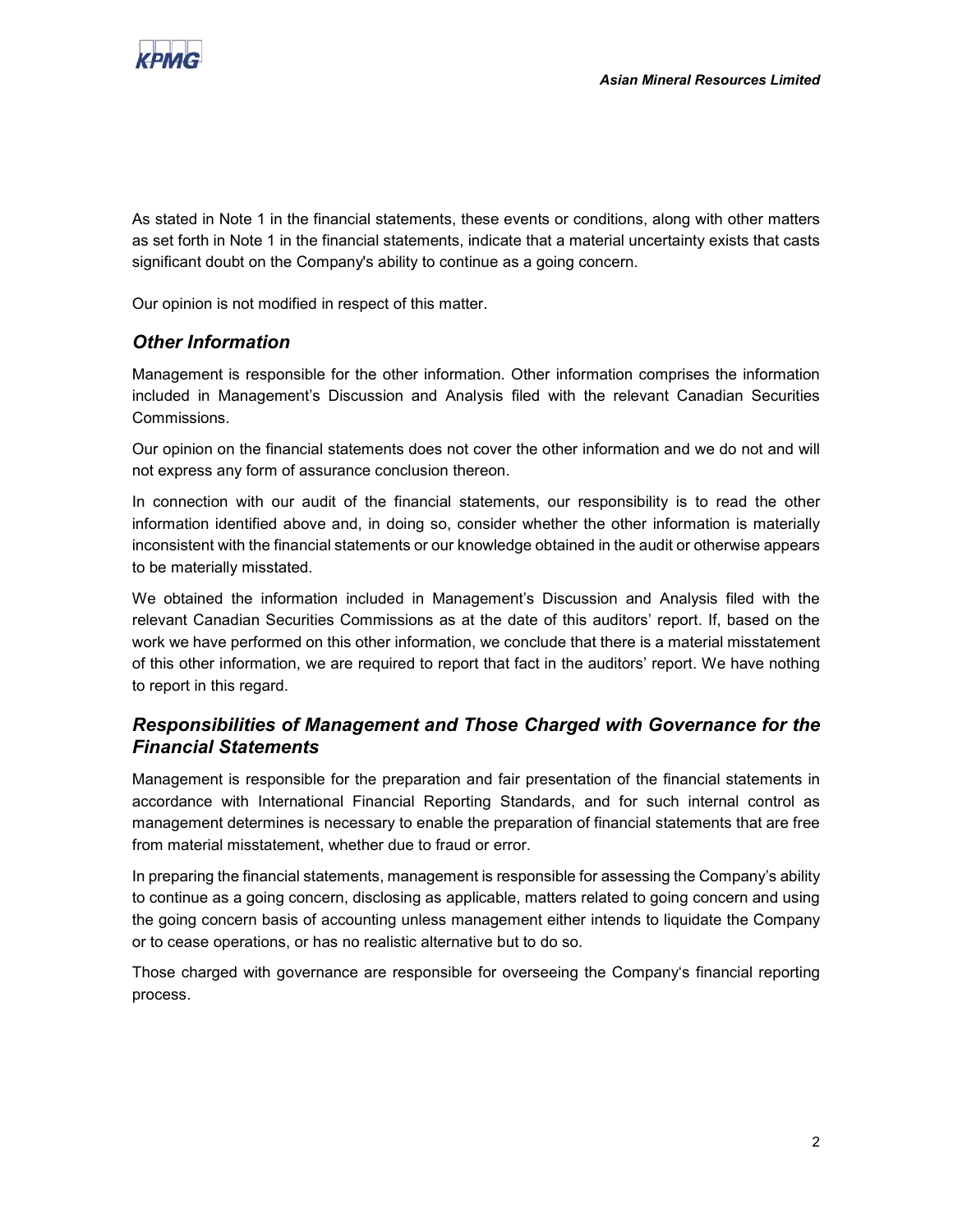

### *Auditors' Responsibilities for the Audit of the Financial Statements*

Our objectives are to obtain reasonable assurance about whether the financial statements as a whole are free from material misstatement, whether due to fraud or error, and to issue an auditors' report that includes our opinion.

Reasonable assurance is a high level of assurance, but is not a guarantee that an audit conducted in accordance with Canadian generally accepted auditing standards will always detect a material misstatement when it exists.

Misstatements can arise from fraud or error and are considered material if, individually or in the aggregate, they could reasonably be expected to influence the economic decisions of users taken on the basis of the financial statements.

As part of an audit in accordance with Canadian generally accepted auditing standards, we exercise professional judgment and maintain professional skepticism throughout the audit.

We also:

• Identify and assess the risks of material misstatement of the financial statements, whether due to fraud or error, design and perform audit procedures responsive to those risks, and obtain audit evidence that is sufficient and appropriate to provide a basis for our opinion.

The risk of not detecting a material misstatement resulting from fraud is higher than for one resulting from error, as fraud may involve collusion, forgery, intentional omissions, misrepresentations, or the override of internal control.

- Obtain an understanding of internal control relevant to the audit in order to design audit procedures that are appropriate in the circumstances, but not for the purpose of expressing an opinion on the effectiveness of the Company's internal control.
- Evaluate the appropriateness of accounting policies used and the reasonableness of accounting estimates and related disclosures made by management.
- Conclude on the appropriateness of management's use of the going concern basis of accounting and, based on the audit evidence obtained, whether a material uncertainty exists related to events or conditions that may cast significant doubt on the Company's ability to continue as a going concern. If we conclude that a material uncertainty exists, we are required to draw attention in our auditors' report to the related disclosures in the financial statements or, if such disclosures are inadequate, to modify our opinion. Our conclusions are based on the audit evidence obtained up to the date of our auditors' report. However, future events or conditions may cause the Company to cease to continue as a going concern.
- Evaluate the overall presentation, structure and content of the financial statements, including the disclosures, and whether the financial statements represents the underlying transactions and events in a manner that achieves fair presentation.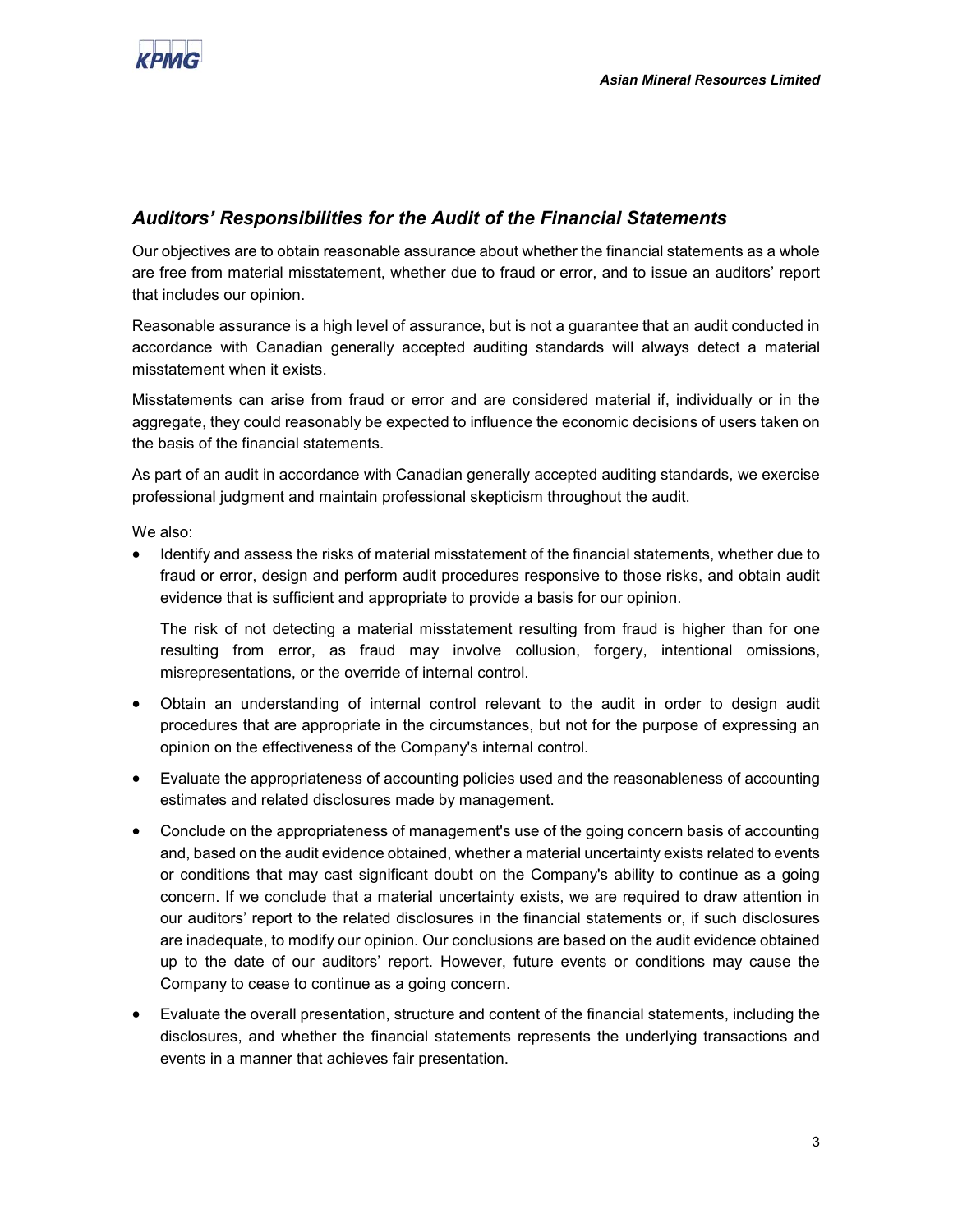

- Communicate with those charged with governance regarding, among other matters, the planned scope and timing of the audit and significant audit findings, including any significant deficiencies in internal control that we identify during our audit.
- Provide those charged with governance with a statement that we have complied with relevant ethical requirements regarding independence, and communicate with them all relationships and other matters that may reasonably be thought to bear on our independence, and where applicable, related safeguards.
- Obtain sufficient appropriate audit evidence regarding the financial information of the entities or business activities within the group Company to express an opinion on the financial statements. We are responsible for the direction, supervision and performance of the group audit. We remain solely responsible for our audit opinion.

 $KPMG$  11P

Chartered Professional Accountants

The engagement partner on the audit resulting in this independent auditors' report is John Milne, CPA, CA.

Vancouver, Canada April 29, 2019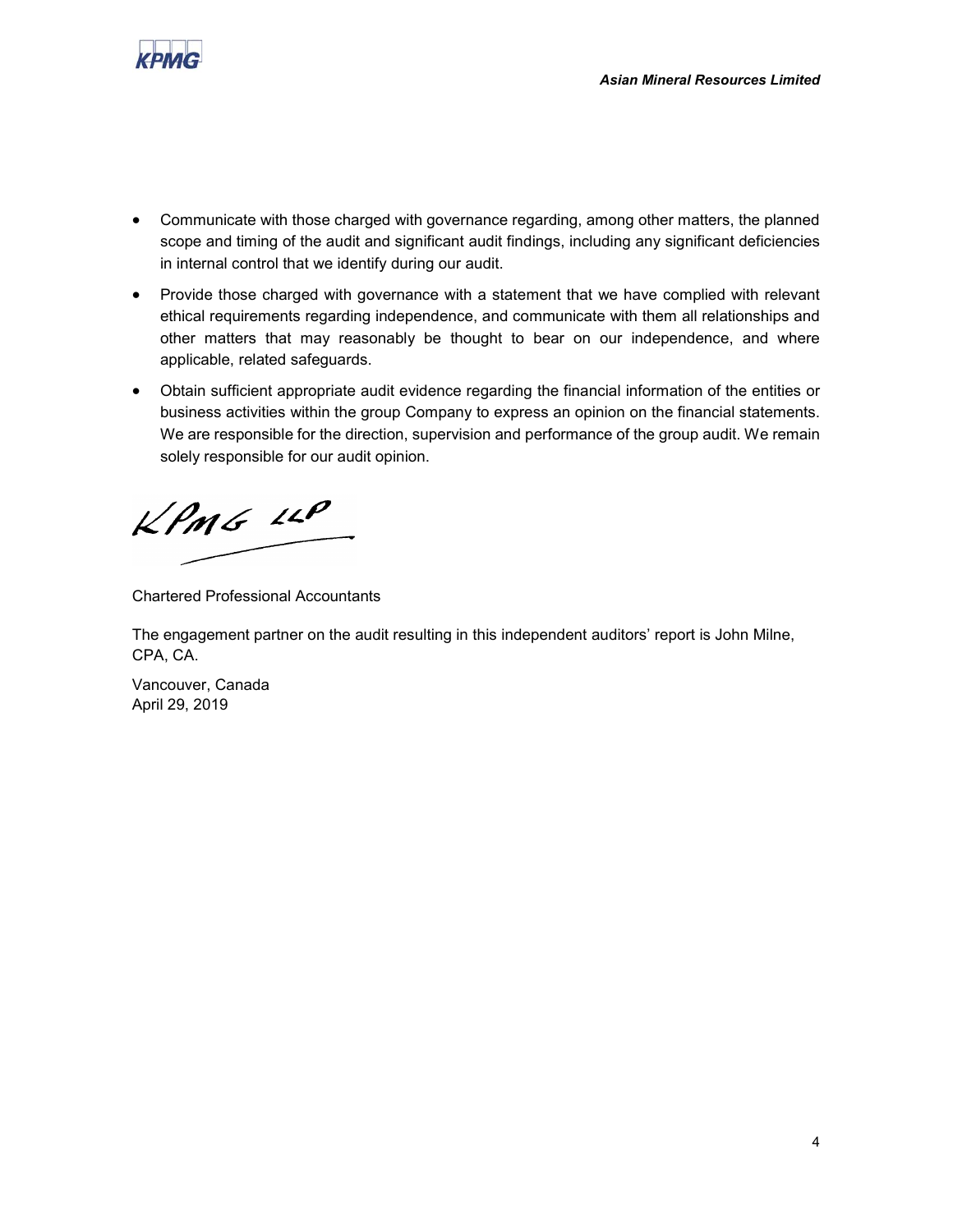Consolidated Balance Sheets (Expressed in Canadian dollars)

|                                                              |              | December 31,<br>December 31, |                       |  |
|--------------------------------------------------------------|--------------|------------------------------|-----------------------|--|
|                                                              | <b>Notes</b> | 2018                         | 2017                  |  |
| <b>Assets</b>                                                |              |                              |                       |  |
|                                                              |              |                              |                       |  |
| Current assets:                                              |              |                              |                       |  |
| Cash and cash equivalents                                    |              | \$<br>126,037                | 502,367<br>\$         |  |
| Accounts receivable and prepaid expenses<br>Inventories      | 7            | 76,353                       | 680,942<br>314,234    |  |
|                                                              | 8            | 202,390                      | 1,497,543             |  |
|                                                              |              |                              |                       |  |
| Mineral property                                             | 9            | 100,000                      |                       |  |
| Environmental bond                                           | 14           |                              | 344,057               |  |
|                                                              |              | 100,000                      | 344,057               |  |
| <b>Total assets</b>                                          |              | \$<br>302,390                | \$<br>1,841,600       |  |
|                                                              |              |                              |                       |  |
| Liabilities and Shareholders'                                |              |                              |                       |  |
| Equity (Deficit)                                             |              |                              |                       |  |
|                                                              |              |                              |                       |  |
| <b>Current liabilities:</b>                                  |              |                              |                       |  |
| Short-term loans                                             | 10           | \$<br>102,314                | \$                    |  |
| Trade payables and accrued liabilities                       | 11           | 53,457                       | 9,307,230             |  |
| Investment advance<br>Other current liabilities              | 12<br>13     | 359,500                      | 890,930               |  |
|                                                              |              | 515,271                      | 10,198,160            |  |
|                                                              |              |                              |                       |  |
| Non-current liabilities:                                     |              |                              |                       |  |
| Provision for closure and rehabilitation                     | 14           |                              | 406,904               |  |
| Other non-current liabilities                                | 15           |                              | 1,244,183             |  |
|                                                              |              |                              | 1,651,087             |  |
| <b>Total liabilities</b>                                     |              | 515,271                      | 11,849,247            |  |
|                                                              |              |                              |                       |  |
| Shareholders' equity (deficit):                              |              |                              |                       |  |
| Share capital                                                | 16           | 131,256,259                  | 128,872,855           |  |
| Share-based payments reserve<br>Currency translation reserve |              | 506,142                      | 798,003<br>17,467,350 |  |
| Deficit                                                      |              | (131, 975, 282)              | (151, 520, 927)       |  |
|                                                              |              |                              |                       |  |
| Equity attributable to shareholders of the Company           |              | (212, 881)                   | (4,382,719)           |  |
| Non-controlling interest                                     | 27           |                              | (5,624,928)           |  |
| Total shareholders' equity (deficit)                         |              | (212, 881)                   | (10,007,647)          |  |
| Total liabilities and shareholders' equity (deficit)         |              | 302,390<br>\$                | 1,841,600<br>\$       |  |
|                                                              |              |                              |                       |  |

Going concern (note 1)

The accompanying notes form an integral part of these consolidated financial statements.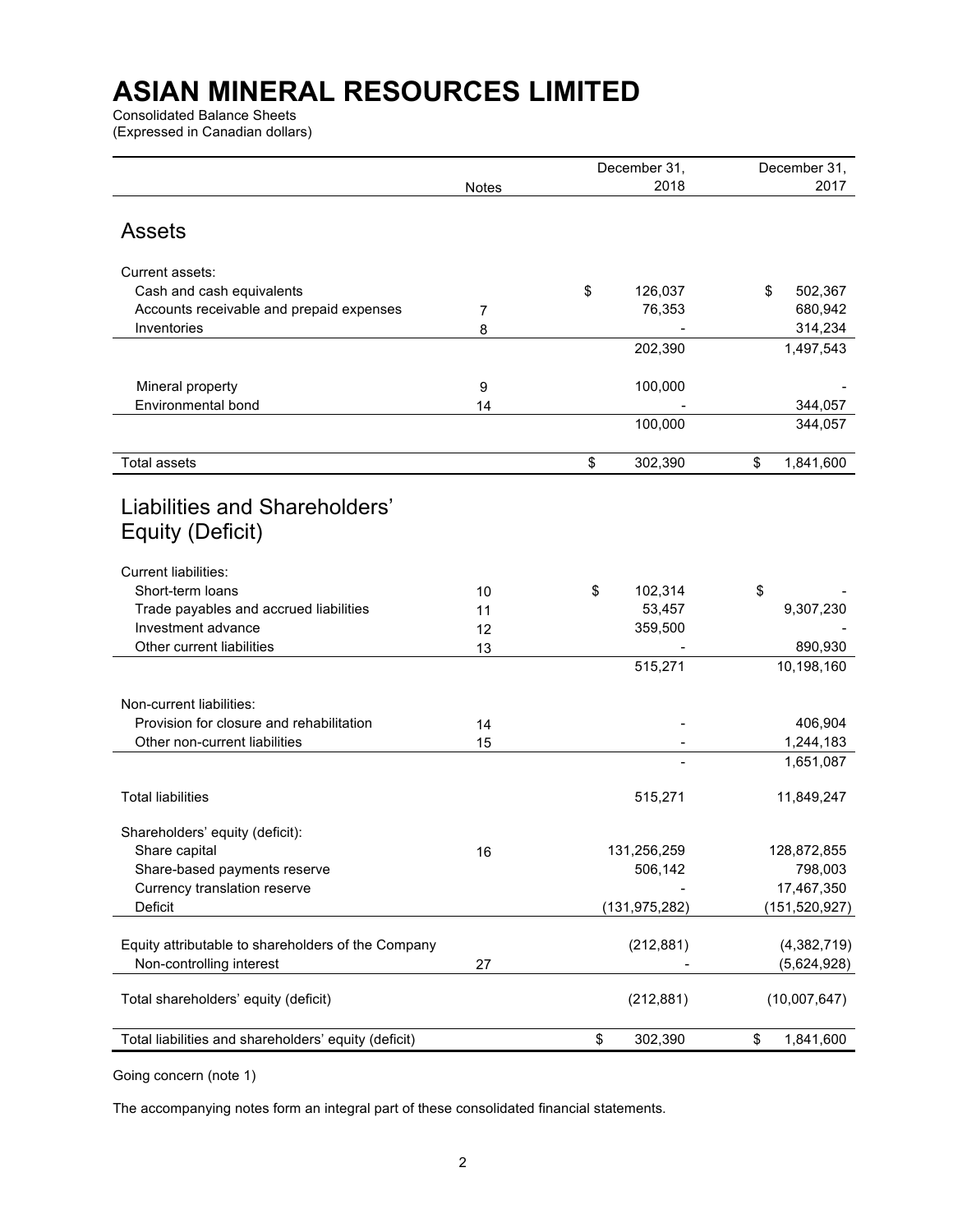Consolidated Statements of Operations and Comprehensive Income (Loss) (Expressed in Canadian dollars)

Years ended December 31, 2018 and 2017

|                                                           | <b>Notes</b> | 2018             |    | 2017        |
|-----------------------------------------------------------|--------------|------------------|----|-------------|
|                                                           |              |                  |    |             |
| Revenue                                                   | 17           | \$               | \$ | 536,927     |
|                                                           |              |                  |    |             |
| Operating costs                                           |              |                  |    |             |
| Care and maintenance costs                                | 18           | (147, 357)       |    | (769, 775)  |
| General and administrative expenses                       | 19           | (912, 700)       |    | (5,620,609) |
| Lawsuit settlement                                        | 28           | (300,000)        |    |             |
| Exploration recovery (expense)                            |              | 37,645           |    | (521, 142)  |
| Other income (expense)                                    |              | 44,974           |    | (79,063)    |
| Operating loss                                            |              | (1, 277, 438)    |    | (6,453,662) |
|                                                           |              |                  |    |             |
| Finance income                                            |              | 1,545            |    | 7,724       |
| Finance expense                                           | 20           | (190, 661)       |    | (1,642,606) |
| Gain on disposal of Vietnam operation                     | 21           | 20,546,599       |    |             |
|                                                           |              | 20,357,483       |    | (1,634,882) |
|                                                           |              |                  |    |             |
| Net income (loss) for the year                            |              | 19,080,045       |    | (8,088,544) |
| Other comprehensive income (loss):                        |              |                  |    |             |
| Foreign currency translation                              |              | (502, 670)       |    | 465,484     |
| Accumulated translation gains included in gain on         |              |                  |    |             |
| disposal of Vietnam operation                             |              | (17, 014, 947)   |    |             |
|                                                           |              |                  |    |             |
| Comprehensive income (loss) for the year                  |              | \$<br>1,562,428  | \$ | (7,623,060) |
|                                                           |              |                  |    |             |
| Net income (loss) for the year attributable to:           |              |                  |    |             |
| Shareholders of the Company                               |              | \$<br>19,144,739 | S  | (7,376,999) |
| Non-controlling interest                                  | 27           | (64, 694)        |    | (711, 545)  |
|                                                           |              |                  |    |             |
| Net income (loss) for the year                            |              | \$<br>19,080,045 | \$ | (8,088,544) |
|                                                           |              |                  |    |             |
| Comprehensive income (loss) for the year attributable to: |              |                  |    |             |
| Shareholders of the Company                               |              | \$<br>1,677,389  | \$ | (6,958,063) |
| Non-controlling interest                                  | 27           | (114, 961)       |    | (664, 997)  |
|                                                           |              | \$<br>1,562,428  | \$ | (7,623,060) |
| Comprehensive loss for the year                           |              |                  |    |             |
|                                                           |              |                  |    |             |
| Basic and diluted shareholders' income (loss) per share   | 16(e)        | \$<br>3.78       | \$ | (2.05)      |
|                                                           |              |                  |    |             |
| Weighted average number of common shares outstanding      | 16(e)        | 5,050,538        |    | 3,945,947   |

The accompanying notes form an integral part of these consolidated financial statements.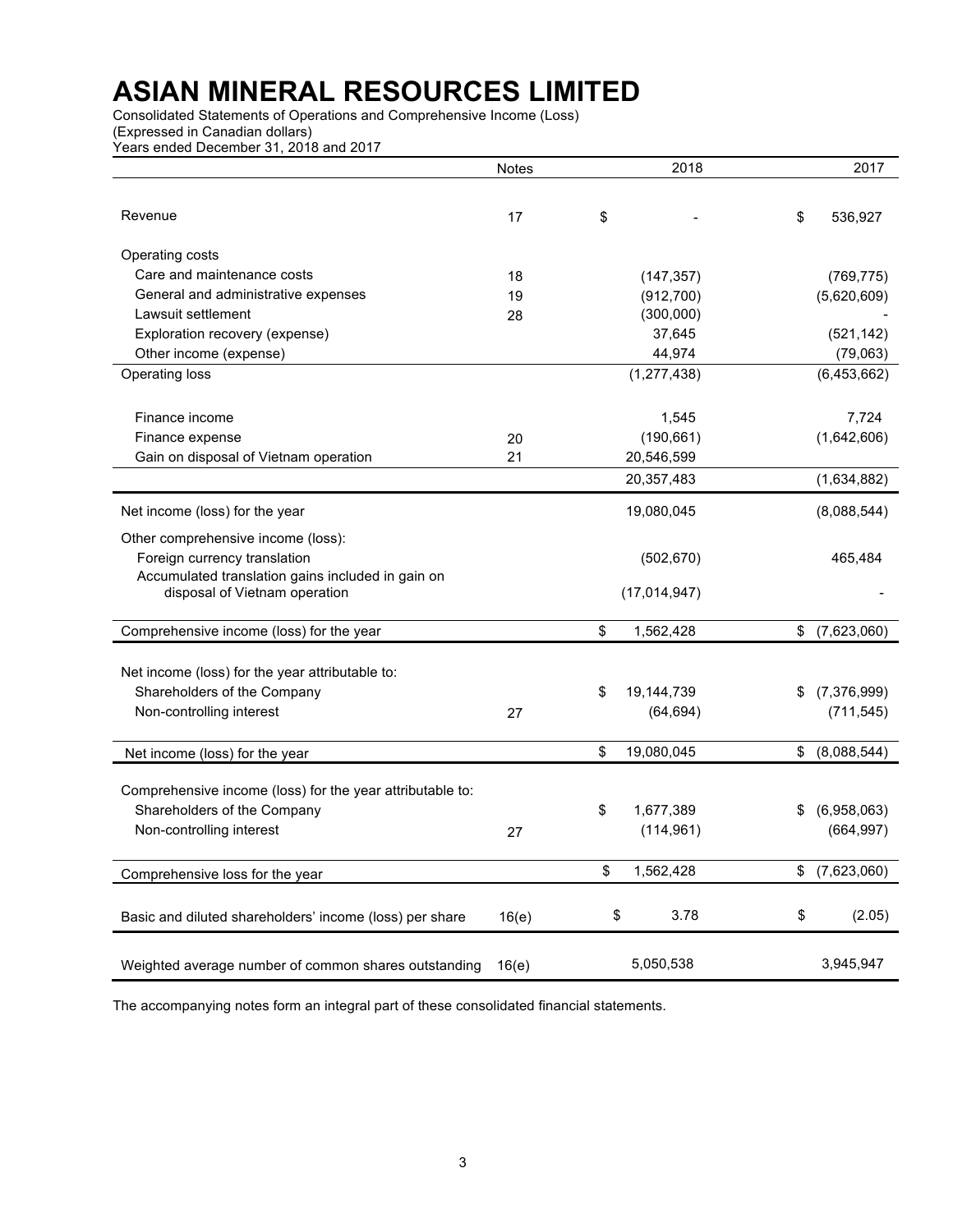ASIAN MINERAL RESOURCES LIMITED **ASIAN MINERAL RESOURCES LIMITED**

Consolidated Statement of Changes in Equity

Consolidated Statement of Changes in Equity<br>(Expressed in Canadian dollars, except number of common shares)<br>Years ended December 31, 2018 and 2017 (Expressed in Canadian dollars, except number of common shares) Years ended December 31, 2018 and 2017

|                                         | shares<br>common<br>Number of | Share<br>capital         |   | based<br>Share-<br>payments |   | Currency<br>translation |                                 |    | Shareholders' | Non-<br>controlling |   |              |
|-----------------------------------------|-------------------------------|--------------------------|---|-----------------------------|---|-------------------------|---------------------------------|----|---------------|---------------------|---|--------------|
|                                         | (note 16)                     | (note 16)                |   | reserve                     |   | reserve                 | Deficit                         |    | equity        | interest            |   | Total        |
| Balance, January 1, 2017                |                               | 3,944,629 \$ 128,732,855 | ക | 632,778                     | ക |                         | $17,048,414$ \$ $(144,354,584)$ | ക  | 2,059,463     | \$(4,959,931)       | ക | (2,900,468)  |
| Issue of shares, net of costs           | 35,000                        | 140,000                  |   |                             |   |                         |                                 |    | 140,000       |                     |   | 140,000      |
| Share-based payments                    |                               |                          |   | 375,881                     |   |                         |                                 |    | 375,881       |                     |   | 375,881      |
| Expiry of options                       |                               |                          |   | (210, 656)                  |   |                         | 210,656                         |    |               |                     |   |              |
| Currency translation gain               |                               |                          |   |                             |   | 418,936                 |                                 |    | 418,936       | 46,548              |   | 465,484      |
| Net loss for the year                   |                               |                          |   |                             |   |                         | (7, 376, 999)                   |    | (7, 376, 999) | (711, 545)          |   | (8,088,544)  |
| Balance, December 31, 2017              | 3,979,629                     | ,855<br>128,872,         |   | 798,003                     |   | 17,467,350              | (151, 520, 927)                 |    | (4,382,719)   | (5,624,928)         |   | (10,007,647) |
| Issue of shares, net of costs           | 4,766,808                     | 404<br>2,383,4           |   |                             |   |                         |                                 |    | 2,383,404     |                     |   | 2,383,404    |
| Share-based payments                    |                               |                          |   | 109,045                     |   |                         |                                 |    | 109,045       |                     |   | 109,045      |
| Expiry of options                       |                               |                          |   | (400, 906)                  |   |                         | 400,906                         |    |               |                     |   |              |
| Currency translation gain               |                               |                          |   |                             |   | (452, 403)              |                                 |    | (452, 403)    | (50, 267)           |   | (502, 670)   |
| Net income for the year and elimination |                               |                          |   |                             |   | (17, 014, 947)          | 19,144,739                      |    | 2,129,792     | 5,675,195           |   | 7,804,987    |
| of currency translation reserve and     |                               |                          |   |                             |   |                         |                                 |    |               |                     |   |              |
| non-controlling interest                |                               |                          |   |                             |   |                         |                                 |    |               |                     |   |              |
| Balance, December 31, 2018              | 8,746,437                     | \$131,256,259            | ↮ | 506,142                     | ↮ |                         | \$(131, 975, 282)               | မာ | (212, 881)    | ക                   | ക | (212, 881)   |
|                                         |                               |                          |   |                             |   |                         |                                 |    |               |                     |   |              |

The accompanying notes form an integral part of these consolidated financial statements. The accompanying notes form an integral part of these consolidated financial statements.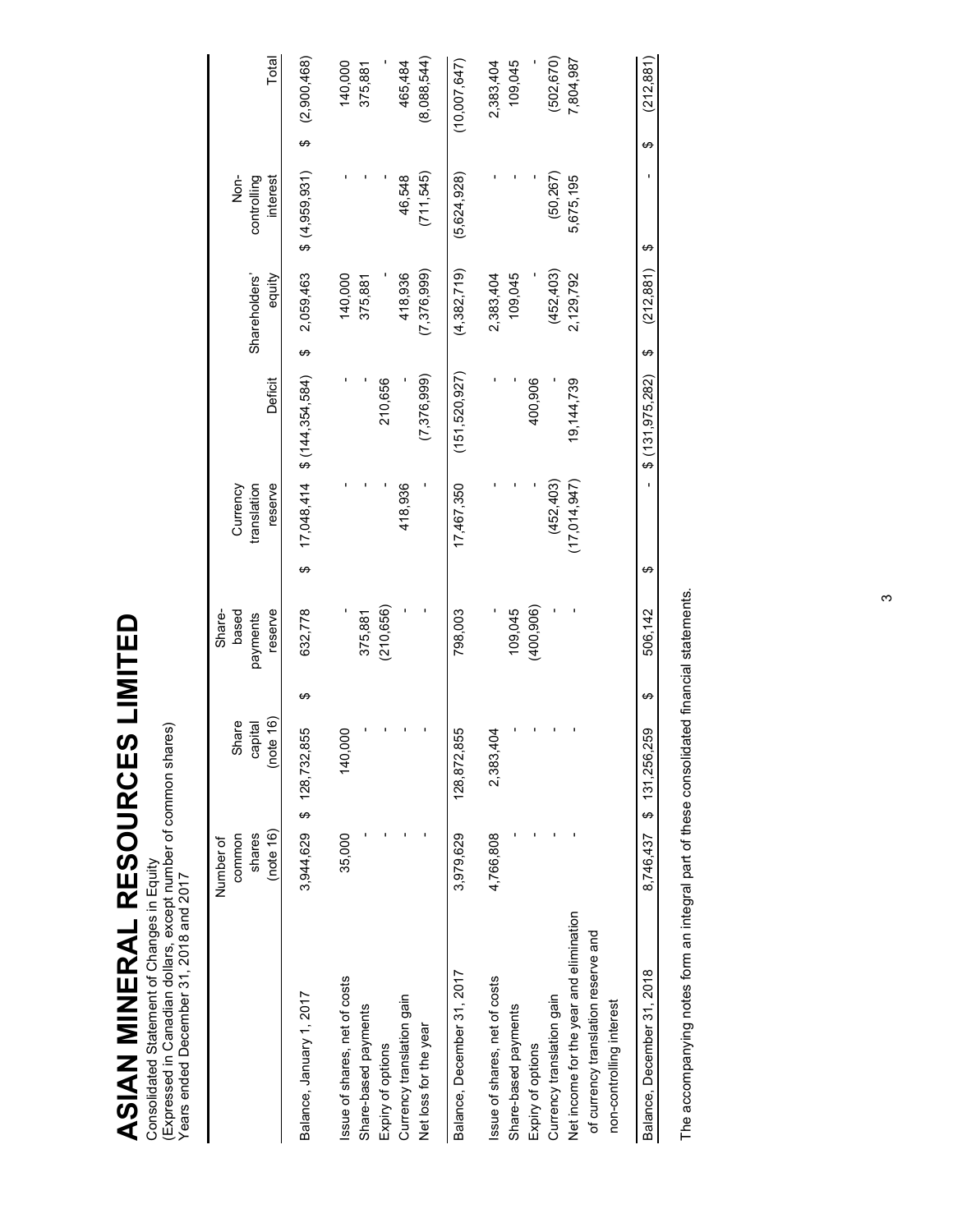Condensed Consolidated Statements of Cash flows (Expressed in Canadian dollars) Years ended December 31, 2018 and 2017

|                                                           | <b>Notes</b> | 2018             | 2017              |
|-----------------------------------------------------------|--------------|------------------|-------------------|
| Cash provided by (used in):                               |              |                  |                   |
| Operating activities:                                     |              |                  |                   |
| Net income (loss) for the year                            |              | 19,080,045<br>\$ | (8,088,544)<br>\$ |
| Items not involving cash:                                 |              |                  |                   |
| Share-based payments                                      | 16           | 109,045          | 515,881           |
| Amortization and depreciation                             |              |                  | 39,903            |
| Gain on disposal of Vietnam operation                     | 21           | (20, 546, 599)   |                   |
| Lawsuit settlement by issue of shares                     |              | 300,000          |                   |
| Finance expense                                           |              | 190,661          |                   |
| Changes in non-cash operating working capital:            |              |                  |                   |
| Accounts receivable and prepaid expenses                  |              | (252, 146)       | 707,226           |
| Inventories                                               |              | 139              | (3, 421)          |
| Accounts payable and accrued liabilities                  |              | (319, 640)       | 1,709,079         |
| Other                                                     |              |                  | 203,647           |
| Cash flow used in operating activities                    |              | (1,438,495)      | (4,916,229)       |
|                                                           |              |                  |                   |
| Financing activities:                                     |              |                  |                   |
| Short-term loans obtained - net                           |              | 797,196          |                   |
| Investment advance                                        |              | 359,500          |                   |
| Interest paid                                             |              | (79, 740)        |                   |
|                                                           |              | 1,076,956        |                   |
| Cash flow provided by financing activities                |              |                  |                   |
|                                                           |              |                  |                   |
| Investing activities:<br><b>Environmental Bond</b>        |              |                  | (30, 315)         |
| Cash included in disposed operation                       | 21           | (16, 142)        |                   |
|                                                           |              |                  |                   |
| Cash flow used in investing activities                    |              | (16, 142)        | (30, 315)         |
| Net decrease in cash and cash equivalents                 |              | (377, 681)       | (4,946,544)       |
|                                                           |              |                  |                   |
| Effect of foreign exchange rate fluctuations on cash held |              | 1,351            | (8, 435)          |
| in foreign jurisdictions                                  |              |                  |                   |
|                                                           |              |                  |                   |
| Cash and cash equivalents, beginning of year              |              | 502,367          | 5,457,346         |
|                                                           |              |                  |                   |
| Cash and cash equivalents, end of year                    |              | \$<br>126,037    | \$<br>502,367     |

Supplemental cash flow information (note 25)

The accompanying notes form an integral part of these consolidated financial statements.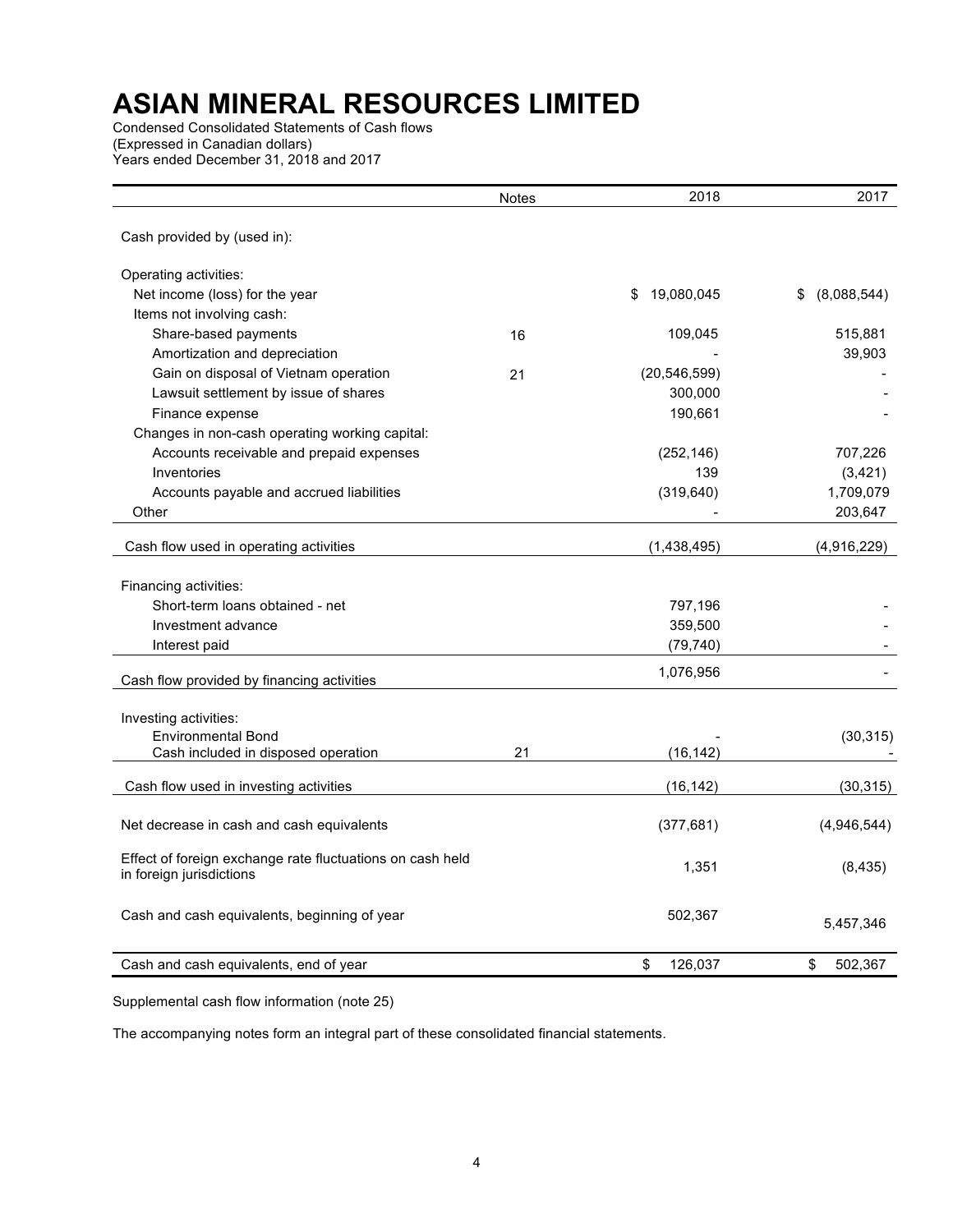Notes to the Consolidated Financial Statements (Expressed in Canadian dollars, unless otherwise stated) For the year ended December 31, 2018 and 2017

#### **1. Nature of business and going concern:**

Asian Mineral Resources Limited (the "Company" or "AMR") is incorporated under the laws of the Province of British Columbia by a certificate of continuance as of December 31, 2004, having previously been incorporated and registered under the New Zealand Companies Act 1993. On April 19, 2004, the Company became listed on the TSX-Venture Exchange (TSX-V). The Company's principal business activities are the exploration and development of mineral property interests. The Company's registered corporate office is located at 120 Adelaide Street West, Suite 2500, Toronto, Ontario, Canada M5H 1T1.

The Company's principal mineral property interest, until July 17, 2018, was a nickel joint venture, in the Ban Phuc Project Area located 160 km west of Hanoi in Son La Province, in northwestern Vietnam. Development of the project completed in 2012, with full commercial production commencing November 1, 2013. Over the course of its life, Ban Phuc produced c.20,000 tonnes of nickel and c.10,000 tonnes of copper, plus cobalt as a byproduct. Mining and processing operations were suspended in September 2016 with operations transitioned to care and maintenance. After a thorough strategic review process, the Company announced the sale of the Ban Phuc Nickel Mine on July 17, 2018 after approval by the Company's shareholders, which allowed for an orderly exit from Vietnam (note 21). The Company's 90% ownership interest in the mine and supporting infrastructure was sold to Ta Khoa Mining Limited ("Ta Khoa"), a company established by AMR's longstanding in-country senior manager, Mr. Stephen John Ennor. Ta Khoa assumed all existing trade payables, tax, and other creditor liabilities of the Company's subsidiary, Ban Phuc Nickel Mines LLC ("BPNM"). AMR has retained the right to receive 25% of any sale proceeds in excess of US \$2 million from the sale of the Vietnamese assets if such sale is completed prior to January 16, 2020.

These consolidated financial statements have been prepared on a going concern basis, which assumes that the Company will continue in operation for the foreseeable future and will be able to realize its assets and discharge its liabilities in the normal course as they come due. As at December 31, 2018, the Company had an accumulated deficit of \$132.0 million, with cash and cash equivalents of \$126,037, and negative working capital of \$312,881. The Company has not recorded any revenues from operations, has no source of operating cash flow and no assurance that additional funding will be available. These factors indicate the existence of a material uncertainty that casts significant doubt about the Company's ability to continue as a going concern.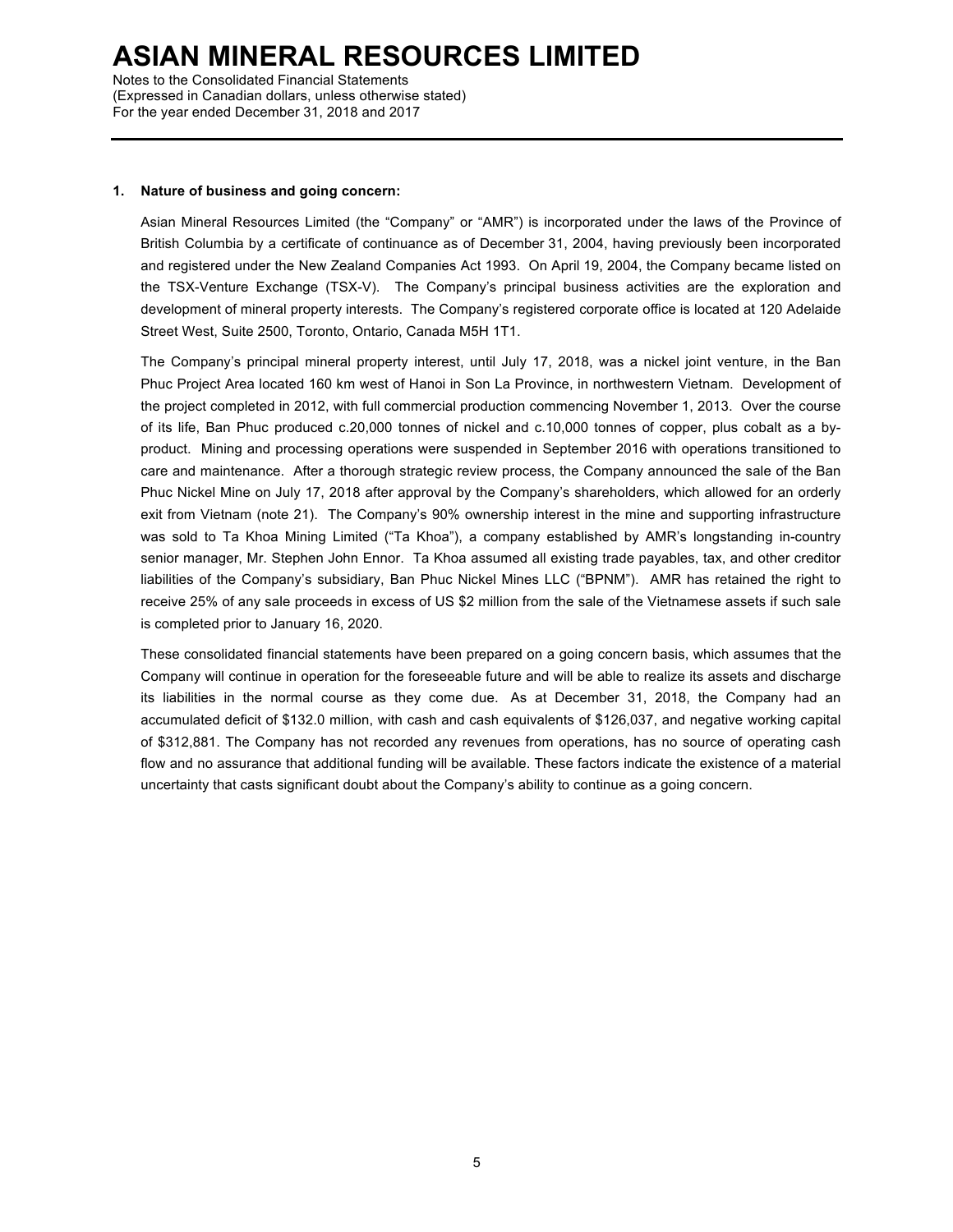Notes to the Consolidated Financial Statements (Expressed in Canadian dollars, unless otherwise stated) For the year ended December 31, 2018 and 2017

#### **1. Nature of business and going concern (continued):**

During the fourth quarter of 2018, the Company issued 4,766,808 common shares at a price of \$0.50 per share to extinguish \$2,383,404 of liabilities pursuant to settlement agreements with certain of the Company's creditors. Additionally the Company entered into agreements with a group of investors pursuant to which such investors advanced the sum of \$359,500 conditional upon, and in anticipation of the completion of a future equity financing, expected to be by June 30, 2019. Should the Company fail to complete an equity financing by a date determined by the Company and the investors, the Company is required to return the full amount of the advance. These funds have allowed the Company to pay outstanding and ongoing administrative expenses. Future financing will be required to fulfill requirements under the Holt Option Agreement (note 9) and for future administrative operations. There can be no assurance that the Company will be able to obtain sufficient financing and such financing, if realized, might not be favourable to the Company and might involve substantial dilution to existing shareholders. Should the Company not be able to continue as a going concern, adjustments to the carrying values and classification of its assets and liabilities would be required.

#### **2. Basis of preparation:**

(a) Statement of compliance:

These consolidated financial statements have been prepared in accordance with International Financial Reporting Standards ("IFRS") as issued by the International Accounting Standards Board ("IASB").

(b) Approval of the financial statements:

The consolidated financial statements of the Company for the year ended December 31, 2018, were reviewed by the Audit Committee and approved and authorized for issue by the Board of Directors on April 29, 2019.

(c) Comparative figures:

Certain comparative figures have been reclassified to conform to the current year's financial statement presentation.

#### **3. Significant accounting policies:**

The accounting policies set out below have been applied consistently for all periods presented in these consolidated financial statements.

(a) Basis of measurement:

These consolidated financial statements have been prepared on the historical cost basis, utilizing the accrual method of accounting unless otherwise described in the following notes.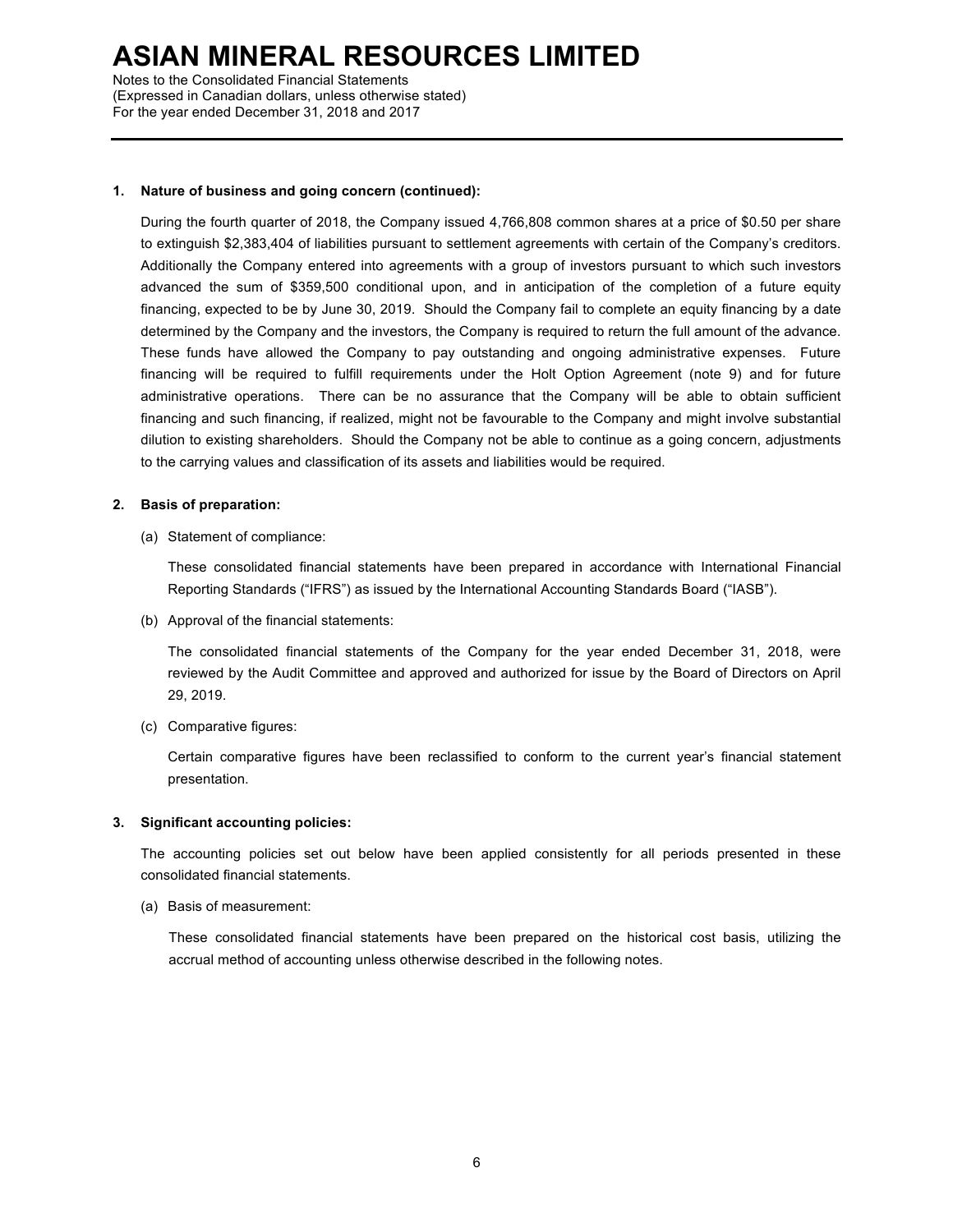Notes to the Consolidated Financial Statements (Expressed in Canadian dollars, unless otherwise stated) For the year ended December 31, 2018 and 2017

#### **3. Significant accounting policies (continued):**

(b) Revenue recognition:

Revenue from sales of nickel concentrate is sold under pricing arrangements whereby revenue is recognized at the time of shipment, at which time legal title and risk pass to the customer and provisional revenue is recorded at current month average price as per the London Metals Exchange. The quoted period established to finalize the sales price is the second month after the shipment month, within which the contract is required to be settled. Changes between the prices recorded upon recognition of provisional revenue and final price due to fluctuation in metal market prices result in the existence of an embedded derivative in the accounts receivable. This embedded derivative is recorded at fair value, with changes in fair value classified as a component of revenue and receivables. Changes in the estimate of concentrate nickel content resulting from the final independent analysis of the concentrate are recognized at the point at which such analysis is agreed upon between the Company and its customers.

(c) Currency translation:

The functional and presentation currency of the Company is the Canadian dollar. The functional currency of its former subsidiary, Ban Phuc Nickel Mines Limited Liability Company ("BPNM"), was the United States dollar. Transactions in currencies other than the functional currency are recorded at the rate of exchange prevailing on the date of the transaction. Monetary assets and liabilities are translated at the exchange rate in place on the reporting date. Non-monetary items that are measured at historical cost in a foreign currency are translated at the exchange rate on the date of the transaction. Non-monetary assets and liabilities denominated in foreign currencies that are measured at fair value are retranslated to the functional currency at the exchange rate at the date the fair value was determined. Foreign currency translation differences are recognized in profit or loss.

For consolidation purposes, BPNM was translated into the Company's presentation currency of Canadian dollars. Assets and liabilities were translated using the exchange rate prevailing at the end of the reporting period. Income and expense items were translated at the average exchange rate for the relevant period. Translation differences were recognized in other comprehensive income (loss) and accumulated within equity in the currency translation reserve, until the asset was disposed of in the third quarter of 2018.

(d) Basis of consolidation:

These consolidated financial statements include the accounts of the Company and its subsidiaries. The Company's subsidiaries were disposed of in the third quarter of 2018 on disposition of the Ban Phuc Mine (note 21). All intercompany transactions and balances between the Company and its subsidiaries were eliminated on consolidation. For partially owned subsidiaries, the interest attributable to non-controlling shareholders was reflected in non-controlling interest. The Company determines whether it shall consolidate a subsidiary by assessing whether it has control over the subsidiary. Factors considered in such an assessment include whether the Company is exposed, or has rights, to variable returns from its involvement with the subsidiary and has the ability to affect those returns through its power over the subsidiary.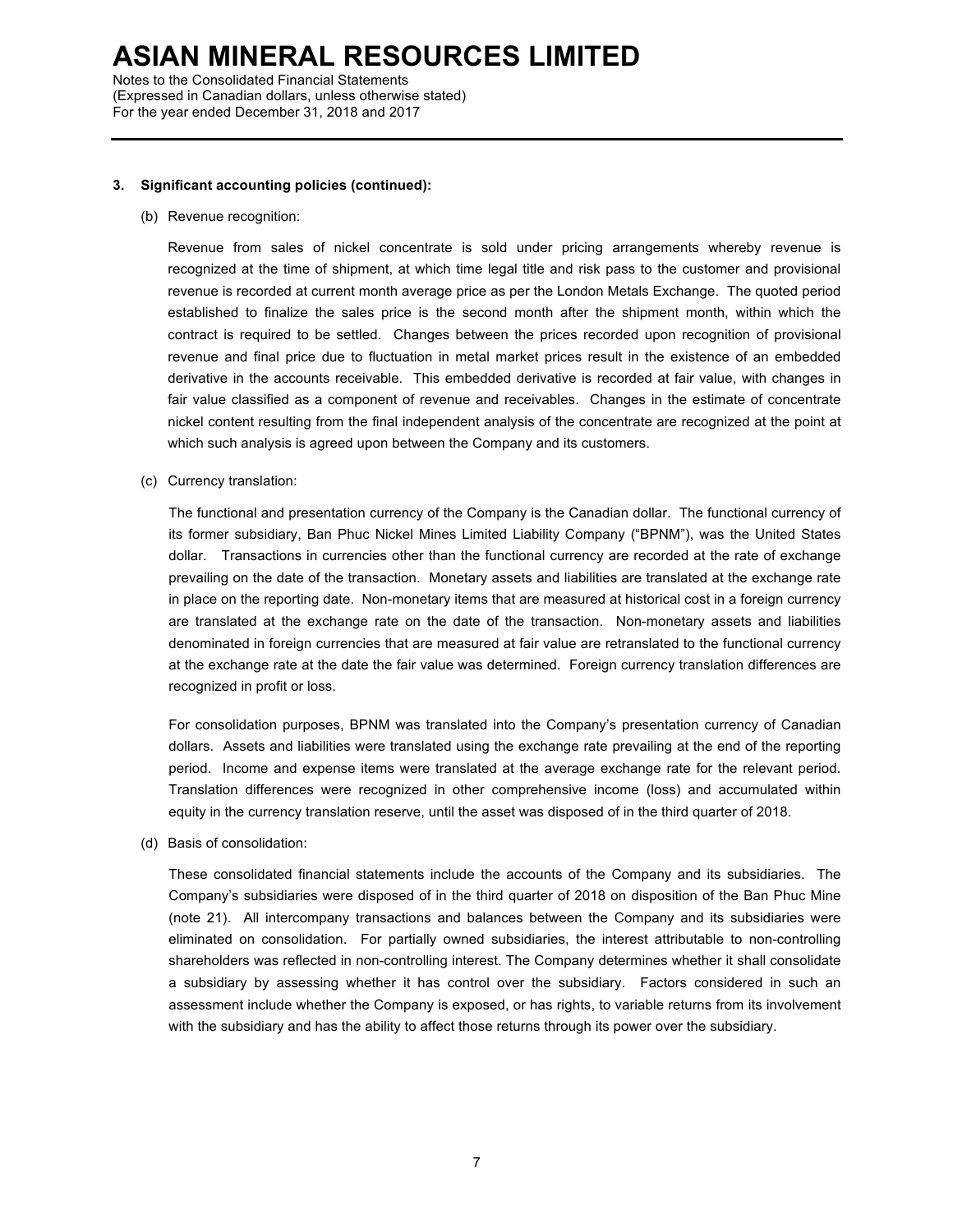Notes to the Consolidated Financial Statements (Expressed in Canadian dollars, unless otherwise stated) For the year ended December 31, 2018 and 2017

#### **3. Significant accounting policies (continued):**

(d) Basis of consolidation (continued):

The Company currently has no subsidiaries. However significant subsidiaries of the Company prior to the sale of its investment in Vietnam assets on July 17, 2018 (note 21) were as follows:

| Name                                            | Country of<br>incorporation | Effective<br>interest |
|-------------------------------------------------|-----------------------------|-----------------------|
| Ban Phuc Nickel Mines Limited Liability Company | Vietnam                     | 90%                   |
| Asian Mineral Resources Nickel Limited          | Cook Islands                | 100%                  |

#### (e) Cash and cash equivalents:

Cash and cash equivalents consist of cash in hand, deposits held at call with banks and other short-term highly liquid investments with original maturities of three months or less when acquired.

#### (f) Inventories:

Inventories include nickel concentrate in progress and produced, and consumable materials and supplies. The cost of nickel concentrate in progress and produced is determined principally by average production costs. Production inventories are stated at the lower of average production costs and net realizable value.

Costs of nickel concentrate inventories include all costs incurred up until production of a tonne of nickel concentrate such as mining costs, processing costs, maintenance costs, road transport costs, and directly attributable general and administration costs, but exclude royalties. Net realizable value is determined with reference to estimated contained nickel, copper, and cobalt metal and current market prices at the reporting period end date.

Consumable materials and supplies inventory consists of consumables used in development activities, such as explosives, fuel, and spare parts which are valued at the lower of cost and replacement cost (approximates net realizable value) and, where appropriate, less a provision for obsolescence.

(g) Prepayments:

Prepayments to suppliers and contractors are based on the contract progress, with payments made at specified stages of the contract. These payments are recognized in the balance sheet as prepaid expenses.

(h) Property, plant, and equipment:

Property, plant and, equipment are stated at cost less accumulated depreciation and accumulated impairment losses. Plant and equipment includes capitalized development expenditures. Cost includes expenditures that are directly attributable to the acquisition or construction of an asset and includes the direct charges associated with bringing the asset to the location and condition necessary for its intended use and an initial estimate of the costs of dismantling and removing the item and restoring the site on which it is located.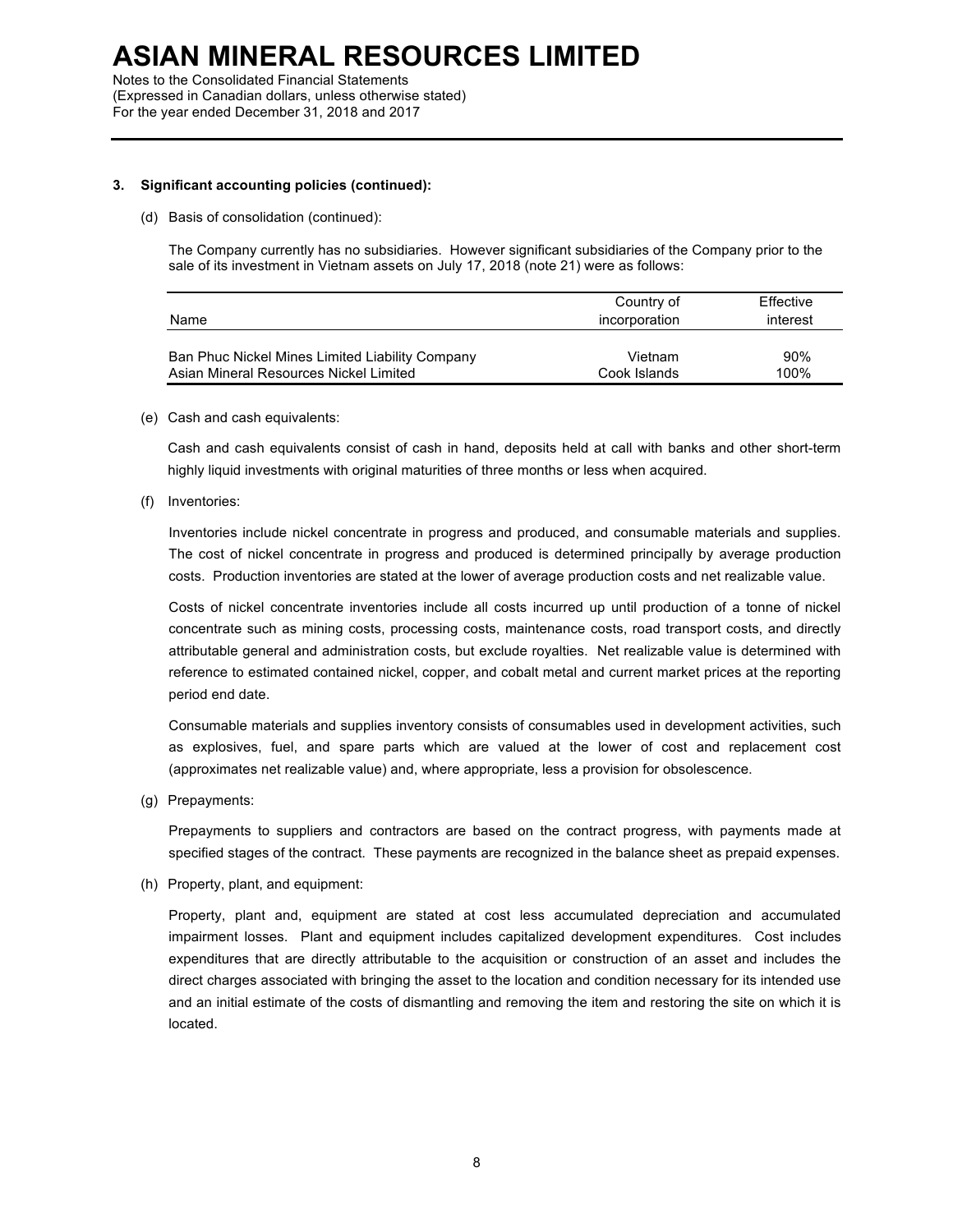Notes to the Consolidated Financial Statements (Expressed in Canadian dollars, unless otherwise stated) For the year ended December 31, 2018 and 2017

#### **3. Significant accounting policies (continued):**

(h) Property, plant and equipment (continued):

Depreciation is provided on plant and equipment, calculated on a unit-of-production basis so as to write off the net cost or other revalued amount of each asset over its expected useful life to its estimated residual value. The estimated useful lives, residual values and depreciation method are reviewed at the end of each annual financial period with the effect of any changes recognized on a prospective basis.

| Asset                                                                                                                                          | <b>Basis</b>                                                                                    | Rate range                                  |
|------------------------------------------------------------------------------------------------------------------------------------------------|-------------------------------------------------------------------------------------------------|---------------------------------------------|
| Building, machinery, motor vehicles, infrastructure<br>Furniture and office equipment<br>Licenses and franchises<br>Plant and mine development | Straight-line<br>Straight-line<br>Straight-line<br>Unit of production based<br>mineral reserves | 14% - 25%<br>$11\% - 33\%$<br>$11\% - 33\%$ |

The expenditures related to construction are capitalized as construction-in-progress and are included within property, plant, and equipment. Construction in progress represents the cost of remaining plant and mine development, which is under construction. Costs directly attributable with ongoing construction related activities during the commissioning phase of new assets incurred in the period before they are operating in the way intended by management are capitalized; all other costs not directly attributable are expensed. No depreciation is provided for construction in progress during the period of construction.

(i) Mineral property interest:

Exploration expenses incurred prior to determination of the technical feasibility and commercial viability of mining operations and issuance of a mining license are expensed as incurred. Mineral property acquisition costs and exploration and development expenditures incurred subsequent to the determination of technical feasibility and commercial viability of mining operations and issuance of a mining license are deferred, less accumulated amortization and accumulated impairment losses, if any, until the property to which they relate commences commercial production, is sold, allowed to lapse or is abandoned. Technical feasibility and commercial viability generally coincide with the establishment of proven and probable reserves; however, this determination may be impacted by management's assessment of certain modifying factors. When commercial production in an area of interest has commenced, the associated costs are amortized over the estimated economic life of the mine on a units-of-production basis using proven and probable reserves (as defined by National Instrument 43-101).

Changes in factors such as estimates of proven and probable reserves that affect units-of-production calculations are accounted for on a prospective basis.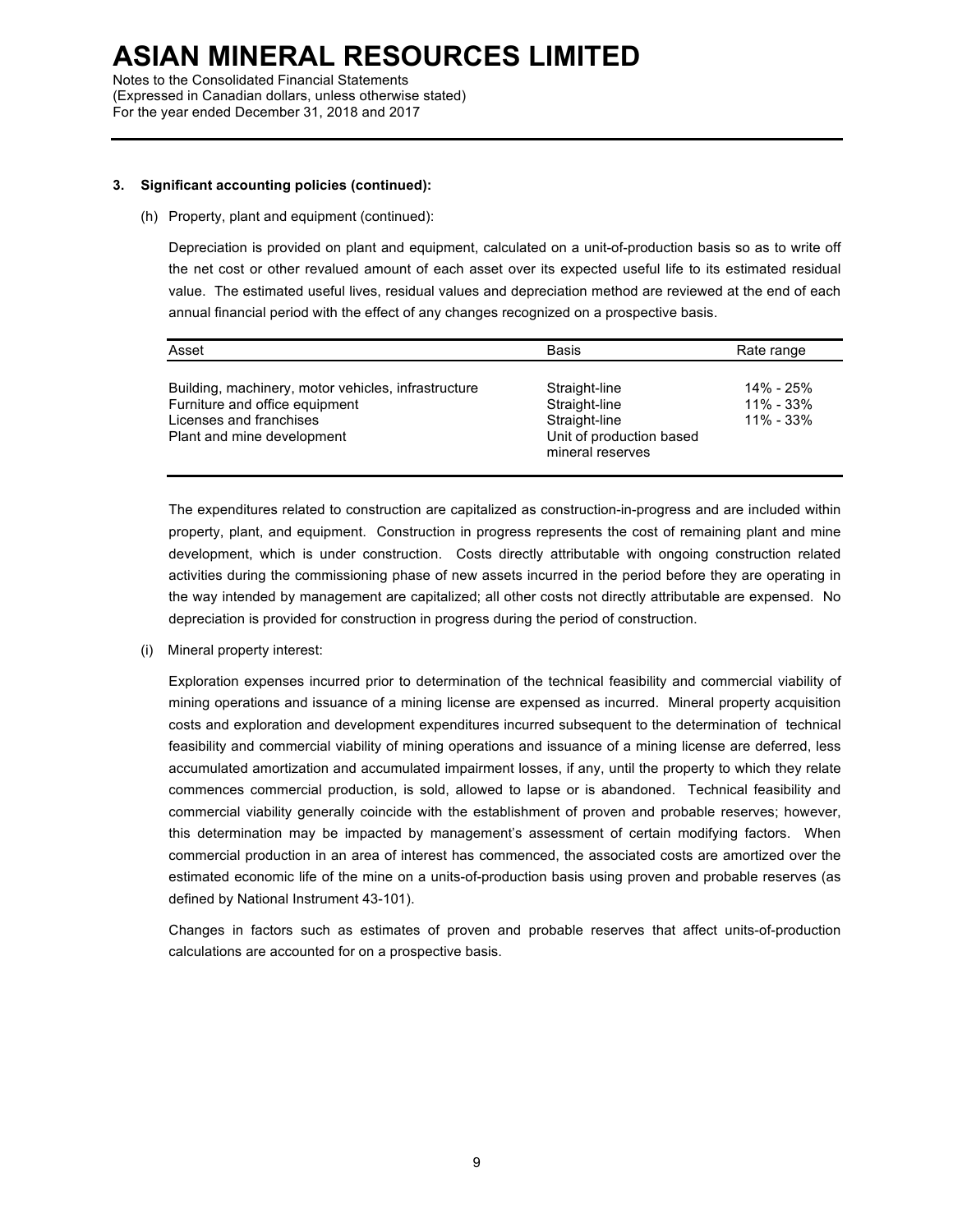Notes to the Consolidated Financial Statements (Expressed in Canadian dollars, unless otherwise stated) For the year ended December 31, 2018 and 2017

#### **3. Significant accounting policies (continued):**

(j) Impairment of long-lived assets:

At the end of each year or at each reporting date, the Company reviews the carrying amounts of its longlived assets to determine whether there is any indication that those assets may be impaired. If any such indication exists, the recoverable amount of the asset is estimated in order to determine the extent of the impairment loss, if any. Where the asset does not generate cash flows that are independent from other assets, the Company estimates the recoverable amount of the cash-generating unit ("CGU") to which the asset belongs.

The recoverable amount of a CGU is the higher of the CGU's fair value less costs to sell and its value-inuse. In assessing value-in-use, the estimated future cash flows are discounted to their present value using a pre-tax discount rate that reflects current market assessment of the time value of money and the risks specific to the asset for which the estimates of future cash flows have not been adjusted.

If the recoverable amount of an asset or CGU is estimated to be less than its carrying amount, the carrying amount of the asset or CGU is reduced to its recoverable amount. Impairment losses are recognized in profit and loss in the period the impairment indicator is identified.

An impairment loss is reversed if there is an indication that there has been a change in the estimates used to determine the recoverable amount. The carrying amount of the asset or CGU is increased to its recoverable amount, but only to the extent that the increased carrying amount does not exceed the carrying amount that would have been determined had no impairment loss been recognized for the asset or CGU in prior years. The reversal of an impairment loss is recognized immediately in profit and loss.

(k) Reserve estimates:

The Company estimates its ore reserves and mineral resources based on information compiled by Qualified Persons as defined in accordance with Canadian Securities Administrators National Instrument 43-101 *Standards for Disclosure of Mineral Projects* ("NI 43-101"). Reserves are used when performing impairment assessments on the Company's mineral property, for forecasting the timing of payment of mine closure, reclamation and rehabilitation costs, and in determining the depletion of mineral properties.

There are numerous uncertainties inherent in estimating ore reserves, and assumptions that are valid at the time of estimation may change significantly when new information becomes available. Changes in the forecasted prices of commodities, exchange rates, production costs, or recovery rates may change the economic status of reserves and may, ultimately, result in changes to reserve estimates. Any adjustments are accounted for prospectively.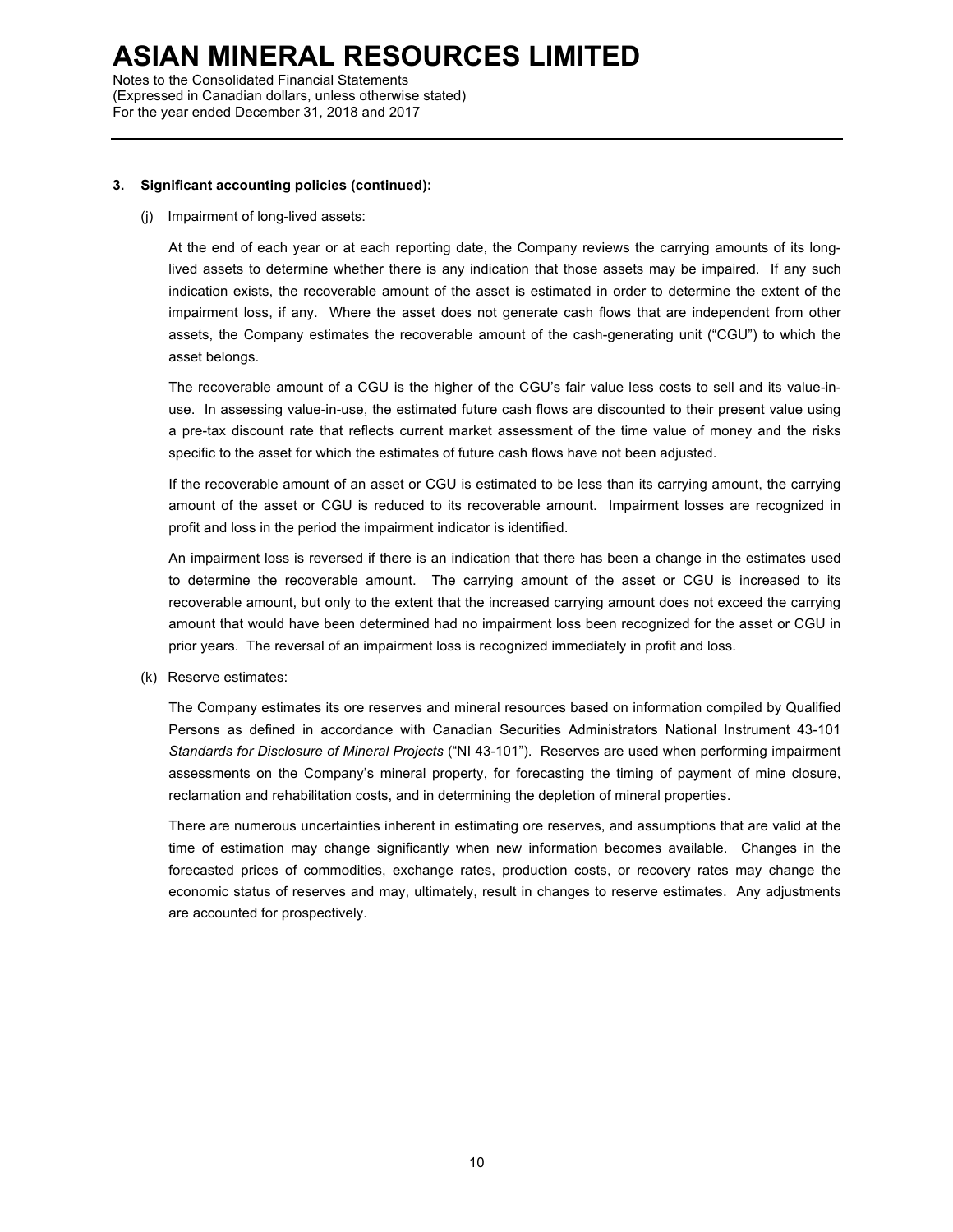Notes to the Consolidated Financial Statements (Expressed in Canadian dollars, unless otherwise stated) For the year ended December 31, 2018 and 2017

#### **3. Significant accounting policies (continued):**

(l) Provision for closure and rehabilitation:

A provision for closure and rehabilitation is recognized when there is a legal or constructive obligation to remediate as a result of exploration, development, and production activities undertaken, if the amount of the provision can be measured reliably. The estimated future obligations include the costs of dismantling, and removal of facilities and restoration. The provision for future restoration costs is the best estimate of the present value of the expenditure required to settle the restoration obligation at the reporting date. The environmental rehabilitation obligation is capitalized as part of the carrying amount of the associated longlived asset and a liability is recorded. The environmental rehabilitation cost capitalized is amortized on the same basis as the related asset. Future restoration costs are reviewed annually and any changes in the estimate are reflected in the present value of the restoration provision at the reporting date.

(m) Share capital:

Common shares are classified as equity. The Company records proceeds from share issuances net of issue costs and any tax effects. Common shares issued for consideration other than cash are valued at the quoted market price on the date the shares are issued or a price determined using an appropriate formula to represent market value and agreed upon by the governing public stock exchange.

(n) Share-based payments:

The Company has a share option plan, under which the fair value of all share-based awards is estimated using the Black-Scholes Option Pricing Model at the grant date and amortized over the vesting periods. An individual is classified as an employee when the individual is an employee for legal or tax purposes (direct employee) or provides services similar to those performed by a direct employee, including directors of the Company. Share-based payments to non-employees are measured at the fair value of the goods or services received, or the fair value of the equity instruments issued if it is determined the fair value of the goods or services received cannot be reliably measured and are recorded at the date the goods or services are received. The amount recognized as an expense is adjusted to reflect the number of awards expected to vest. The offset is credited to share-based payment reserve.

Upon the exercise of the share purchase options, consideration paid together with the amount previously recognized in the share-based payment reserve is recorded as an increase to share capital. Charges for share purchase options that are forfeited before vesting are reversed from the share-based payments reserves. For those share purchase options that expire or are forfeited after vesting, the amount previously recorded in share-based payments reserve is transferred to deficit.

(o) Interest expense:

Interest is recognized using the effectiveness interest method, taking into account the principal outstanding and the effective rate over the period to maturity.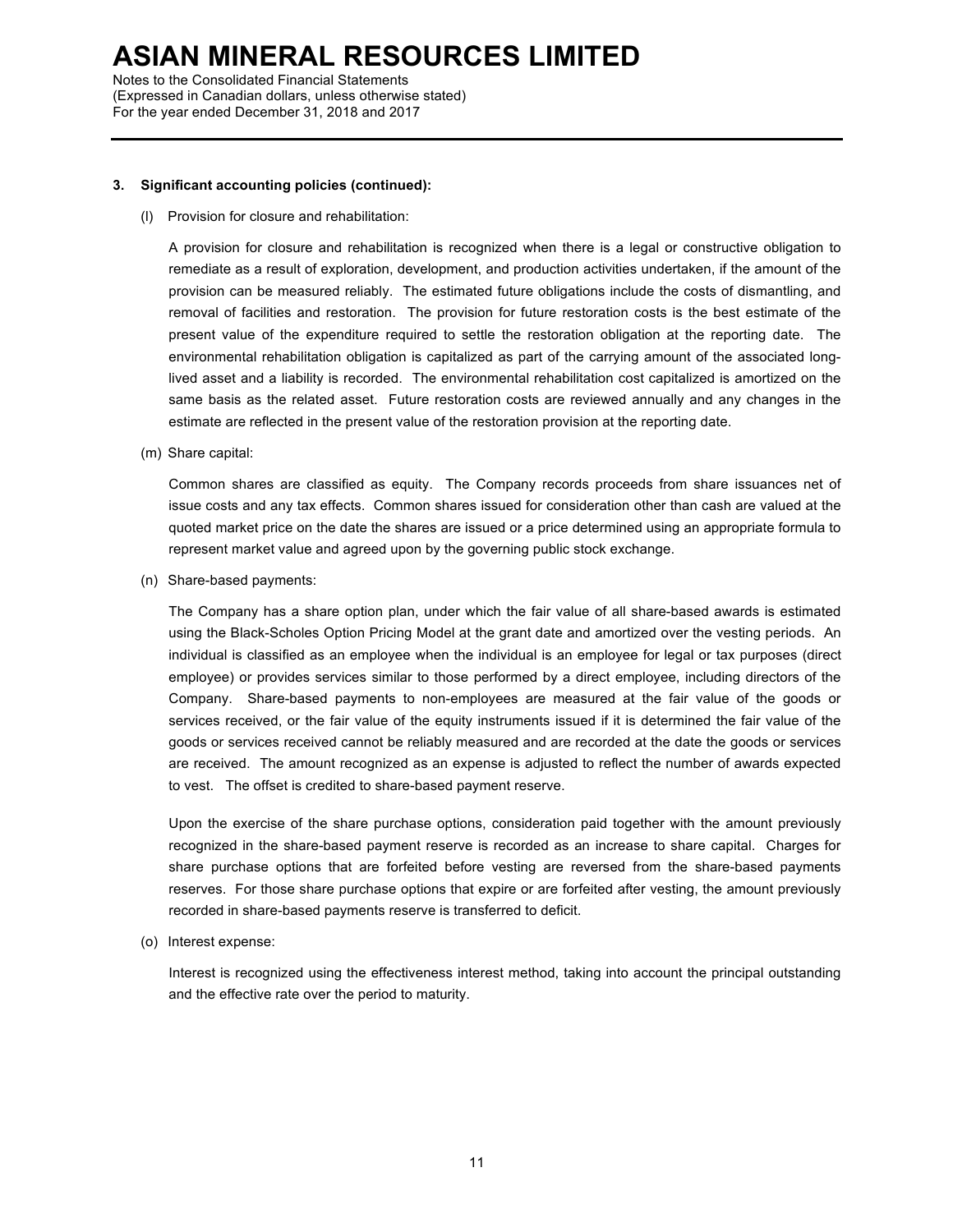Notes to the Consolidated Financial Statements (Expressed in Canadian dollars, unless otherwise stated) For the year ended December 31, 2018 and 2017

#### **3. Significant accounting policies (continued):**

#### (p) Income taxes:

Income tax expense comprises current and deferred tax. Current tax and deferred tax are recognized in the statement of operations except to the extent that the tax relates to a business combination, or items recognized directly in equity or in other comprehensive income (loss).

A deferred tax asset is recognized for unused tax losses, tax credits, and deductible temporary differences, to the extent that it is probable that future taxable profits will be available against which they can be utilized.

Deferred tax assets are reviewed each reporting date and are reduced to the extent that it is no longer probable that the related tax benefit will be realized.

Deferred tax is recognized in respect of temporary differences between the carrying amounts of assets and liabilities for financial reporting purposes and the amounts used for taxation purposes. Deferred tax is not recognized for the temporary differences arising from the initial recognition of assets or liabilities in a transaction that is not a business combination and that affects neither accounting, nor taxable profit or loss. Deferred tax is measured at the tax rates that are expected to be in effect when temporary differences reverse, based on the laws that have been enacted or substantively enacted at the reporting date. Deferred tax assets and liabilities are offset if there is a legally enforceable right to offset the tax liabilities and assets, and they relate to income taxes levied by the same tax authority.

(q) Financial assets

Financial asset are measured at:

- (i) Amortized cost;
- (ii) Fair Value in Other Comprehensive Income ("FVOCI") debt investment;
- (iii) FVOCI equity investment; and
- (iv) Fair Value Through Profit or Loss ("FVTPL").

The classification depends on the business model in which the financial asset is managed and its contractual cash flow characteristics. Derivatives embedded in contracts where the host is a financial asset in the scope of IFRS 9, Financial Instruments, are never separated. Instead, the hybrid financial instrument as a whole is assessed for classification

A financial asset is measured at amortized cost if it meets both of the following conditions and is not designated as at FVTPL:

- it is held within a business model whose objective is to hold assets to collect contractual cash flows; and - its contractual terms give rise on specified dates to cash flows that are solely payments of principal and interest on the principal amount outstanding.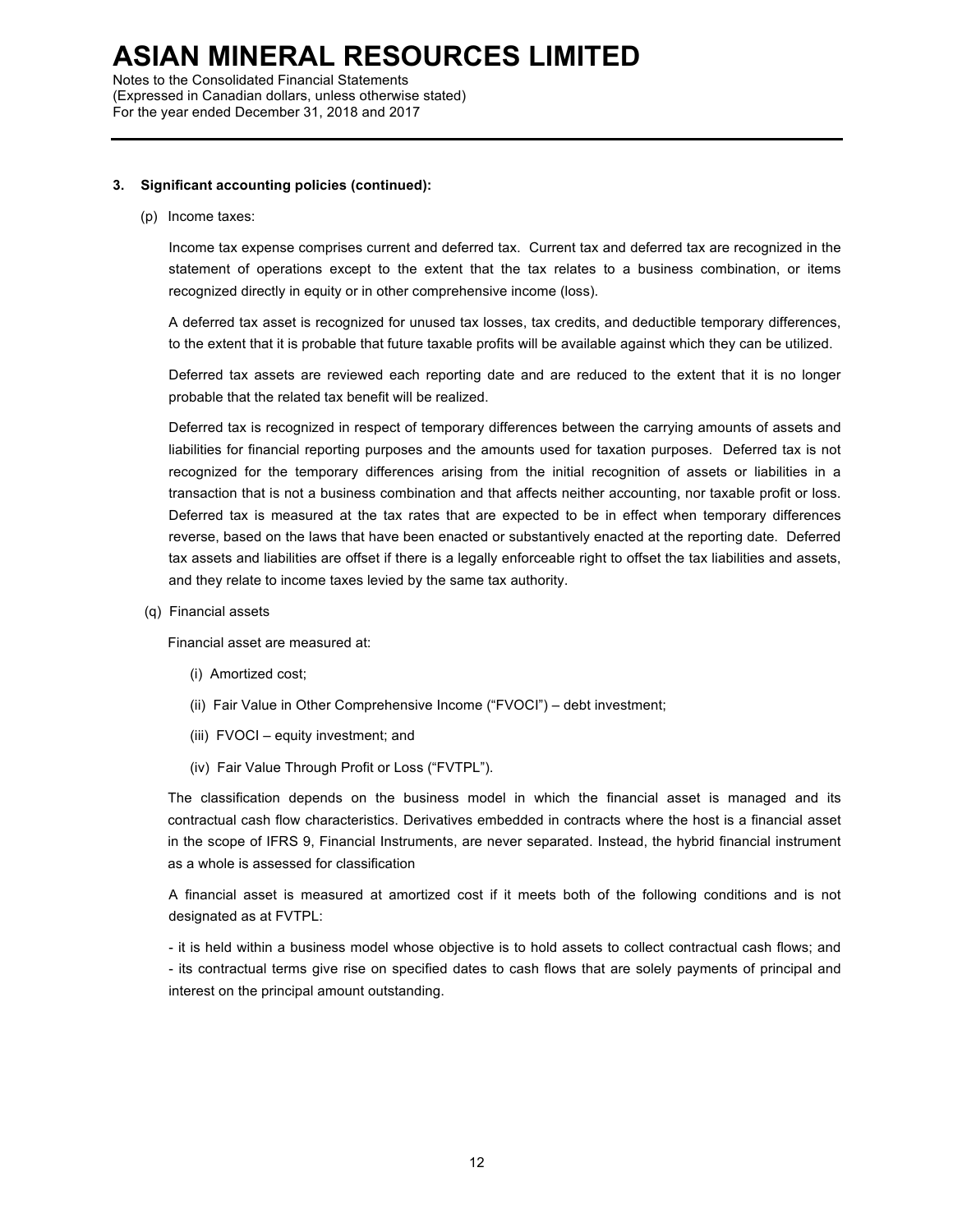Notes to the Consolidated Financial Statements (Expressed in Canadian dollars, unless otherwise stated) For the year ended December 31, 2018 and 2017

#### **3. Significant accounting policies (continued):**

(q) Financial assets (continued):

A debt investment is measured at FVOCI if it meets both of the following conditions and is not designated as at FVTPL:

- it is held within a business model whose objective is achieved by both collecting contractual cash flows and selling financial assets; and

- its contractual terms give rise on specified dates to cash flows that are solely payments of principal and interest on the principal amount outstanding.

On initial recognition of an equity investment that is not held for trading, the Company may irrevocably elect to present subsequent changes in the investment's fair value in OCI. This election is made on an investment-by-investment basis.

All financial assets not classified as measured at amortized cost or FVOCI as described above are measured at FVTPL. This includes all derivative financial assets. On initial recognition, the Company may irrevocably designate a financial asset that otherwise meets the requirements to be measured at amortized cost or at FVOCI as at FVTPL if doing so eliminates or significantly reduces an accounting mismatch that would otherwise arise.

A financial asset (unless it is a trade receivable without a significant financing component that is initially measured at the transaction price) is initially measured at fair value plus, for an item not at FVTPL, transaction costs that are directly attributable to its acquisition.

The following accounting policies apply to the subsequent measurement of financial assets.

| Financial assets at FVTPL             | These assets are subsequently measured at fair value. Net gains and losses,<br>including any interest or dividend income, are recognized in profit or loss.                                                                                                                                                                                                      |
|---------------------------------------|------------------------------------------------------------------------------------------------------------------------------------------------------------------------------------------------------------------------------------------------------------------------------------------------------------------------------------------------------------------|
| Financial assets at amortized<br>cost | These assets are subsequently measured at amortized cost using the effective<br>interest method. The amortized cost is reduced by impairment losses. Interest income,<br>foreign exchange gains and losses and impairment are recognized in profit or loss.<br>Any gain or loss on derecognition is recognized in profit or loss.                                |
| Debt investments at FVOCI             | These assets are subsequently measured at fair value. Interest income calculated<br>using the effective interest method, foreign exchange gains and losses and<br>impairment are recognized in profit or loss. Other net gains and losses are recognized<br>in OCI. On derecognition, gains and losses accumulated in OCI are reclassified to<br>profit or loss. |
| Equity investments at FVOCI           | These assets are subsequently measured at fair value. Dividends are recognized as<br>income in profit or loss unless the dividend clearly represents a recovery of part of the<br>cost of the investment. Other net gains and losses are recognized in OCI and are<br>never reclassified to profit or loss.                                                      |

#### *Impairment of financial assets*

Financial assets measured at amortized cost, contract assets, and debt investments in FVOCI, but not investments in equity instruments, are assessed for credit impairment under the expected credit loss ("ECL") model of impairment. This impairment model applies to lease receivables, loan commitments, and financial guarantee contracts; the Company has no such items. The financial assets at amortized cost consist of accounts receivables, cash and cash equivalents.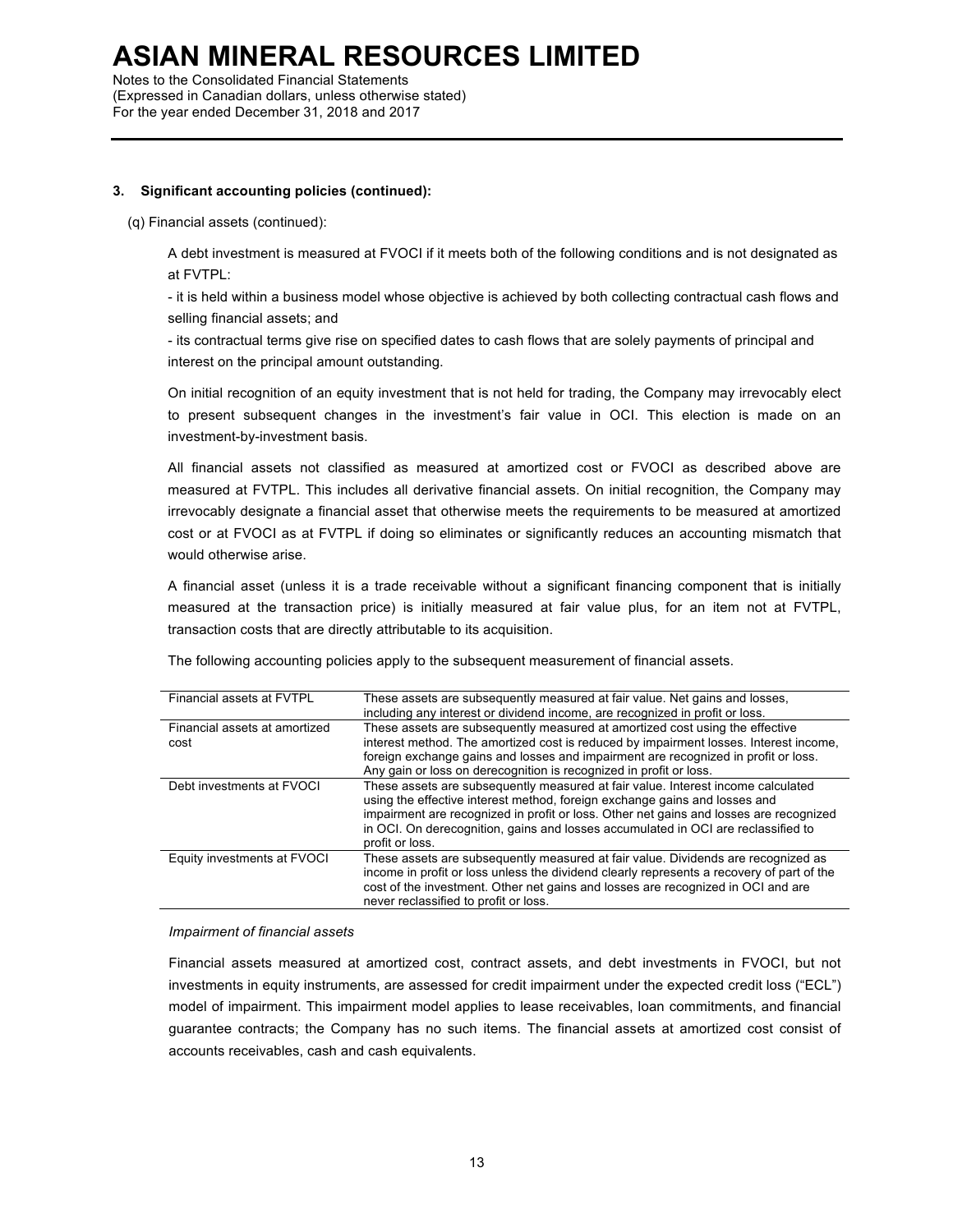Notes to the Consolidated Financial Statements (Expressed in Canadian dollars, unless otherwise stated) For the year ended December 31, 2018 and 2017

#### **3. Significant accounting policies (continued):**

(q) Financial assets (continued):

#### *Measurement of ECLs*

ECLs are a probability-weighted estimate of credit losses. Credit losses are measured as the present value of all cash shortfalls (i.e. the difference between the cash flows due to the entity in accordance with the contract and the cash flows that the Company expects to receive). ECLs are discounted at the effective interest rate of the financial asset.

#### *Credit-impaired financial assets*

At each reporting date, the Company assesses whether financial assets carried at amortized cost and debt securities at FVOCI are credit-impaired. A financial asset is 'credit-impaired' when one or more events that have a detrimental impact on the estimated future cash flows of the financial asset have occurred.

#### *Presentation of impairment*

Loss allowances for financial assets measured at amortized cost are deducted from the gross carrying amount of the assets. Impairment losses related to accounts and other receivables are presented separately in the statement of profit or loss and OCI. Impairment losses on other financial assets are presented under 'finance costs', and not presented separately in the statement of profit or loss and OCI due to materiality considerations.

#### (r) Financial liabilities

Financial liabilities are classified as either financial liabilities at fair value through profit or loss or financial liabilities at amortized cost.

#### *Financial liabilities*

Financial liabilities at amortized cost are initially measured at fair value, net of transaction costs incurred and subsequently measured at amortized cost. Any difference between the amounts originally received, net of transaction costs, and the redemption value is recognized in profit or loss over the period to maturity using the effective interest method.

Financial liabilities are classified as current or non-current based on their maturity dates. The Company has classified accounts payable and other liabilities as liabilities at amortized cost.

#### *De-recognition of financial liabilities*

The Company de-recognizes financial liabilities when, and only when, the Company's obligations are discharged, cancelled or they expire.

#### (s) Earnings (loss) per share:

Basic earnings (loss) per share is calculated by dividing the income (loss) available to common shareholders by the weighted average number of common shares outstanding during the year. For all periods presented, income (loss) available to common shareholders equals the reported income (loss) attributable to the shareholders of the Company.

Diluted earnings (loss) per share is calculated using the treasury stock method. Under the treasury stock method, the weighted average number of common shares issued and outstanding used for the calculation of diluted earnings (loss) per share assumes that the proceeds to be received on the exercise of dilutive stock options and warrants are used to repurchase common shares at the average market price during the year.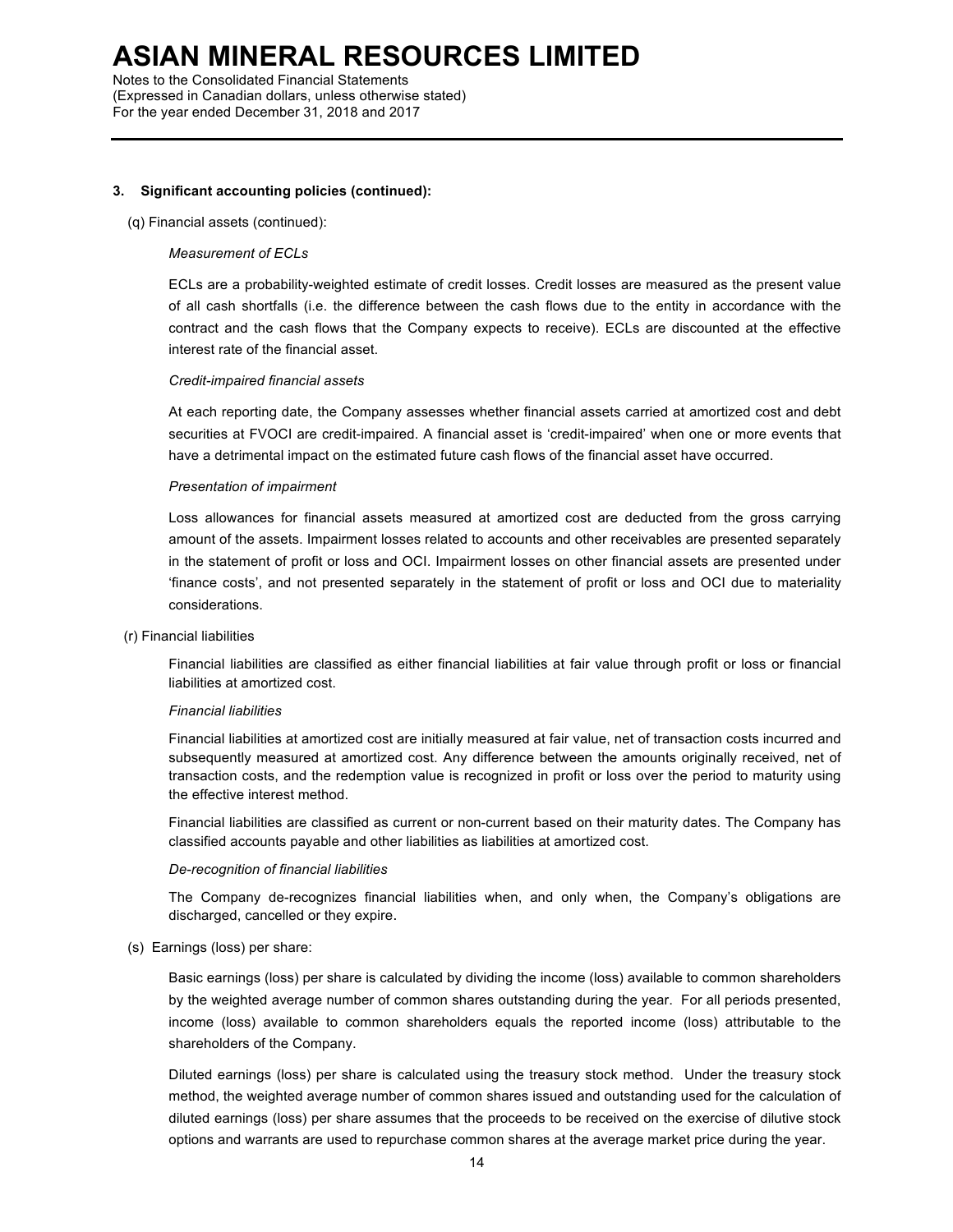Notes to the Consolidated Financial Statements (Expressed in Canadian dollars, unless otherwise stated) For the year ended December 31, 2018 and 2017

#### **4. Changes in accounting standards:**

The accounting policies applied by the Company in these audited condensed consolidated financial statements include the changes in accounting standards listed below.

#### IFRS 9 *Financial Instruments*

The Company adopted IFRS 9 *Financial Instruments* to replace IAS 39 *Financial Instruments: Recognition and Measurement* on January 1, 2018, using a modified retrospective basis without restatement of prior year figures. The adoption of IFRS 9 did not have a material impact on the consolidated financial statements because of the nature of the Company's operations and the types of financial assets that it holds. There were no adjustments on adoption of IFRS 9 on the carrying amounts of financial assets or financial liabilities.

#### IFRS 15 *Revenue from Contracts with Customers*

The Company adopted IFRS 15 to replace existing revenue recognition guidance, including IAS 18 *Revenue,* IAS 11 *Construction Contracts* and IFRIC 13 *Customer Loyalty Programs* on January 1, 2018, using a modified retrospective basis without restatement of prior year figures The adoption did not have a significant impact to the consolidated financial statements as the Company is not currently generating revenue from its operations.

#### Recent accounting announcements

In January of 2016, the IASB issued IFRS 16 *Leases* ("IFRS 16") which replaces the existing leasing standard, IAS 17 *Leases*. The new standard effectively eliminates the distinction between operating and finance leases for lessees, while lessor accounting remains largely unchanged with the distinction between operating and finance leases retained. IFRS 16 takes effect on January 1, 2019, with earlier application permitted. This standard will have no impact on the Company's financial statements.

#### **5. Critical judgments in applying accounting policies:**

The critical judgments that the Company's management has made in the process of applying the Company's accounting policies, apart from those involving estimations (note 6), that have the most significant effect on the amounts recognized in the Company's consolidated financial statements are as follows:

(a) Economic recoverability and probability of future economic benefits of exploration, evaluation, and development costs:

Management has determined that exploration drilling, evaluation, development, and related costs incurred which have been capitalized are economically recoverable. Management uses several criteria in its assessment of economic recoverability and probability of future economic benefits including geologic and metallurgic information, history of conversion of mineral deposits to proven and probable reserves, scoping and feasibility studies, accessible facilities, existing permits, and life of mine plans.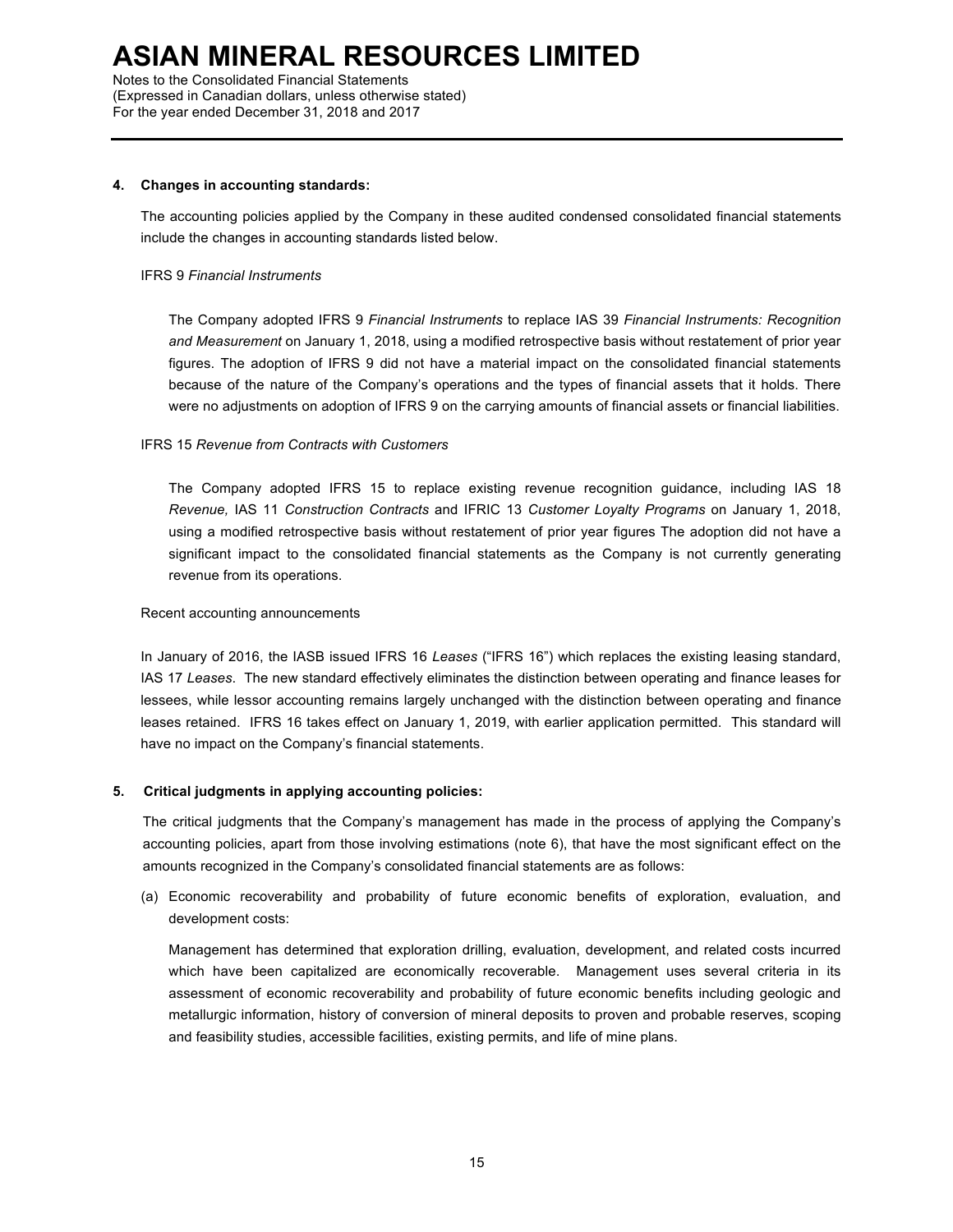Notes to the Consolidated Financial Statements (Expressed in Canadian dollars, unless otherwise stated) For the year ended December 31, 2018 and 2017

#### **5. Critical judgments in applying accounting policies (continued):**

(b) Functional currency:

The functional currency for any Company subsidiary is the currency of the primary economic environment in which the entity operates. It has been determined that the functional currency of BPNM was the United States dollar, while the functional currency for the Company and its other subsidiaries were the Canadian dollar. Assessment of functional currency involves certain judgments to determine the primary economic environment and the Company reconsiders the functional currency of its entities if there is a change in the events and conditions, which determine the primary economic environment.

(c) Going concern:

The assessment of the Company's ability to continue as a going concern (note 1) involves judgment regarding its future funding. Judgments must also be made with regard to events or conditions, which might give rise to significant uncertainty.

#### **6. Key sources of estimation uncertainty:**

The preparation of the consolidated financial statements requires management to make estimates and assumptions of the effect of uncertain future events on the carrying amounts of the Company's assets and liabilities at the end of the reporting period. Actual results may differ from those estimates as the estimation process is inherently uncertain. Differences between the actual results and present estimates and assumptions have the potential to materially affect the Company's consolidated financial statements. Estimates are reviewed on an ongoing basis and are based on historical experience and other facts and circumstances. Revisions to estimates and the resulting effect on the carrying amounts of the Company's assets and liabilities are accounted for prospectively.

The significant assumptions about the future and other major sources of estimation uncertainty as at the end of the reporting period that may result in a material adjustment to the carrying amounts of the Company's assets and liabilities are as follows:

(a) Impairment of mineral properties, plant, and equipment:

The Company considers both external and internal sources of information in assessing whether there are any indications that mineral properties, plant, and equipment are impaired. External sources of information the Company considers include changes in the market, economic, and legal environment in which the Company operates that are not within its control and affect the recoverable amount of mineral properties, plant, and equipment. Internal sources include the manner in which mineral properties, plant, and equipment are being used or are expected to be used, and indications of economic performance of the assets.

In determining the recoverable amounts of the Company's mineral properties, plant, and equipment, the Company's management makes estimates of the discounted future after-tax cash flows expected to be derived from its mineral properties using an appropriate discount rate. Reductions in metal price forecasts, increases in estimated future costs of production, increases in estimated future non-expansionary capital expenditures, reductions in the amount of recoverable reserves, resources and exploration potential, and/or adverse current economics can result in a write down of the carrying amounts of the Company's mineral properties, plant, and equipment.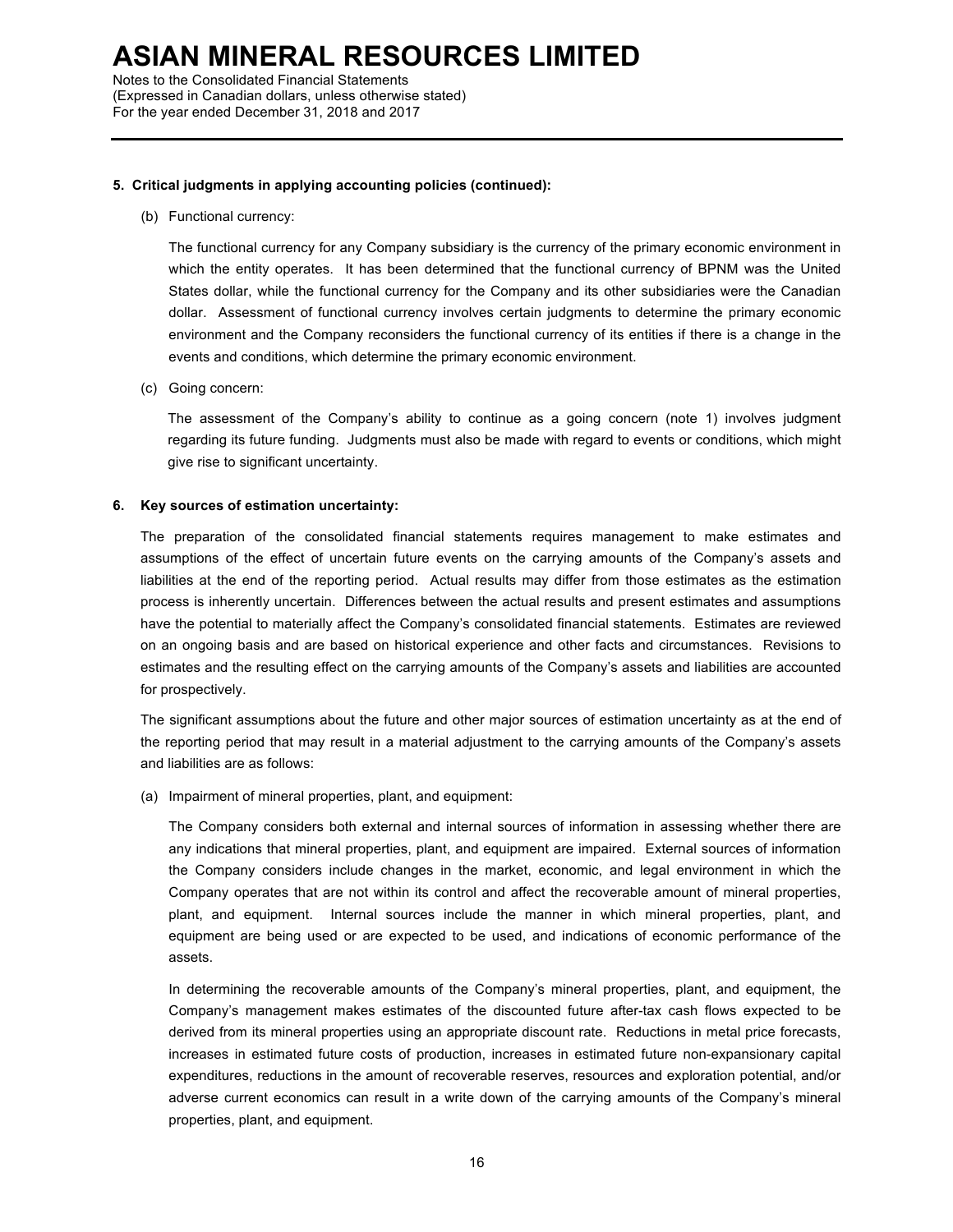Notes to the Consolidated Financial Statements (Expressed in Canadian dollars, unless otherwise stated) For the year ended December 31, 2018 and 2017

#### **6. Key sources of estimation uncertainty (continued):**

(b) Income taxes and tax-related liabilities:

In assessing the probability of realizing income tax assets, management makes estimates related to expectations of future taxable income, applicable tax opportunities, expected timing of reversals of existing temporary differences, and the likelihood that tax positions taken will be sustained upon examination by applicable tax authorities. In making its assessments, management gives additional weight to positive and negative evidence that can be objectively verified. Estimates for future taxable income are based on forecasted income from operations and the application of existing tax laws in each jurisdiction. Weight is attached to tax planning opportunities that are within the Company's control, feasible and can be implemented without significant obstacles. The likelihood that tax positions taken will be sustained upon examination by applicable tax authorities is assessed based on individual facts and circumstances of the relevant tax position evaluated in light of all available evidence. Where applicable tax laws and regulations are either unclear or subject to ongoing varying interpretations, it is reasonably possible that changes in these estimates could occur, which may materially affect the amounts of income tax assets recognized.

(c) Share-based compensation:

The Company includes an estimate of forfeitures, share price volatility, expected life of awards, and risk-free interest rates in the calculation of the expense related to certain long-term employee incentive plans. These estimates are based on previous experience and may change throughout the life of an incentive plan. Such changes could impact the share-based payments reserve.

#### **7. Accounts receivable and prepaid expenses:**

|                                                                                                                              |    | December 31,<br>2018 |    | December 31.<br>2017                       |
|------------------------------------------------------------------------------------------------------------------------------|----|----------------------|----|--------------------------------------------|
| <b>GST</b> refundable<br>Export tax receivable<br>Prepaid insurance and other receivables<br>Allowance for doubtful accounts | \$ | 61.728<br>14.625     | \$ | 44,966<br>584,365<br>163,040<br>(111, 429) |
|                                                                                                                              | S  | 76.353               | S  | 680.942                                    |

Prior to the sale of the Vietnam assets on July 17, 2018, the Company was in discussion with Vietnam customs departments with regard to a refund request in respect of export taxes, which were in dispute, based on the calculation methodology utilized.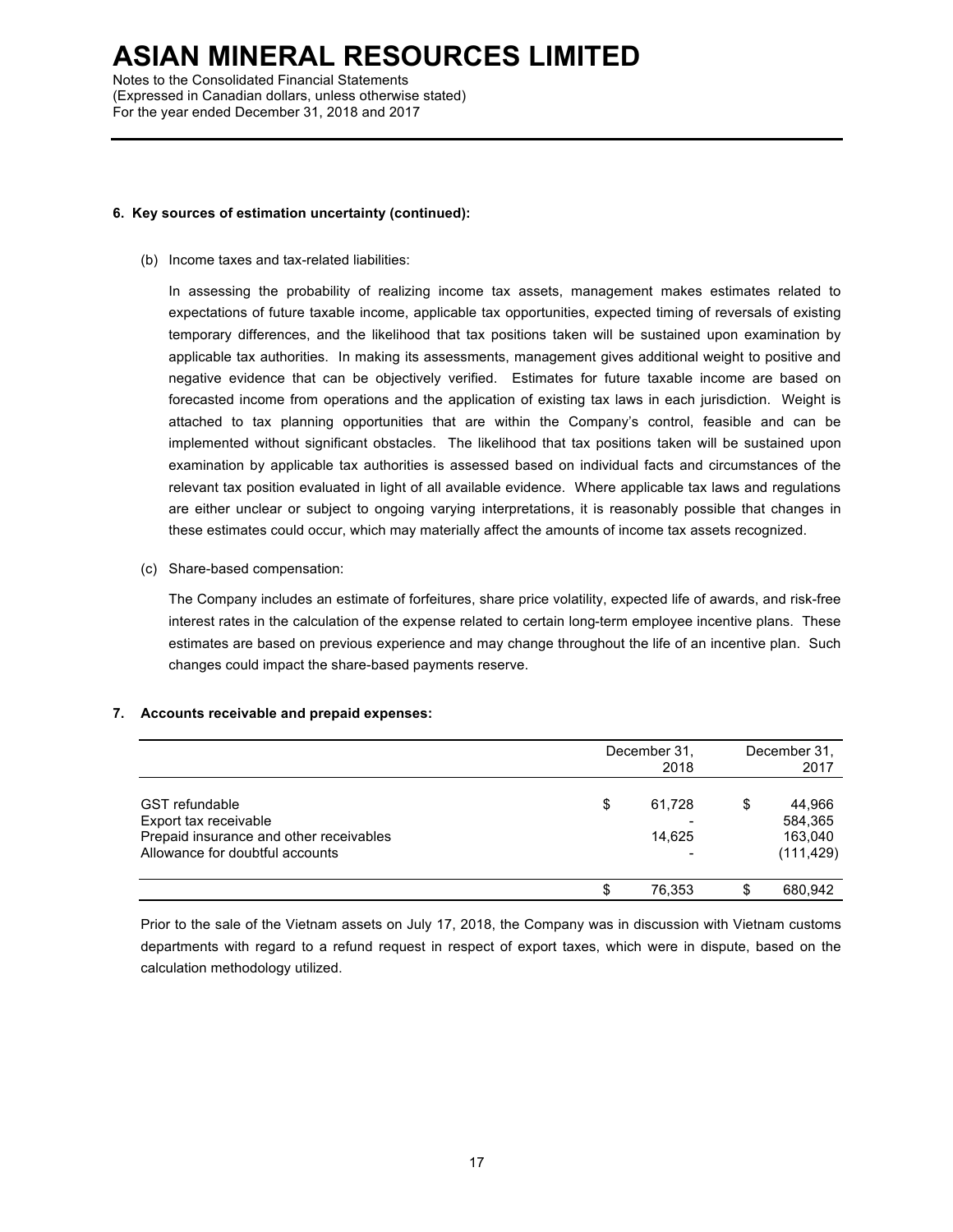Notes to the Consolidated Financial Statements (Expressed in Canadian dollars, unless otherwise stated) For the year ended December 31, 2018 and 2017

#### **8. Inventories:**

|                                   | December 31, | 2018                         |     | December 31,<br>2017 |
|-----------------------------------|--------------|------------------------------|-----|----------------------|
| Consumable materials and supplies | S.           | $\sim$                       | \$. | 314.234              |
|                                   |              | $\qquad \qquad \blacksquare$ | S   | 314,234              |

Consumable materials and supplies included plant spares and consumables, and general consumables, which are recorded at net realized value.

#### **9. Mineral Property:**

During the 2018 third quarter, the Company entered into an option agreement with Island Time Exploration Limited ("Island Time") for the exclusive right to acquire up to 75% interest in four mineral titles totalling 3,687 hectares situated east of Duncan in the Victoria Mining Division (the "Holt Option" Agreement), in consideration for a fee of \$100,000, payable by way of a promissory note (note 10). The exercise of the Holt option is conditional upon incurring up to an aggregate of \$300,000 of exploration and development expenditures on the property by September 30, 2020.

#### **10. Short-term loans:**

|                                        | December 31,<br>2018 | December 31,<br>2017 |
|----------------------------------------|----------------------|----------------------|
| Promissory note payable to Island Time | 102.314              | -                    |

The promissory note with Island Time, is payable on June 30, 2019 and bears interest at 5% per annum.

#### **11. Trade payables and accrued liabilities:**

|                                  | December 31,<br>2018     | December 31,<br>2017 |
|----------------------------------|--------------------------|----------------------|
| Trade and other payables         | \$<br>30,907             | \$<br>188.416        |
| Royalty tax                      |                          | 2,280,997            |
| Environmental protection fee     |                          | 529,788              |
| Value-added tax                  |                          | 353,252              |
| Personal income tax              | $\overline{\phantom{a}}$ | 3,236,920            |
| Foreign contractor tax           |                          | 1,610,107            |
| Due to related parties (note 22) | 22,550                   | 1,107,750            |
|                                  | \$<br>53,457             | \$<br>9,307,230      |

In March 2017, the General Department of Taxation ("GDT") conducted a tax audit at BPNM with regards to various types of taxes including value added tax, personal income tax, royalty tax, environmental protection fee, foreign contractor tax, and corporate income tax for the period from 2010 to 2016. The Company disagreed with a number of positions the GDT was taking with regard to the calculation of various taxes. A brief description of the taxes accrued, prior to the July 17, 2018 sale of BPNM follows.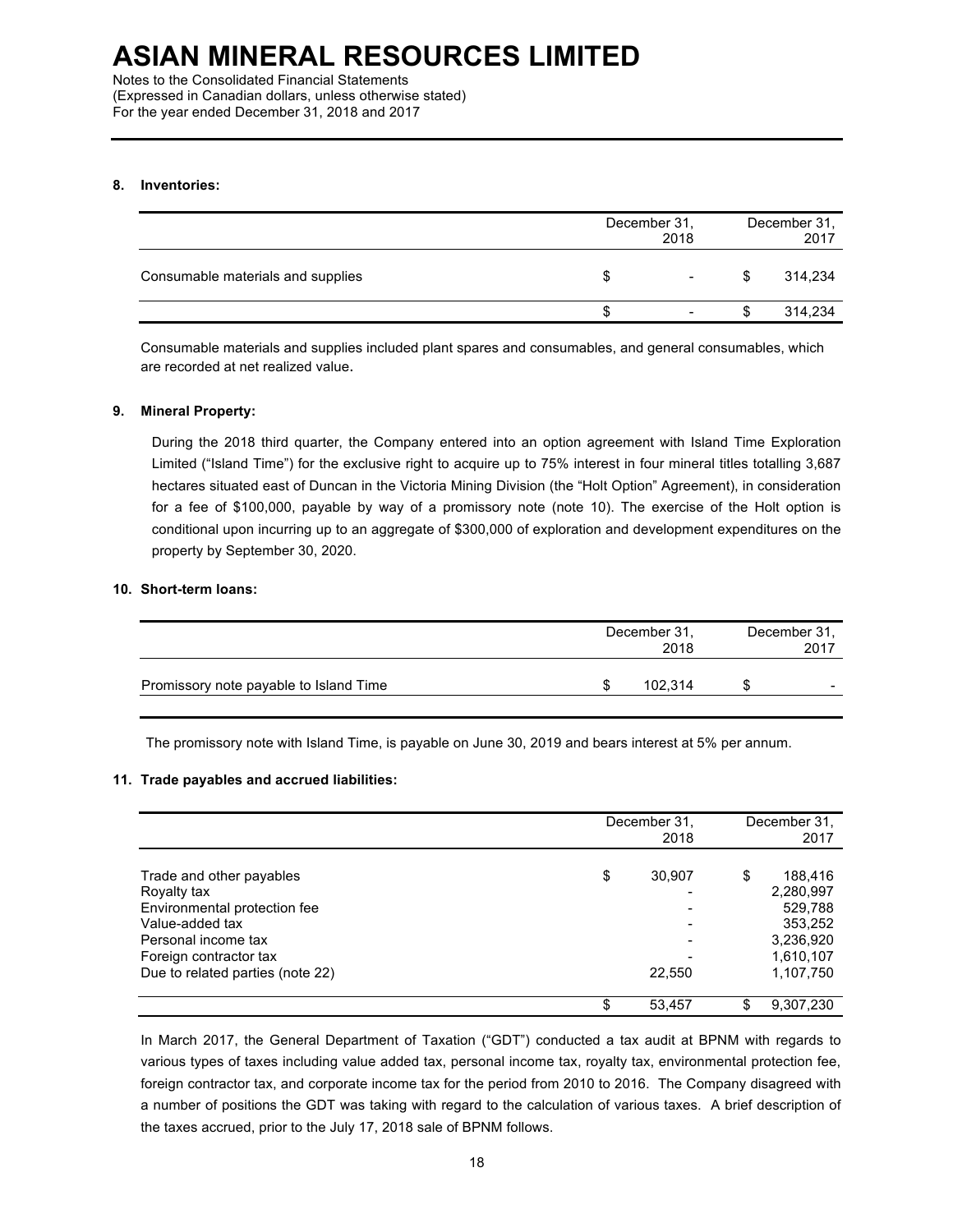Notes to the Consolidated Financial Statements (Expressed in Canadian dollars, unless otherwise stated) For the year ended December 31, 2018 and 2017

#### **11. Trade payables and accrued liabilities (continued):**

At June 30, 2018 a Royalty tax of \$2,394,235 had been accrued; however, the Company believed that the basis of calculation of exploited resources did not accurately reflect the actual production figures, resulting in an overstatement of Royalty tax by approximately \$4.6 million. In addition the Company and the GDT disagreed on whether exploited resources should include waste rock and soil, in addition to processed ore, which would increase the volumes subject to royalties.

At June 30, 2018 the Company had accrued \$556,089 in payment for the environmental protection fee ('EPF'). The EPF is applied at a rate based on either (1) actual exploited resources, or (2) for minerals which must be screened, sorted or enriched before sale, based on an estimated quantity of gross ore mined using a ratio for converting the quantity of finished mineral production. The Company historically accrued the EPF based on the first method; however, the GDT was of the view that the Company should have used the second method since the mined ore is subject to further processing into concentrate. The Company estimated that the additional potential liability could have been as much as \$1.2 million higher, based on the GDT view.

The Company, through its Vietnam subsidiary paid value added tax (VAT) on the purchase and sale of goods and services at a rate of 5% and 10%. At June 30, 2018 the Company had accrued \$370,789 in VAT payable, associated with amounts disputed by the GDT.

Historically the Company applied remote area allowances for Hanoi-based employees and for staff employed for a period greater than five years who are not eligible for concessional personal income tax ("PIT") allowances in the declaration and payment of PIT. The Company felt that it was the GDT's view that expatriates who worked full time in Hanoi and travelled back and forth to the mine site were not subject to non-taxable remote area allowance. At June 30, 2018, the Company had accrued \$3,445,357, in PIT, which included associated potential penalties and interest.

All of the liabilities discussed above were assumed by the buyer at the time the Company sold its interest in the Ban Phuc mine (note 21).

#### **12. Investment advance:**

During the fourth quarter the Company entered into agreements with a group of investors, pursuant to which such investors advanced \$359,500, conditional upon and in anticipation of the Company completing a financing at a future date to be determined. Should the Company fail to complete an equity financing by the date to be determined by the Company and the investors, the full amount of the advance is required to be returned to the investors.

#### **13. Other current liabilities:**

At December 31, 2017, other current liabilities include the final installment of Ban Phuc mining rights grant fees and installments of environment rehabilitation and afforestation related to the mine. The other liabilities were assumed by the buyer at the time the Company sold its interest in the Ban Phuc mine (note 21).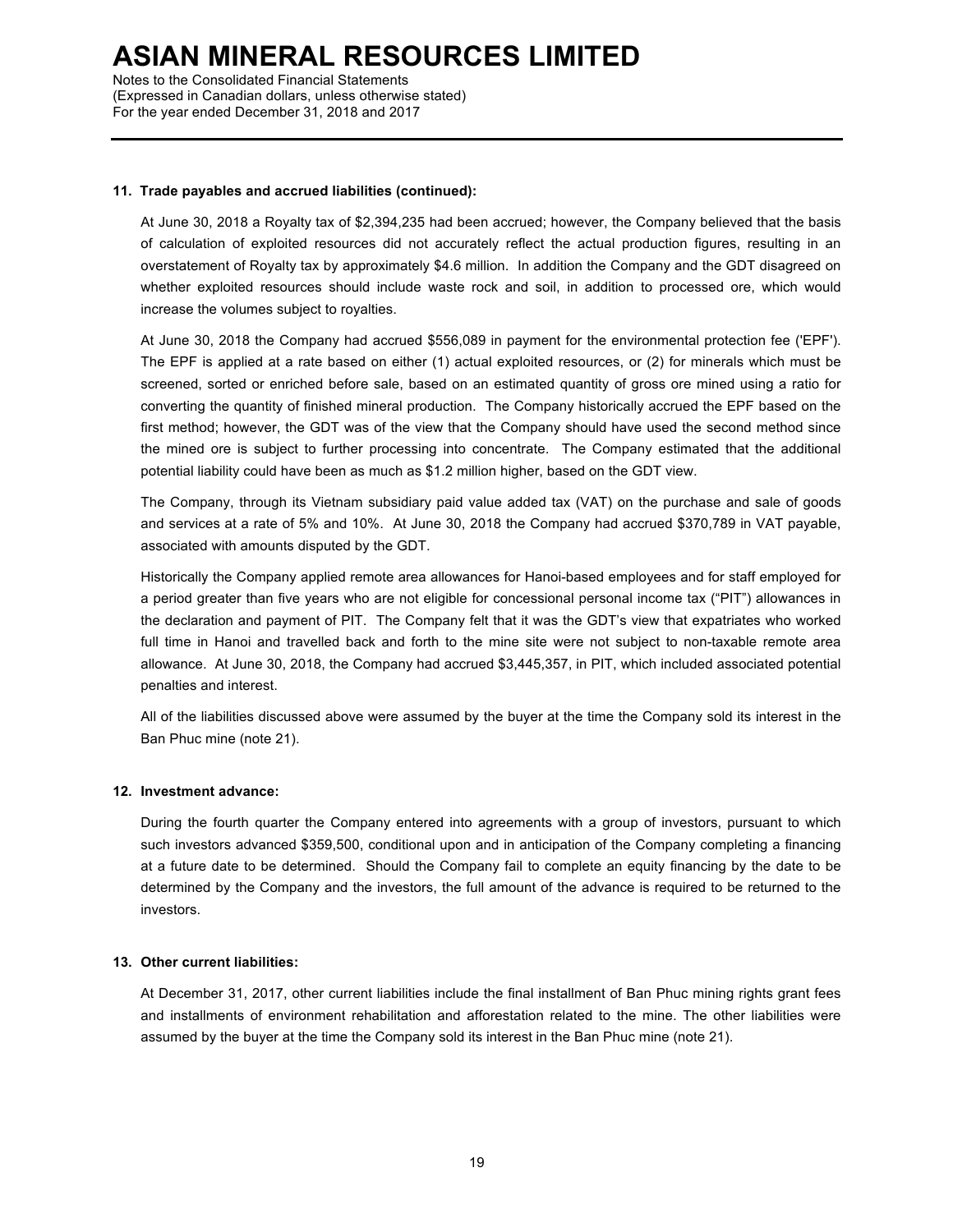Notes to the Consolidated Financial Statements (Expressed in Canadian dollars, unless otherwise stated) For the year ended December 31, 2018 and 2017

#### **14. Provision for closure and rehabilitation:**

Based on the Environmental Impact Assessment, and the Environment Resettlement and Rehabilitation Program, submitted to the authorities for the Ban Phuc project, the Ministry of Natural Resources and Environment ("MONRE") provided confirmation of the estimate for closure and rehabilitation. As at December 31, 2017 the amount of \$406,904 was provided in the accounts for closure and rehabilitation expenditures, while the Company had deposited with MONRE \$344,057 as an advance deposit for such future costs. The environmental bond deposit and the provision for closure and rehabilitation were assumed by the buyer at the time the Company sold its interest in the Ban Phuc mine (note 21).

#### **15. Other non-current liabilities:**

|                      | December 31,<br>2018                |    | December 31,<br>2017 |
|----------------------|-------------------------------------|----|----------------------|
| Other<br>Coxama loan | \$<br>$\overline{\phantom{a}}$<br>- | \$ | 688,544<br>555,639   |
|                      | \$<br>$\overline{\phantom{a}}$      | S  | 1,244,183            |

The Coxama loan was a long-term liability to Son La Mechanical Engineering Joint Stock Company ("Coxama"), the minority shareholder of BPNM, for initial capital contributed to the Ban Phuc project. The Coxama loan was assumed by the buyer at the time the Company sold its interest in the Ban Phuc mine (note 21). Other noncurrent liabilities included the statutory severance allowances, which were paid during the year to national employees of the Ban Phuc project who were deemed redundant in April 2018.

#### **16. Share capital:**

#### (a) Authorized:

The Company's share capital consists of an unlimited number of common shares without par value.

#### (b) Share consolidation:

On September 7, 2018, the Company consolidated its common shares on the basis of 200 pre-consolidation common shares for 1 post-consolidation common share. Pre-consolidation the Company had outstanding 795,920,841 common shares. Immediately post-consolidation the Company had outstanding 3,979,629 common shares. All common share and share option information referred to in these financial statements has been presented retrospectively as if the share consolidation had occurred at the beginning of the comparative period (January 1, 2017), unless otherwise stated.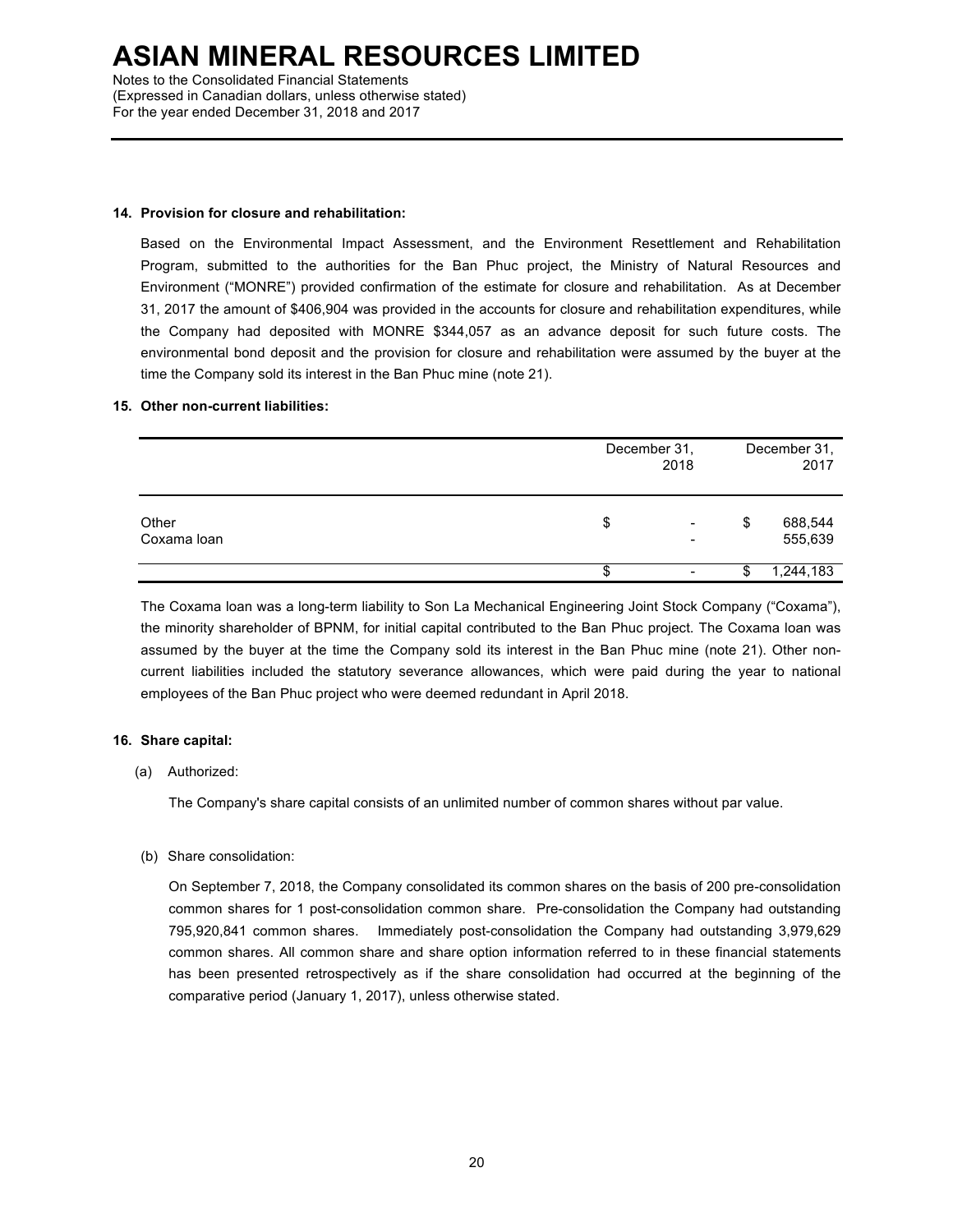Notes to the Consolidated Financial Statements (Expressed in Canadian dollars, unless otherwise stated) For the year ended December 31, 2018 and 2017

#### **16. Share capital (continued):**

(c) Issued and outstanding:

|                                                  | Number<br>of shares $(1)$ | Amount        |
|--------------------------------------------------|---------------------------|---------------|
| Balance, January 1, 2017                         | 3,944,629                 | \$128,732,855 |
| Shares issued in lieu of bonuses (note 16(d)(i)) | 35,000                    | 140,000       |
| Balance, December 31, 2017                       | 3,979,629                 | 128,872,855   |
| Issued to extinguish debt (note $16(d)(i)$ )     | 4,766,808                 | 2,383,404     |
| Balance, December 31, 2018                       | 8,746,437                 | \$131,256,259 |

(1) Post consolidation share balance (note 16(b))

(d) Share-based compensation:

(i) Common shares:

In the fourth quarter of 2018 the Company issued 4,766,808 common shares to extinguish \$2,383,404 of liabilities pursuant to settlement agreements. The debt settlement included:

- the issue of 685,000 common shares to settle fees outstanding to current and former directors of the Company;
- the issue of 39,796 common shares to the Company's Chief Executive Officer in satisfaction of outstanding compensation;
- the issue of 600,000 common shares to a former Chief Executive Officer to settle a claim brought before the High Court of New Zealand in respect of a dispute over a royalty interest from smelter proceeds and sale of product in connection with the Company's historic operation in Vietnam (note 28); and
- § the issue of 3,442,012 common shares to Pala Investments in order to settle amounts owing pursuant to shareholder loans, advisory fees, travel re-imbursement and secondment of personnel (note 22(d)).

A total of 35,000 post-consolidation common shares of the Corporation were issued in the fourth quarter of 2017 to a senior executive as part of his employment contract. Executive compensation in the amount of \$140,000 has been recorded representing the value of the shares issued.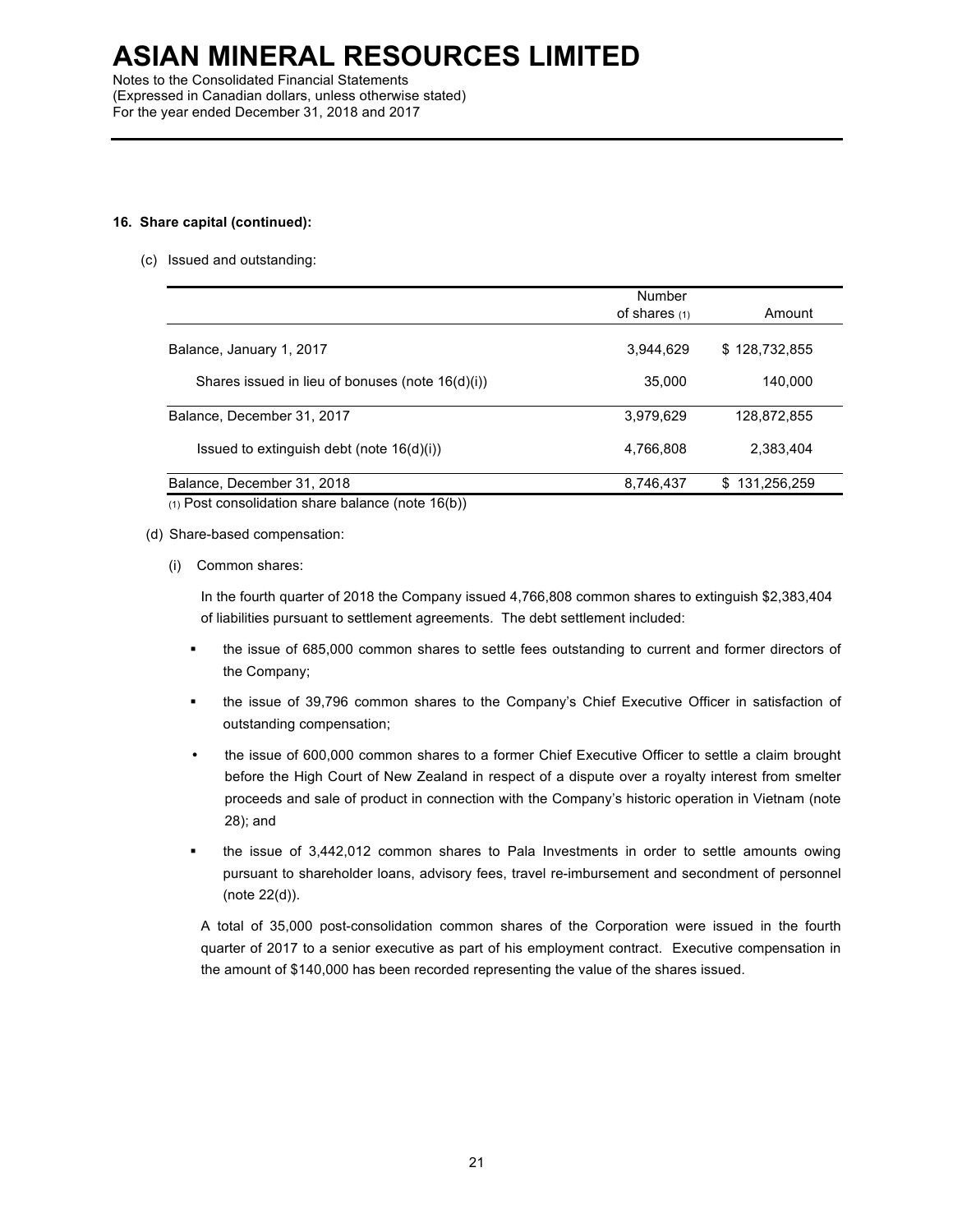Notes to the Consolidated Financial Statements (Expressed in Canadian dollars, unless otherwise stated) For the year ended December 31, 2018 and 2017

#### **16. Share capital (continued):**

(ii) Common share options:

The Company grants share purchase options pursuant to the policies of the TSX-Venture Exchange with respect to eligible persons, exercise price, maximum term, vesting, maximum options per person, and termination of eligible person status. The purpose of the share purchase options is to retain and motivate management, staff, consultants, and other qualified individuals by providing them with the opportunity, through share options, to acquire a proprietary interest in the Company and benefit from its growth.

The Company granted options during the 2017 second quarter to one of its senior employees as follows:

- i) fifteen million pre-consolidation options exercisable at \$0.05 per share (75,000 post-consolidation options exercisable at \$10);
- ii) fifteen million pre-consolidation options exercisable at \$0.075 per share (75,000 post-consolidation options exercisable at \$15); and
- iii) fifteen million pre-consolidation options exercisable at \$0.10 per share (75,000 post-consolidation options exercisable at \$20).

The share options have a five-year term and as at December 31, 2018, have all vested.

The fair value of the options granted totaling \$570,500 was estimated using the Black-Scholes Option Pricing model assuming a range of risk-free interest rates averaging 1.85% and a range of expected volatilities of between 50 -107%, an expected dividend rate of nil and an expected life of five years.

During the year ended December 31, 2018, \$109,045 was recorded as share-based compensation expense (December 31, 2017: \$375,881) related to the vesting of share options previously granted to directors and employees.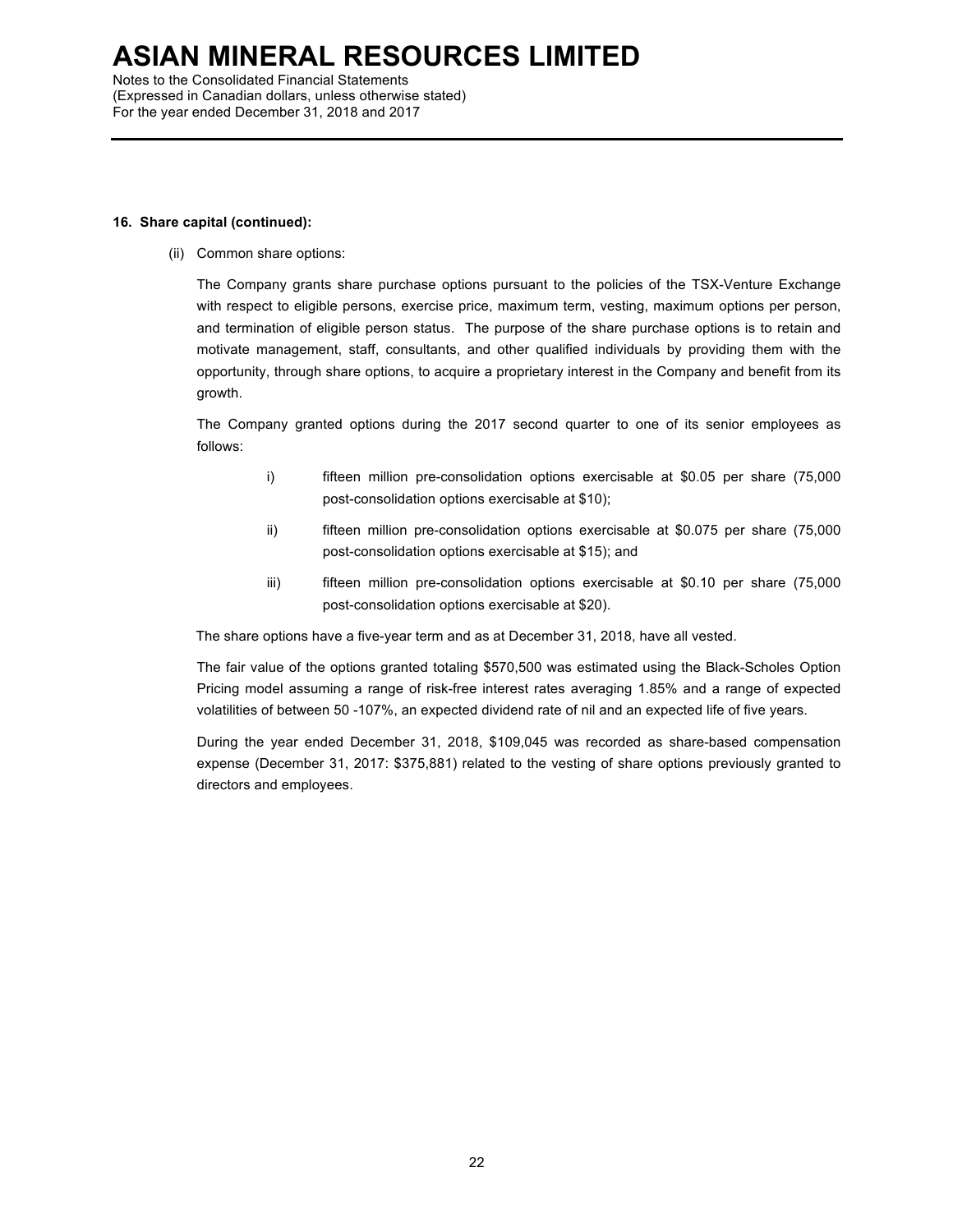Notes to the Consolidated Financial Statements (Expressed in Canadian dollars, unless otherwise stated) For the year ended December 31, 2018 and 2017

#### **16. Share capital (continued):**

#### (d) Share-based compensation (continued):

The continuity of outstanding share purchase options for the year ended December 31, 2018, after giving effect to the September 7, 2018 200:1 share consolidation (note 16 (b)), is as follows:

|                                         |          | <b>Balance</b> |         |           | Expired/   | Balance      |
|-----------------------------------------|----------|----------------|---------|-----------|------------|--------------|
|                                         | Exercise | December 31.   |         |           | cancelled/ | December 31. |
| Expiry dates                            | prices   | 2017           | Granted | Exercised | forfeited  | 2018         |
|                                         |          |                |         |           |            |              |
| August 23, 2018                         | \$10.00  | 2.000          |         |           | (2,000)    |              |
| October 23, 2018                        | \$10.00  | 13.566         |         |           | (13, 566)  |              |
| February 1, 2019                        | \$16.00  | 12.683         |         |           | (12,683)   |              |
| August 22, 2019                         | \$10.00  | 10.000         |         |           | (10,000)   |              |
| November 5, 2019                        | \$10.00  | 8.704          |         |           | (5,000)    | 3,704        |
| October 2, 2020                         | \$10.00  | 35.000         |         |           | (35,000)   |              |
| April 5, 2022                           | \$10.00  | 75.000         |         |           |            | 75.000       |
| April 5, 2022                           | \$15.00  | 75,000         |         |           |            | 75,000       |
| April 5, 2022                           | \$20.00  | 75.000         |         |           |            | 75,000       |
|                                         |          | 306,953        |         |           | (78, 249)  | 228,704      |
| Weighted average exercise price         |          | \$13.91        |         |           |            | \$14.92      |
| Weighted average remaining life (years) |          | 3.63           |         |           |            | 3.22         |

The continuity of outstanding share purchase options for the year ended December 31, 2017, after giving effect to the September 7, 2018 200:1 share consolidation (note 16 (b)), is as follows:

| Expiry dates                            | Exercise<br>prices (1) | <b>Balance</b><br>December 31.<br>2016 | Granted | Exercised | Expired/<br>cancelled/<br>forfeited | <b>Balance</b><br>December 31,<br>2017 |
|-----------------------------------------|------------------------|----------------------------------------|---------|-----------|-------------------------------------|----------------------------------------|
|                                         |                        |                                        |         |           |                                     |                                        |
| July 17, 2017                           | \$20.00                | 20,037                                 |         |           | (20, 037)                           |                                        |
| November 16, 2017                       | \$20.00                | 4,500                                  |         |           | (4,500)                             |                                        |
| August 23, 2018                         | \$10.00                | 2,000                                  |         |           |                                     | 2,000                                  |
| October 23, 2018                        | \$10.00                | 13.566                                 |         |           |                                     | 13,566                                 |
| February 1, 2019                        | \$16.00                | 12,683                                 |         |           |                                     | 12,683                                 |
| August 22, 2019                         | \$10.00                | 10,000                                 |         |           |                                     | 10,000                                 |
| November 5, 2019                        | \$10.00                | 8.704                                  |         |           |                                     | 8.704                                  |
| October 2, 2020                         | \$10.00                | 35,000                                 |         |           |                                     | 35,000                                 |
| April 5, 2022                           | \$10.00                |                                        | 75,000  |           |                                     | 75,000                                 |
| April 5, 2022                           | \$15.00                |                                        | 75,000  |           |                                     | 75,000                                 |
| April 5, 2022                           | \$20.00                |                                        | 75,000  |           |                                     | 75.000                                 |
|                                         |                        | 106,490                                | 225,000 |           | (24,537)                            | 306,953                                |
| Weighted average exercise price         |                        | \$13.02                                | \$15.00 |           | \$20.00                             | \$13.91                                |
|                                         |                        |                                        |         |           |                                     |                                        |
| Weighted average remaining life (years) |                        | 3.30                                   |         |           |                                     | 3.63                                   |

As at December 31, 2018, 228,704 share purchase options were exercisable (December 31, 2017: 181,490 options). These options have a weighted average exercise price of \$14.92 (December 31, 2017: \$13.84).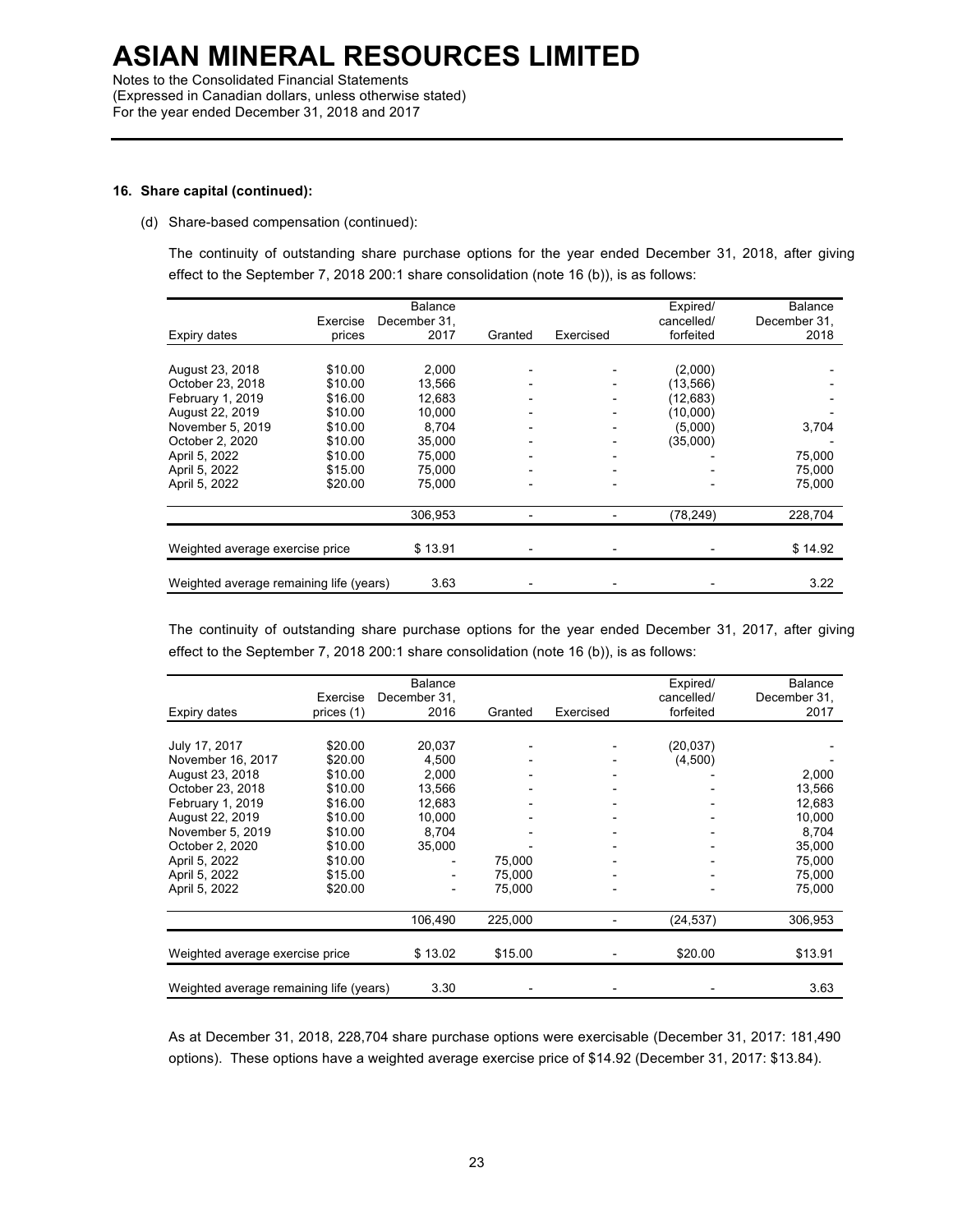Notes to the Consolidated Financial Statements (Expressed in Canadian dollars, unless otherwise stated) For the year ended December 31, 2018 and 2017

#### **16. Share capital (continued):**

#### (e) Income/ (loss) per share ("EPS"):

The loss per share for previously periods has been restated to include the effect of the 200:1 common share consolidation, effective September 7, 2018. The loss and weighted average number of outstanding shares used in the calculation of basic and diluted loss per share are as follows:

|                                                                                         |    | December 31,<br>2018    | December 31,<br>2017 |                          |  |
|-----------------------------------------------------------------------------------------|----|-------------------------|----------------------|--------------------------|--|
| Net income (loss) for the year ended used in the calculation<br>of basic EPS            | \$ |                         |                      |                          |  |
| Weighted average number of outstanding shares for the<br>purpose of basic EPS           |    | 19,080,045<br>5,050,538 | S.                   | (8,088,544)<br>3.945.947 |  |
| Weighted average number of outstanding shares used in the<br>calculation of diluted EPS |    | 5,050,538               |                      | 3,945,947                |  |
| Basic earnings/(loss) per share                                                         | \$ | 3.78                    | \$                   | (2.05)                   |  |
| Diluted earnings/(loss) per share                                                       | S  | 3.78                    | S                    | (2.05)                   |  |

#### **17. Revenue:**

|                                        |     | 2018                                       |    | 2017                  |
|----------------------------------------|-----|--------------------------------------------|----|-----------------------|
| Nickel concentrate sales<br>Export tax |     | $\blacksquare$<br>$\overline{\phantom{a}}$ | \$ | 671,159<br>(134, 232) |
|                                        | ۰D. | $\overline{\phantom{a}}$                   | S  | 536,927               |

#### **18. Care and maintenance costs:**

|                                                                               | 2017                            |    | 2016                                 |
|-------------------------------------------------------------------------------|---------------------------------|----|--------------------------------------|
| Site, camp administrative costs<br>Plant costs<br>Mining costs<br>Other costs | \$<br>73,062<br>66,180<br>8,115 | \$ | 626,905<br>89,932<br>1,212<br>51,726 |
|                                                                               | \$<br>147,357                   | S  | 769,775                              |

#### **19. General and administrative expenses:**

|                                                     | 2018              |   | 2017                            |
|-----------------------------------------------------|-------------------|---|---------------------------------|
| Salaries, wages and benefits<br>Taxes and fees      | \$<br>532,931     | S | 1,729,557                       |
| Professional and regulatory<br>Travel               | 168,332<br>24.224 |   | 2,238,779<br>596,610<br>105.541 |
| Office, administrative and share-based compensation | 187.213           |   | 950,122                         |
|                                                     | 912.700           |   | 5.620.609                       |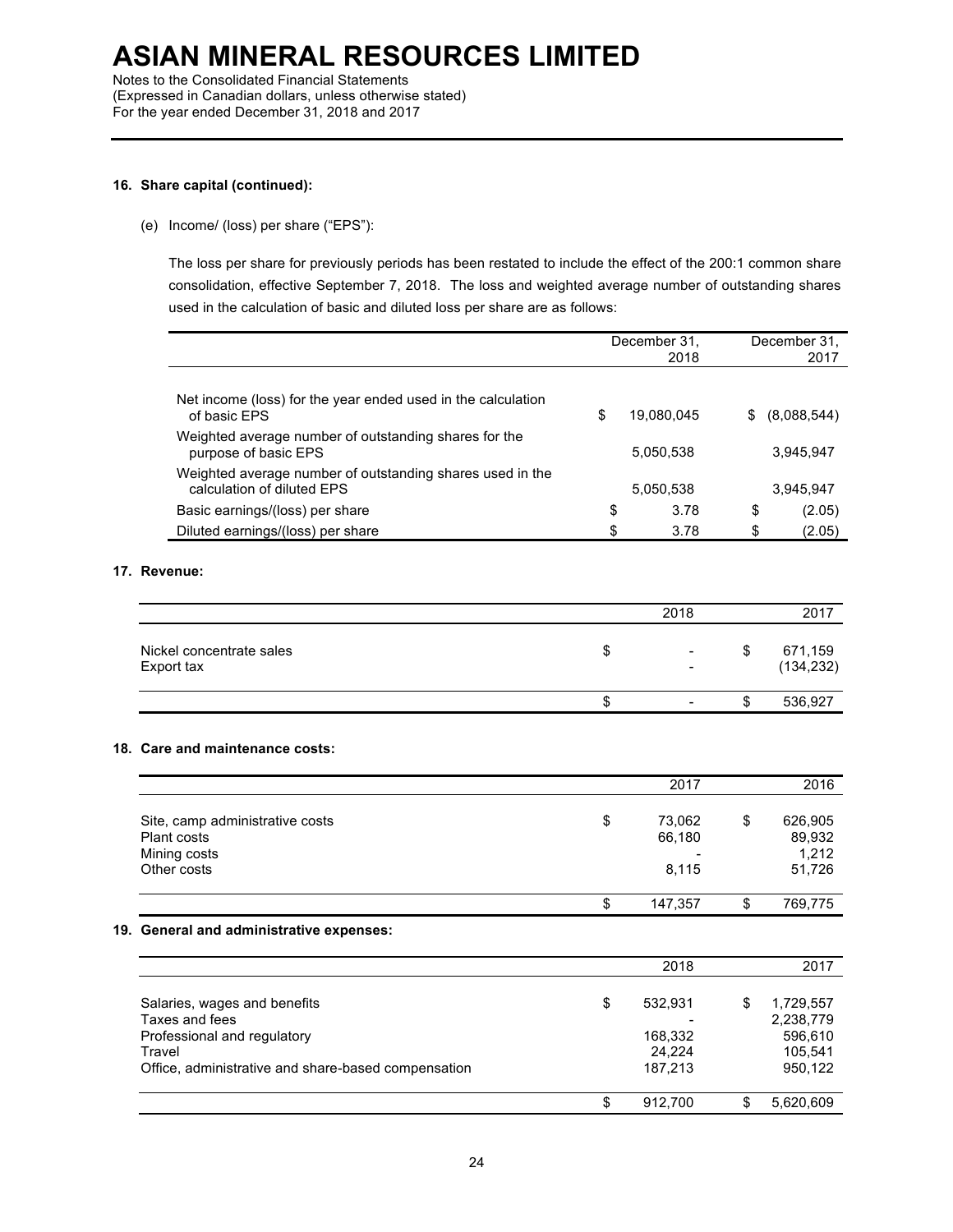Notes to the Consolidated Financial Statements (Expressed in Canadian dollars, unless otherwise stated) For the year ended December 31, 2018 and 2017

#### **20. Finance expense:**

|                                                                                                                                      |   | 2018                        |   | 2017                 |
|--------------------------------------------------------------------------------------------------------------------------------------|---|-----------------------------|---|----------------------|
| Foreign contractor tax on interest expense<br>Interest on promissory notes<br>Foreign exchange on promissory notes and cash balances | S | 148.562<br>21,710<br>20.389 | S | 238.214<br>1.404.392 |
|                                                                                                                                      |   | 190.661                     |   | 1,642,606            |

#### **21. Gain on disposal of Vietnam operation:**

On July 17, 2018 the Company sold its 90% ownership interest in the Ban Phuc mine to Ta Khoa Mining Limited ("Ta Khoa"), a company established by AMR's longstanding in-country senior manager, Mr. Stephen John Ennor for a nominal sum. In exchange, Ta Khoa assumed all existing trade payables, tax, and other creditor liabilities of the Company's subsidiary, Ban Phuc Nickel Mines. AMR retains the right to 50% of any sale proceeds in excess of US \$2 million from the sale of the Vietnamese assets completed within 6 months after closing of the sale to Ta Khoa, and 25% of any sale proceeds in excess of US \$2 million from the sale of the Vietnamese assets completed between 6 and 18 months after closing of the sale to Ta Khoa. The Company has determined that it is unlikely that any further consideration will be received in respect of this provision, therefore the total proceeds on disposition of the Ban Phuc mine were determined to be \$ nil.

Detail of the assets and liabilities disposed of resulting in the realization of a gain on the deconsolidation of the Vietnam operation is as follows:

|                                          |     | June 30<br>2018 |
|------------------------------------------|-----|-----------------|
| Cash and cash equivalents                | \$  | (16, 142)       |
| Accounts receivable and prepaid expenses |     | (641, 973)      |
| Stock, materials and supply inventory    |     | (329, 690)      |
| <b>Environmental bond</b>                |     | (361, 138)      |
| Trade payables and accrued liabilities   |     | 92.481          |
| Taxes payable                            |     | 8,610,536       |
| Other current liabilities                |     | 907.139         |
| Provision for closure and rehabilitation |     | 427.104         |
| Other non-current liabilities            |     | 583.224         |
| Currency translation reserve             |     | 17,014,947      |
| Non-controlling interest                 |     | (5,739,889)     |
| Gain on disposal of Vietnam Operations   | \$. | 20,546,599      |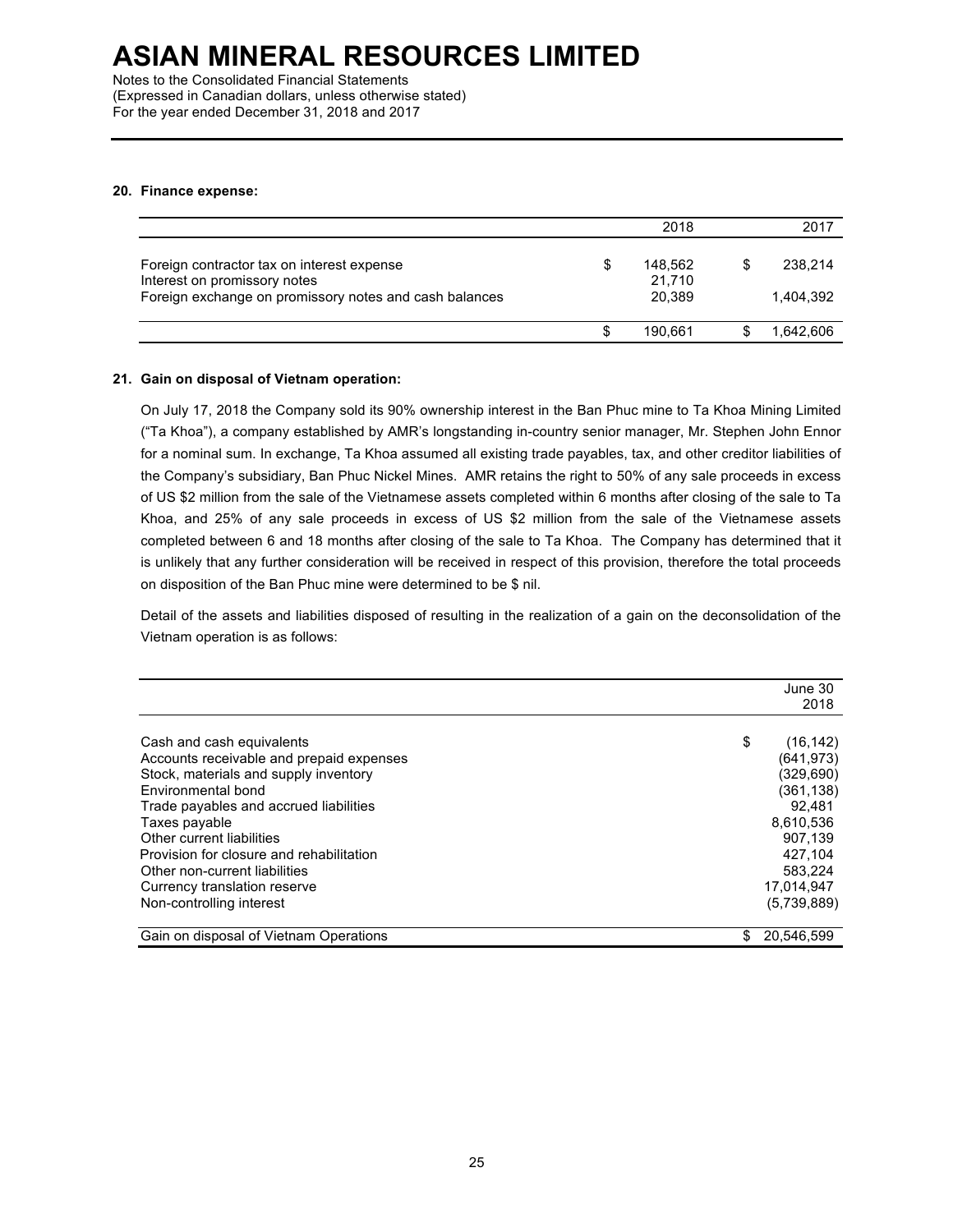Notes to the Consolidated Financial Statements (Expressed in Canadian dollars, unless otherwise stated) For the year ended December 31, 2018 and 2017

#### **22. Related party transactions:**

(a) Balances receivable and payable:

The amounts due to related parties and included in accounts payable, are non-interest bearing, unsecured, and due on demand, and comprise the following:

|                                                                                 |    | December 31.<br>2018 | December 31,<br>2017              |
|---------------------------------------------------------------------------------|----|----------------------|-----------------------------------|
| Due to directors<br>Due to executive officers<br>Due to Pala Investment Limited | \$ | 22,550               | \$<br>364,690<br>7.119<br>735.941 |
|                                                                                 | S  | 22.550               | 1,107,750                         |

#### (b) Issue of shares for debt:

In November 2018, 4,166,808 common shares were issued to certain of the Company's current and past directors, the Chief Executive Officer and Pala Investments Limited pursuant to settlement agreements for liabilities outstanding (note 16(d)).

A total of 35,000 post-consolidation common shares of the Corporation were issued in the fourth quarter of 2017 to a senior executive as part of his employment contract. Executive compensation in the amount of \$140,000 was recorded representing the value of the shares issued.

(c) Key management personnel:

Key management personnel includes the salaries and consulting fees paid and/or accrued to the Company's senior officers and directors as follows:

|                                                                                                      |   | 2018               |   | 2017                          |
|------------------------------------------------------------------------------------------------------|---|--------------------|---|-------------------------------|
| Salary and consulting fees<br>Directors' fees<br>Share-based payments, directors and senior officers | S | 183.112<br>471.442 | S | 577.406<br>157.468<br>515.881 |
|                                                                                                      | S | 654.554            |   | 1,250,755                     |

Share-based payments comprise the grant of share options to directors and employees, and the issuance of common shares to certain directors, in lieu of cash payment for director fees. In 2018, 724,796 common shares were issued to current and former directors and the Chief Executive Officer pursuant to settlement agreements on fees and compensation outstanding (note 16(d)).

(d) Pala Investments Limited:

During 2012, as a result of a series of equity transactions, Pala Investments Limited ("Pala") became a controlling shareholder of the Company. On March 28, 2013, Pala purchased 158,845,081 preconsolidation (794,225 post-consolidation) common shares of the Company pursuant to the exercise of its basic subscription privilege in full under the Company's rights offering. In addition, Pala purchased 88,762,232 pre-consolidation (443,811 post-consolidation) common shares of the Company pursuant to a standby commitment provided as part of the rights offering.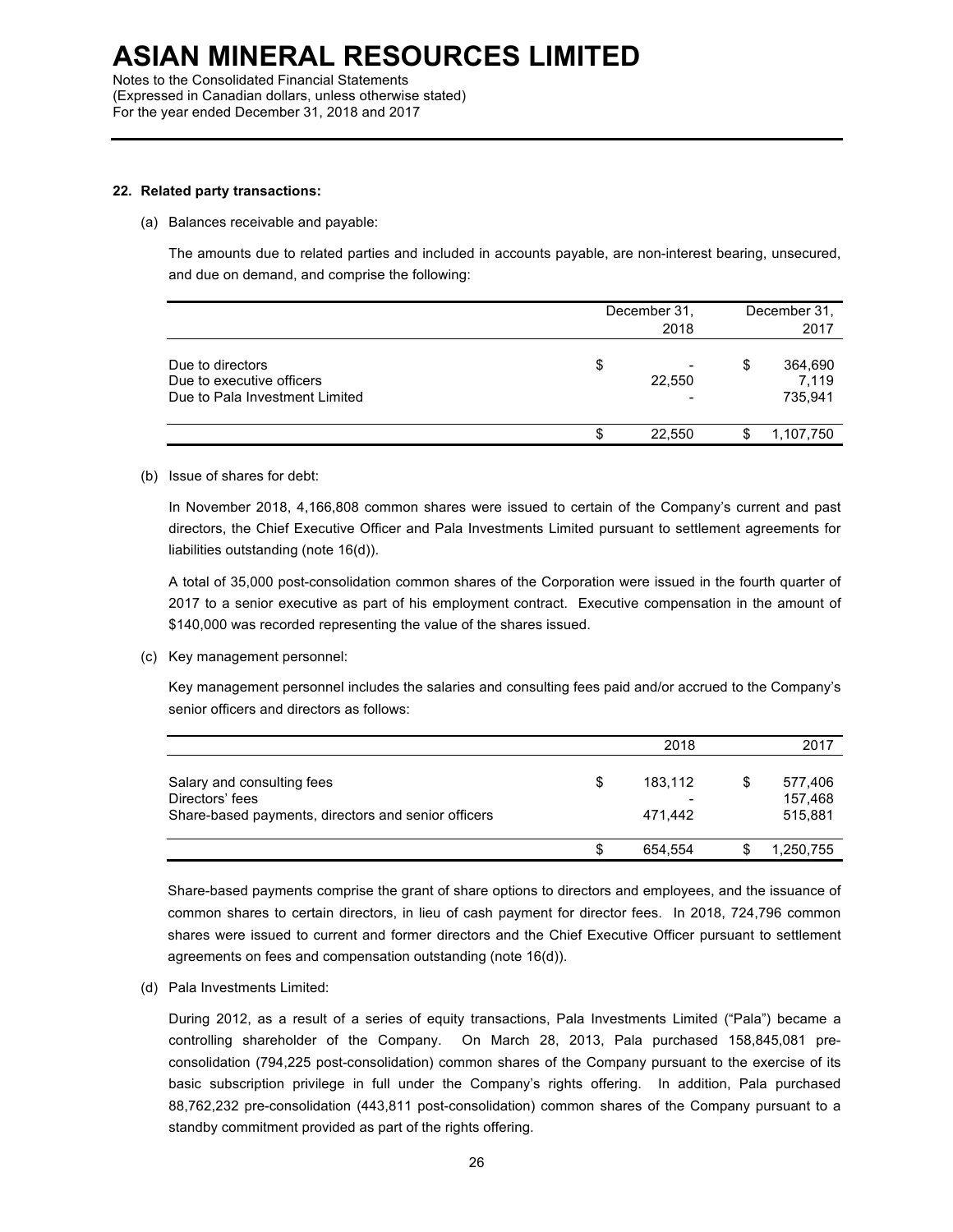Notes to the Consolidated Financial Statements (Expressed in Canadian dollars, unless otherwise stated) For the year ended December 31, 2018 and 2017

#### **22. Related party transactions(continued):**

(d) Pala Investments Limited:

During the 2018 second quarter, the Company obtained loans of US\$180,000, US\$380,000, and US \$70,000 from Pala, the majority shareholder of the Company. The funds from these loans were used to complete employee termination payments and certain other costs to prepare BPNM for potential sale, restructuring or liquidation, along with covering on-going administrative operating costs. These loans were settled with cash payments or issuance of common shares during the year.

In October 2018, the Company settled outstanding liabilities related to \$886,974 payable (December 31, 2017 - \$735,941) for advisory fees, secondment of personnel, and traveling costs reimbursements during the 2015 through 2018 years and shareholder loans and accrued interest outstanding in the amount of \$834,032 (December 31, 2017 – nil), by issuing to Pala 3,442,012 common shares of the Company.

As at December 31, 2018, Pala owned and controlled, directly or indirectly, 6,291,081 post-consolidation common shares of the Company, representing 71.9% of the Company.

#### **23. Segment information:**

The Company conducts its business as a single reportable operating segment. Until the sale of BPNM on July 17, 2018, the Company was involved in the exploration and development of mineral properties in Vietnam. Currently, the Company has an option on an exploration property located in Canada. Geographical information is as follows:

| December 31, 2018            | Canada           | Vietnam       | Other    | Total            |
|------------------------------|------------------|---------------|----------|------------------|
| Income (loss) for the period | (800, 757)<br>\$ | \$19,880,802  | \$       | 19,080,045<br>\$ |
| Total assets                 | 302,390          |               |          | 302,390          |
| December 31, 2017            | Canada           | Vietnam       | Other    | Total            |
| Revenue                      | \$               | \$<br>536,927 | \$       | \$<br>536,927    |
| Interest income              | 7.714            | 10            |          | 7.724            |
| Loss for the period          | (1,351,860)      | (6,641,918)   | (94,766) | (8,088,544)      |
| Non-current assets           |                  | 344,057       |          | 344,057          |
| Total assets                 | 704,470          | 1,129,613     | 7,517    | 1,841,600        |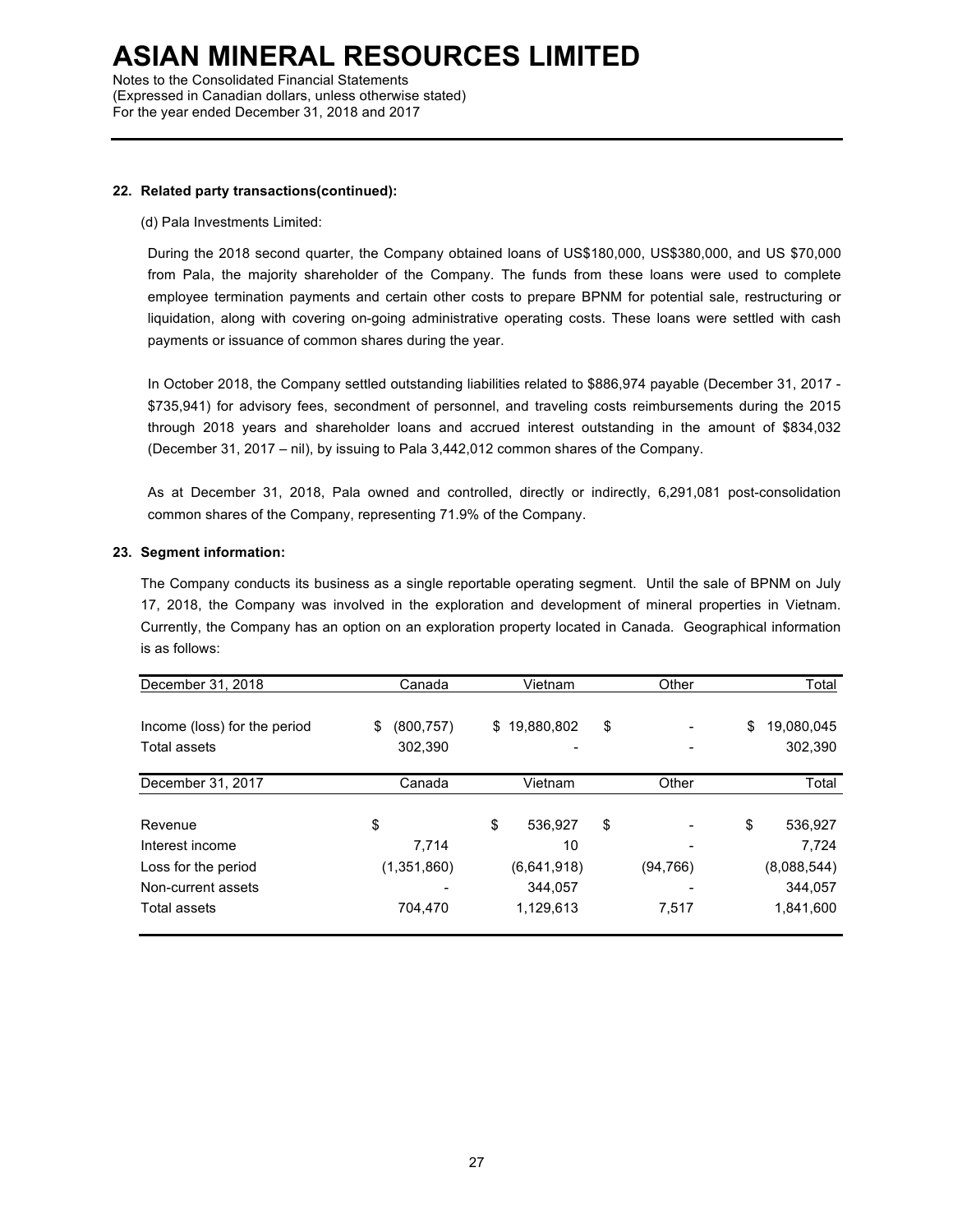Notes to the Consolidated Financial Statements (Expressed in Canadian dollars, unless otherwise stated) For the year ended December 31, 2018 and 2017

#### **24. Income tax:**

The Company's income tax recovery differs from the amounts computed by applying the Canadian statutory rate of 26.5% (2017 – Vietnam statutory rate of 20%) as follows:

|                                                                                                                                                                  |                | 2018                       |    | 2017                                                                |
|------------------------------------------------------------------------------------------------------------------------------------------------------------------|----------------|----------------------------|----|---------------------------------------------------------------------|
| Net income (loss) for the year before income tax                                                                                                                 | \$             | 19,080,045                 | \$ | (8,088,544)                                                         |
| Expected tax recovery (expense)                                                                                                                                  | \$             | (5,056,212)                | \$ | 1,617,709                                                           |
| Different in tax rates between jurisdictions<br>Permanent differences                                                                                            |                | 33,756,293<br>(16,928,070) |    | 566,198<br>(837,756)                                                |
| Change in unrecognized deferred tax assets                                                                                                                       | (11, 772, 011) |                            |    | (1,346,151)                                                         |
| Deferred income tax recovery                                                                                                                                     | \$             |                            | \$ |                                                                     |
| Unrecognized deferred tax assets:                                                                                                                                |                |                            |    |                                                                     |
| Deferred financing costs<br>Mineral property interest and plant and equipment<br>Provisions deductible when paid<br>Inventory<br>Other<br>Net losses:<br>Vietnam | \$             | 5,565                      | \$ | 24,476<br>10,589,124<br>404,578<br>319,018<br>335,627<br>11,422,220 |
| Canada                                                                                                                                                           | \$             | 22,802,808<br>22,808,373   | \$ | 5,709,782<br>30,159,795                                             |

As at December 31, 2018, the Company had tax losses of \$84,454,844 that expire between 2019 and 2038. At December 31, 2018, the Company had deductible temporary differences other than tax losses of \$20,611 (2017 - \$58,364,117) for which deferred tax assets have not been recognized because it is not probable that future taxable profits will be available against which the Company can utilize the benefits.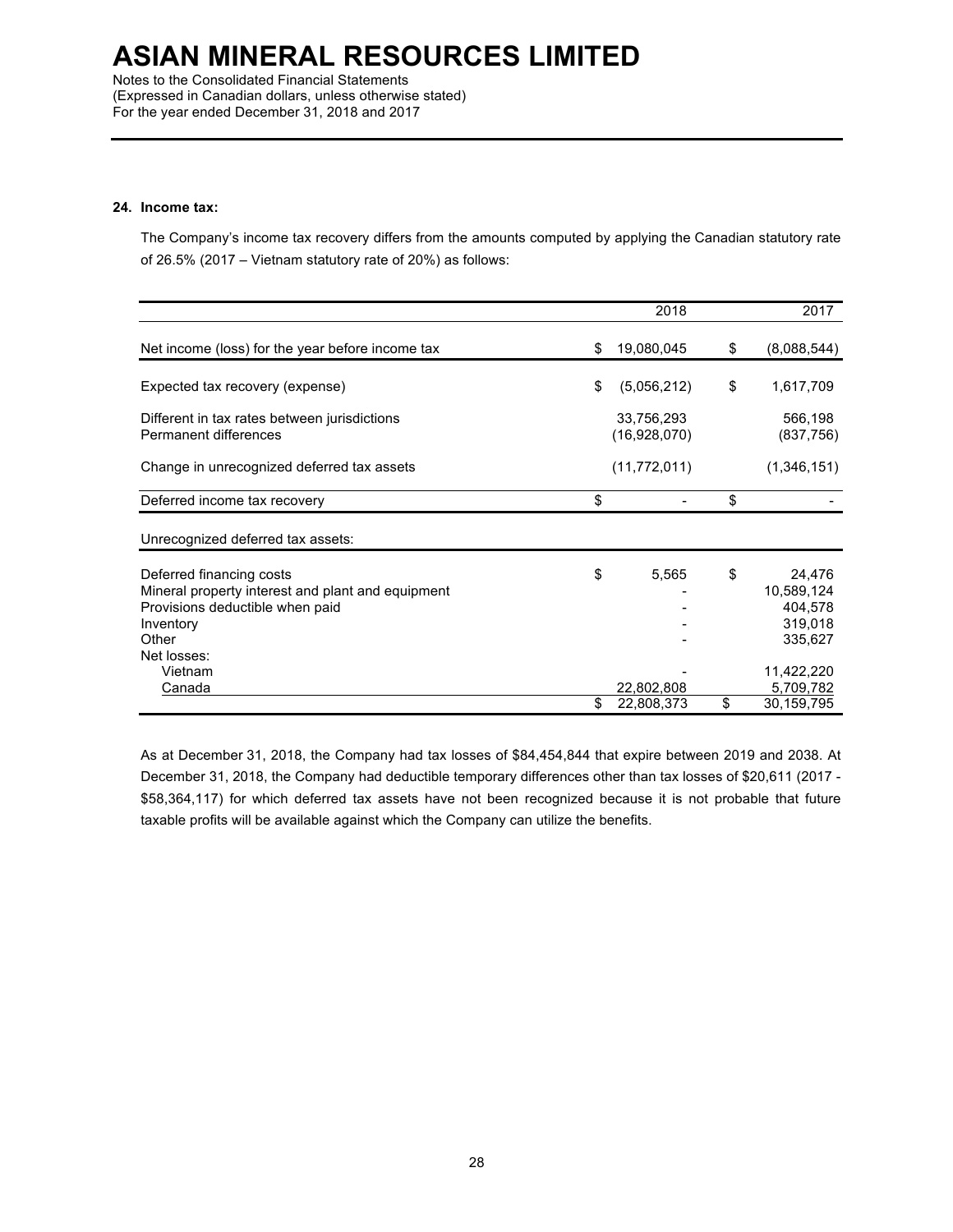Notes to the Consolidated Financial Statements (Expressed in Canadian dollars, unless otherwise stated) For the year ended December 31, 2018 and 2017

#### **25. Supplemental cash flow information:**

|                                                                                                                                                                                           |   | 2018      |   | 2017    |
|-------------------------------------------------------------------------------------------------------------------------------------------------------------------------------------------|---|-----------|---|---------|
| Supplemental information:<br>Interest received                                                                                                                                            | S | 1.545     | S | 7.724   |
| Non-cash operating, financing and investing transactions:<br>Shares issued in settlement of outstanding liabilities (Note 16(d))<br>Movement from share-based payments reserve to deficit |   | 2.383.404 |   |         |
| for forfeited options                                                                                                                                                                     |   | 400.906   |   | 210.656 |

#### **26. Financial risk management:**

(a) Credit risk:

Credit risk is the risk of an unexpected loss if a customer or third party to a financial instrument fails to meet its contractual obligations. The Company is subject to credit risk on the cash balances at the bank, its shortterm guaranteed investment certificates and accounts receivable. The majority of the Company's cash balances are held with major Canadian banks and in the view of the Board are considered creditworthy. Until July 17, 2018 when the Company disposed of its investment in BPNM, a portion of funds were held with the Vietnam International Bank, which is 20% owned by the Commonwealth Bank of Australia, which is a creditworthy bank. The Company only deals with reputable financial institutions and regularly assesses international exposure and market risk. The Company has a small investment in Canadian based banking institutions, authorized under the Bank Act to accept deposits, which may be eligible for deposit insurance provided by the Canadian Deposit Insurance Corporation. As at December 31, 2018, the Company had GST refundable and other prepaid and receivables, in the amount of \$76,353, that were not considered past due.

(b) Liquidity risk:

Liquidity risk is the risk that the Company will not be able to meet its financial obligations as they fall due. The Company has in place a planning and budgeting process to aid in determining the funds required to support normal operating requirements on an ongoing basis, including its capital development and exploration expenditures. As at December 31, 2018, the Company had cash and cash equivalents of \$126,037 (December 31, 2017 - \$502,367) and accounts payable, accrued liabilities and other current liabilities of \$515,271 (December 31, 2017 - \$10,198,160) (see note 1).

(c) Market risk:

The Company's primary market risks include changes in foreign exchange and interest rates on financial instruments in other than Canadian dollars. At December 31, 2018, the Company had no hedging agreements in place with respect to metal prices or exchange rates.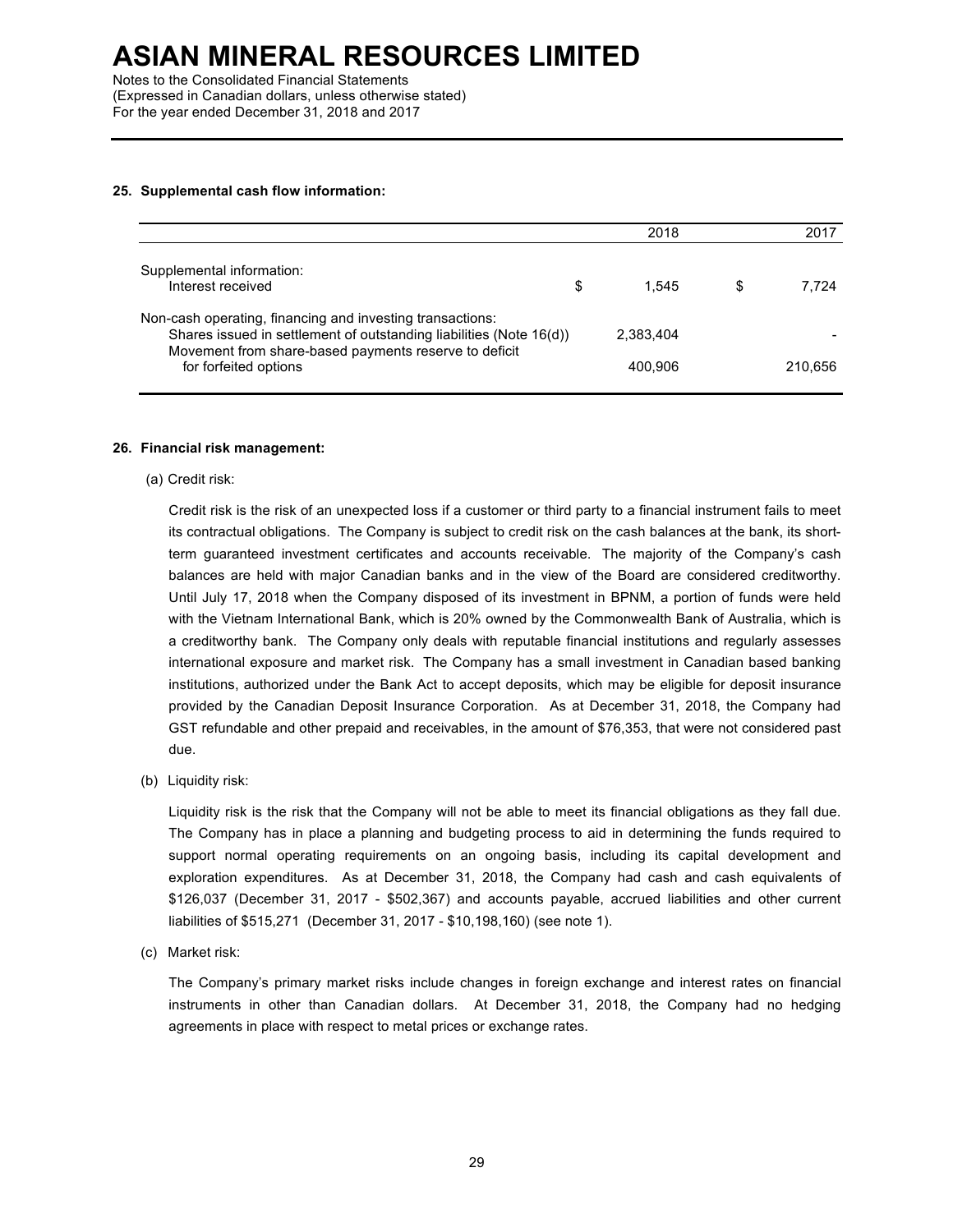Notes to the Consolidated Financial Statements (Expressed in Canadian dollars, unless otherwise stated) For the year ended December 31, 2018 and 2017

#### **26**. **Financial risk management (continued):**

- (c) Market risk (continued):
	- (*i*) Currency risk:

The Company was exposed to the financial risks related to the fluctuation of foreign exchange rates, prior to its disposition of its investment in BPNM during the third quarter of 2018. After the disposition, the Company only has offices in Canada, while prior to the disposition the Company had offices in Canada and Vietnam and held cash in Canadian, United States, Vietnamese, and Australian currencies in line with forecasted expenditures. A significant change in the currency exchange rates between the Canadian dollar relative to the US dollar, Vietnamese dong, and Australian dollar could have had an effect on the Company's results of operations, financial position, or cash flows.

At December 31, 2018 and 2017, the Company is exposed to currency risk through the following assets and liabilities denominated in US dollars:

|                                                                                                                                                     | December 31,<br>2018 |  | December 31.<br>2017 |                                                            |
|-----------------------------------------------------------------------------------------------------------------------------------------------------|----------------------|--|----------------------|------------------------------------------------------------|
| Cash and cash equivalents<br>Accounts receivable<br>Environmental bond<br>Accounts payable and accrued liabilities<br>Other non-current liabilities | US\$                 |  | US\$                 | 174.567<br>493,580<br>274,248<br>(7,749,035)<br>(991, 738) |
|                                                                                                                                                     | US\$                 |  | US\$                 | (7,798,378)                                                |
| Canadian dollar equivalent (period-end)                                                                                                             | \$                   |  | S                    | (9,783,437)                                                |

A 10% appreciation of the Canadian dollar against the US dollar at December 31, 2018 would have no effect on the net income (December 31, 2017: decrease net loss by \$779,838).

At December 31, 2018 and 2017, the Company is exposed to currency risk through the following assets and liabilities denominated in Vietnamese dong:

|                                         |     | December 31,<br>2018 |            | December 31.<br>2017 |
|-----------------------------------------|-----|----------------------|------------|----------------------|
| Cash and cash equivalents               | VND |                      | <b>VND</b> | 583,411,962          |
|                                         | VND |                      | VND        | 583,411,962          |
| Canadian dollar equivalent (period-end) | \$  |                      | \$         | 32,087               |

A 10% appreciation of the Canadian dollar against the Vietnamese dong at December 31, 2018 would result in no change in net income for the year (December 31, 2017: increase net loss by \$3,209).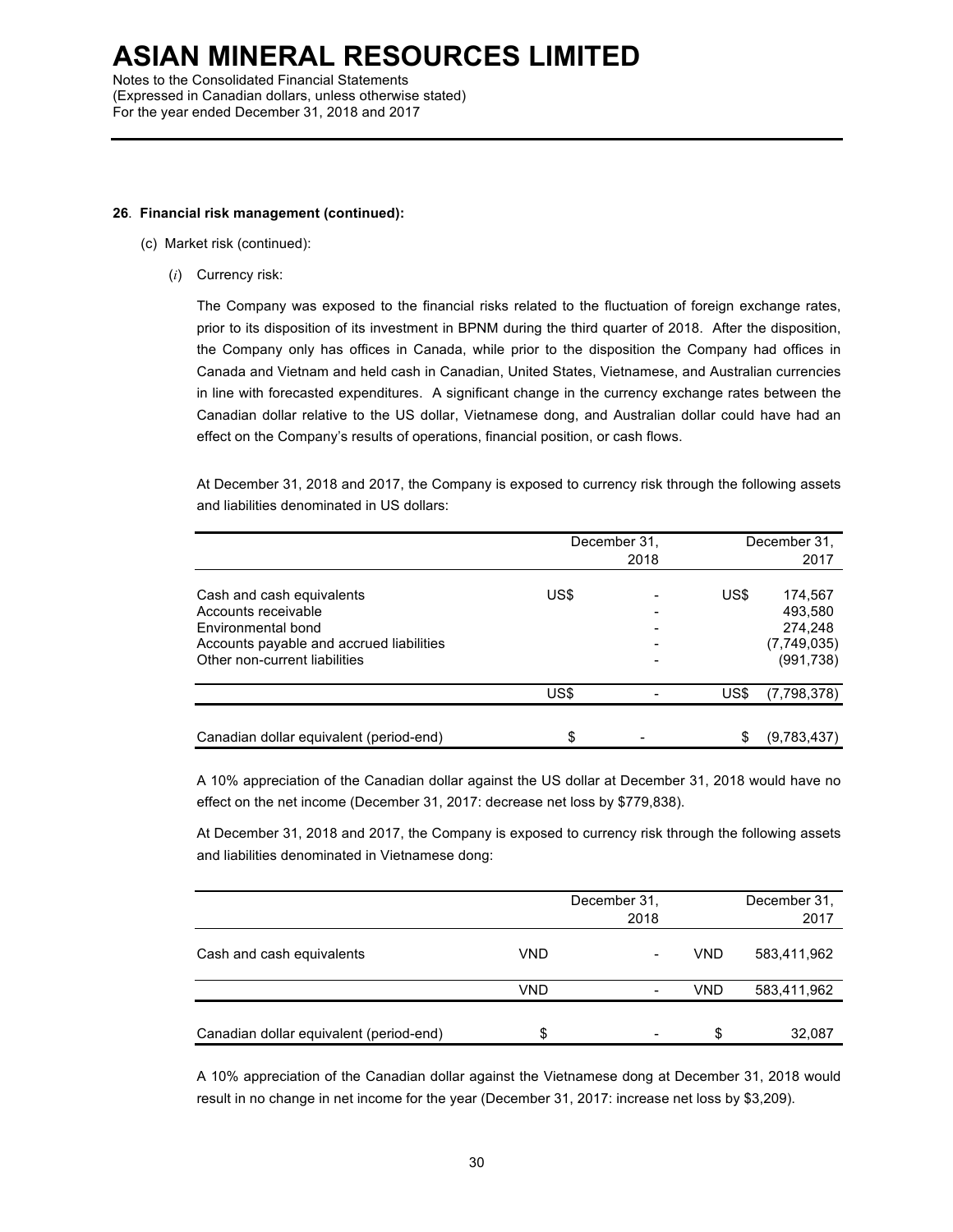Notes to the Consolidated Financial Statements (Expressed in Canadian dollars, unless otherwise stated) For the year ended December 31, 2018 and 2017

#### **26**. **Financial risk management (continued):**

(*ii*) Interest rate risk:

Interest rate risk is the risk that the fair value or future cash flows of a financial instrument will fluctuate because of changes in market interest rates.

The Company's cash and cash equivalents attract interest at floating rates and have maturities of 90 days or less. The interest is typical of Canadian banking rates, which are at present historically low; however, the Company's conservative investment strategy mitigates the risk of deterioration to capital invested. A change of 100 basis points in the interest rate would not be material to the consolidated financial statements.

(*iii*) Commodity price risk:

The Company currently has no sale of commodities, as it does not have a producing asset. Metal prices have historically fluctuated significantly and are affected by numerous factors outside of the Company's control, including, but not limited to, industrial and retail demand, central bank lending, forward sales by producers and speculators, levels of worldwide production, short-term changes in supply and demand due to speculative hedging activities, and certain other factors. The Company has not engaged in any hedging activities to reduce its exposure to commodity price risk. Revenue from the sale of concentrates was always based on prevailing market prices, which were subject to adjustment upon final settlement. For each reporting period until final settlement, estimates of metal prices were used to record sales.

(d) Financial assets and liabilities:

As at December 31, 2018, the carrying and fair values of the Company's financial instruments by category are as follows:

|                                                                        | Amortized cost               | Financial<br>liabilities | Fair value   | Less than 1<br>year | 1 to $3$<br>vears |
|------------------------------------------------------------------------|------------------------------|--------------------------|--------------|---------------------|-------------------|
|                                                                        |                              |                          |              |                     |                   |
| <b>Financial assets</b><br>Cash and cash                               |                              |                          |              |                     |                   |
| equivalents                                                            | \$126,027                    |                          | \$126,027    | \$126,027           |                   |
| Accounts receivable                                                    |                              |                          |              |                     |                   |
| and prepaid expenses                                                   | 76,353<br>\$.                |                          | \$<br>76,353 | \$<br>76,353        |                   |
| Total financial assets                                                 | \$202,380                    |                          | \$202,380    | \$202,380           |                   |
|                                                                        |                              |                          |              |                     |                   |
| <b>Financial liabilities</b><br>Short-term loans<br>Trade payables and | -                            | \$102,314                | \$102,314    | \$102.314           |                   |
| accrued liabilities                                                    | $\qquad \qquad \blacksquare$ | \$53,457                 | \$53,457     | \$ 53,457           |                   |
| Other current liabilities                                              | -                            | \$359,500                | \$359,500    | \$359,500           |                   |
| Total financial liabilities                                            |                              | \$515,271                | \$515,271    | \$515,271           |                   |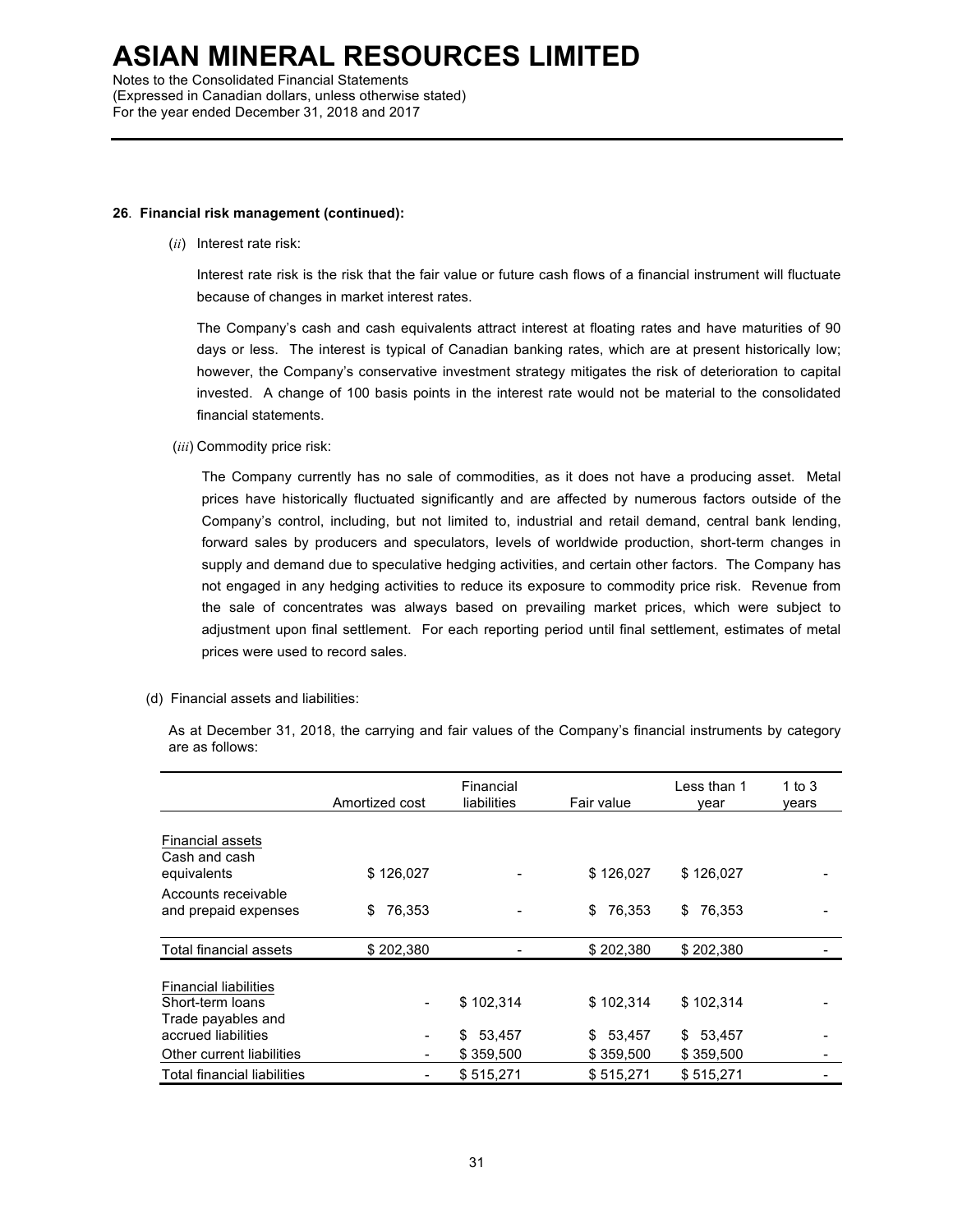Notes to the Consolidated Financial Statements (Expressed in Canadian dollars, unless otherwise stated) For the year ended December 31, 2018 and 2017

#### **26**. **Financial risk management (continued):**

#### (e) Fair value:

All financial instruments measured at fair value are categorized into one of three hierarchy levels, described below, for disclosure purposes. Each level is based on the transparency of the inputs used to measure the fair values of assets and liabilities:

- Level 1 Values based on unadjusted quoted prices in active markets that are accessible at the measurement date for identical assets and liabilities.
- Level 2 Values based on quoted prices in markets that are not active or model inputs that are observable either directly or indirectly for substantially the full contractual term of the asset or liability.

Prior to its disposal of the Ban Phuc mine in July 2018, the Company determined the fair value of provisional sales and the embedded derivative related to its trade receivables based on the quoted forward commodity price obtained from the London Metals Exchange. The embedded derivative related to trade receivables was therefore classified as a Level 2 financial asset.

Level 3 - Values based on prices or valuation techniques that require inputs that are both unobservable and significant to the overall fair value measurement.

The carrying values of cash and cash equivalents, accounts receivable and accounts payable and accrued liabilities, other current liabilities approximate their respective fair values due to the short-term nature of these instruments.

The Company has no financial assets or liabilities, recorded at fair value, included in Level 1 or 3 of the fair value hierarchy.

#### **27. Non-controlling interest:**

BPNM was originally owned 70% by the Company, with the remaining 30% owned by the Vietnamese Government, 20% through Mineral Development Company ("Mideco"), an agency of the Ministry of Heavy Industry of Vietnam and 10% through Son La Mechanical Engineering Company, a company owned by the People's Committee of the Province of Son La, which was privatized and renamed Son La Mechanical Engineering Joint Stock Company ("Coxama"). On July 12, 2006, the Company acquired a 20% interest in BPNM from Mideco by paying US\$2,500,000, thereby increasing its ownership interest to 90%. All funding for BPNM to continue exploration, development, and construction of the Ban Phuc project were fully funded by the Company through intercompany loan agreements and a bank term loan. On July 17, 2018, the Company sold its entire interest in BPNM (note 21). Prior to July 17, 2018, the 10% non-controlling interest of Coxama was presented separately in the Company's balance sheet and statement of operations and comprehensive income (loss).